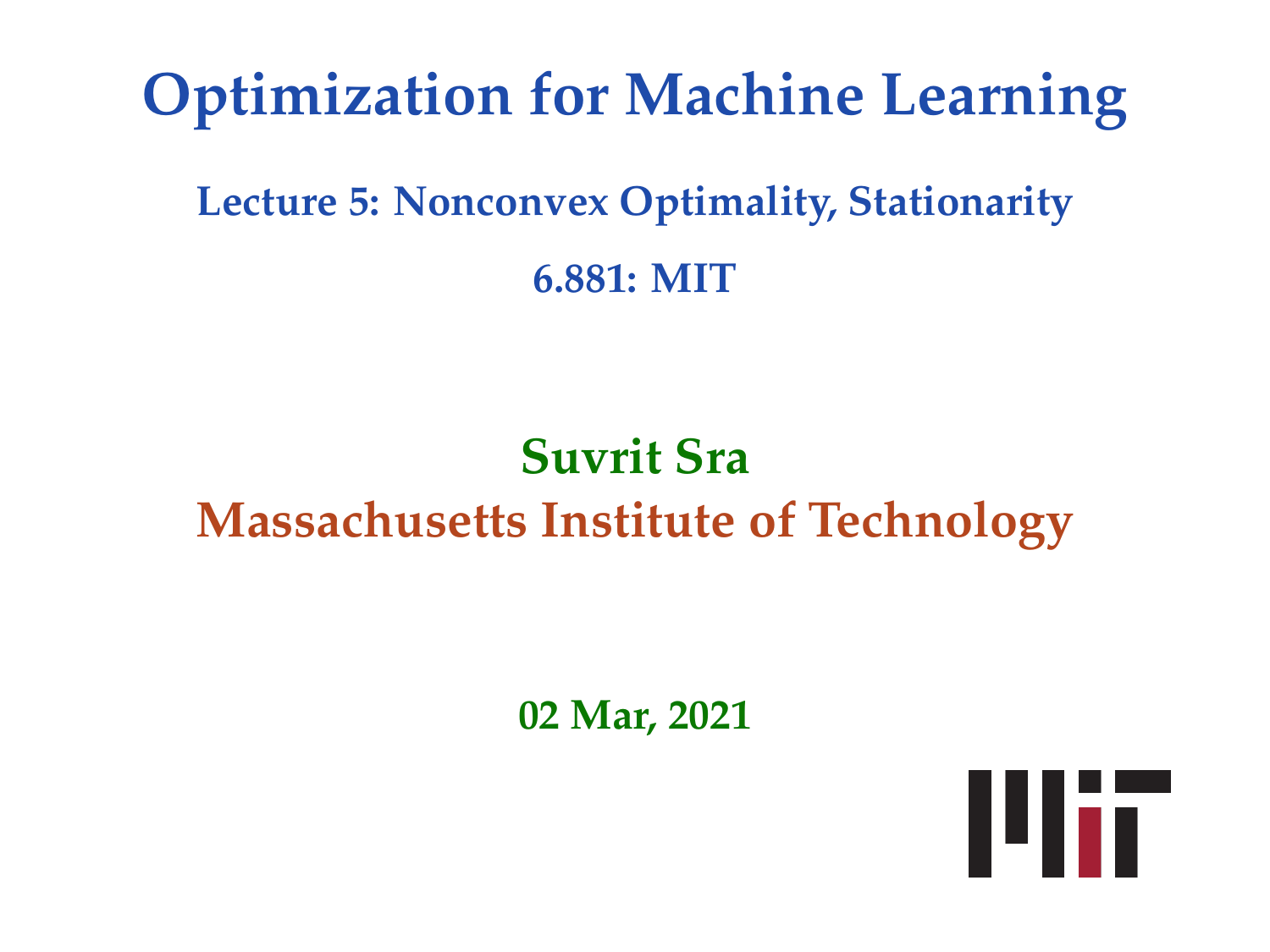# ADMIN

- $\blacktriangleright$  Homeworks due today
- $\blacktriangleright$  Project questions?
- $\blacktriangleright$  Nonconvexity...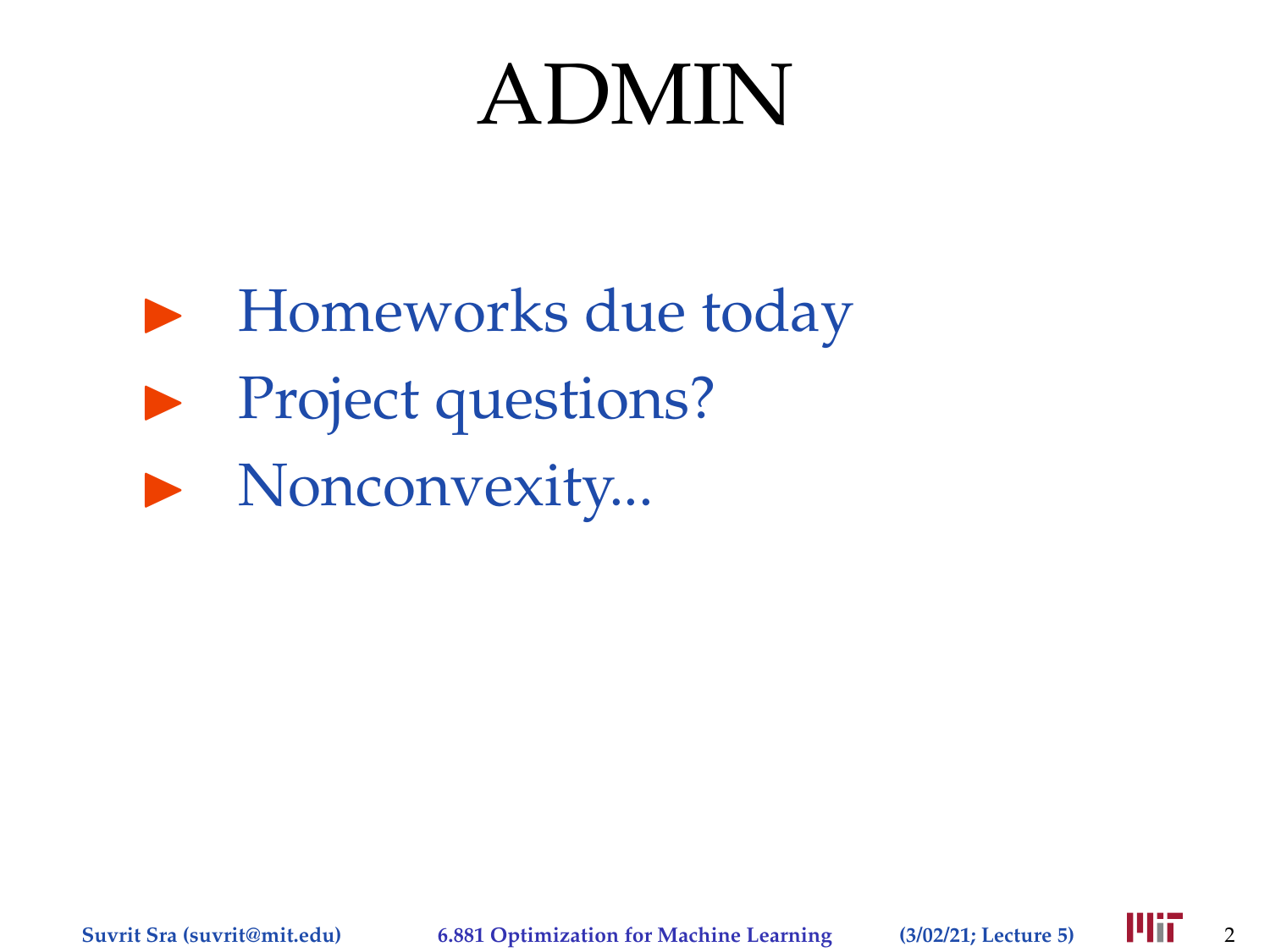Does there exist a subset of  $\{a_1, \ldots, a_n\}$  that sums to *s*?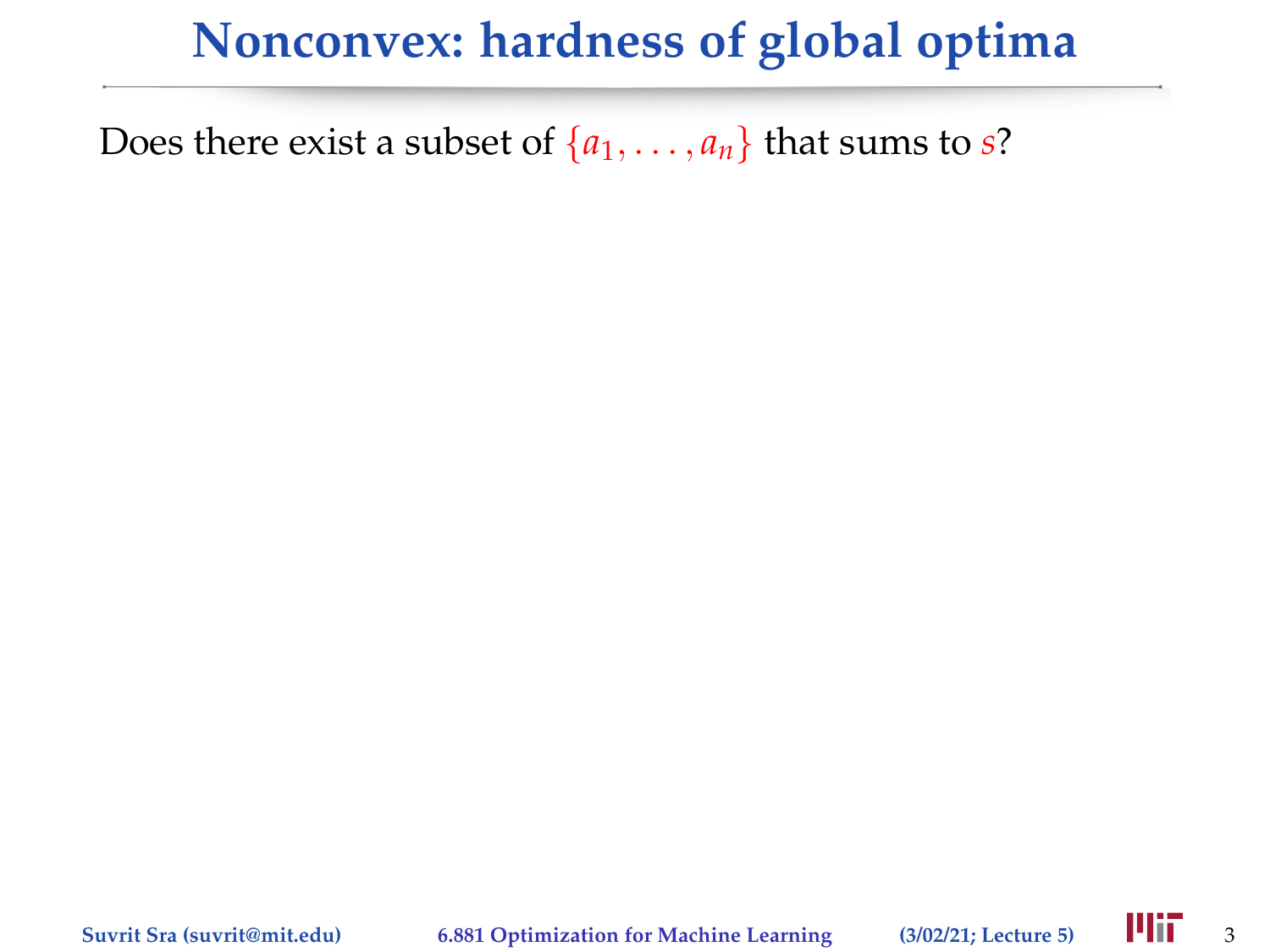Does there exist a subset of  $\{a_1, \ldots, a_n\}$  that sums to *s*? SUBSETSUM, well-known to be NP-Hard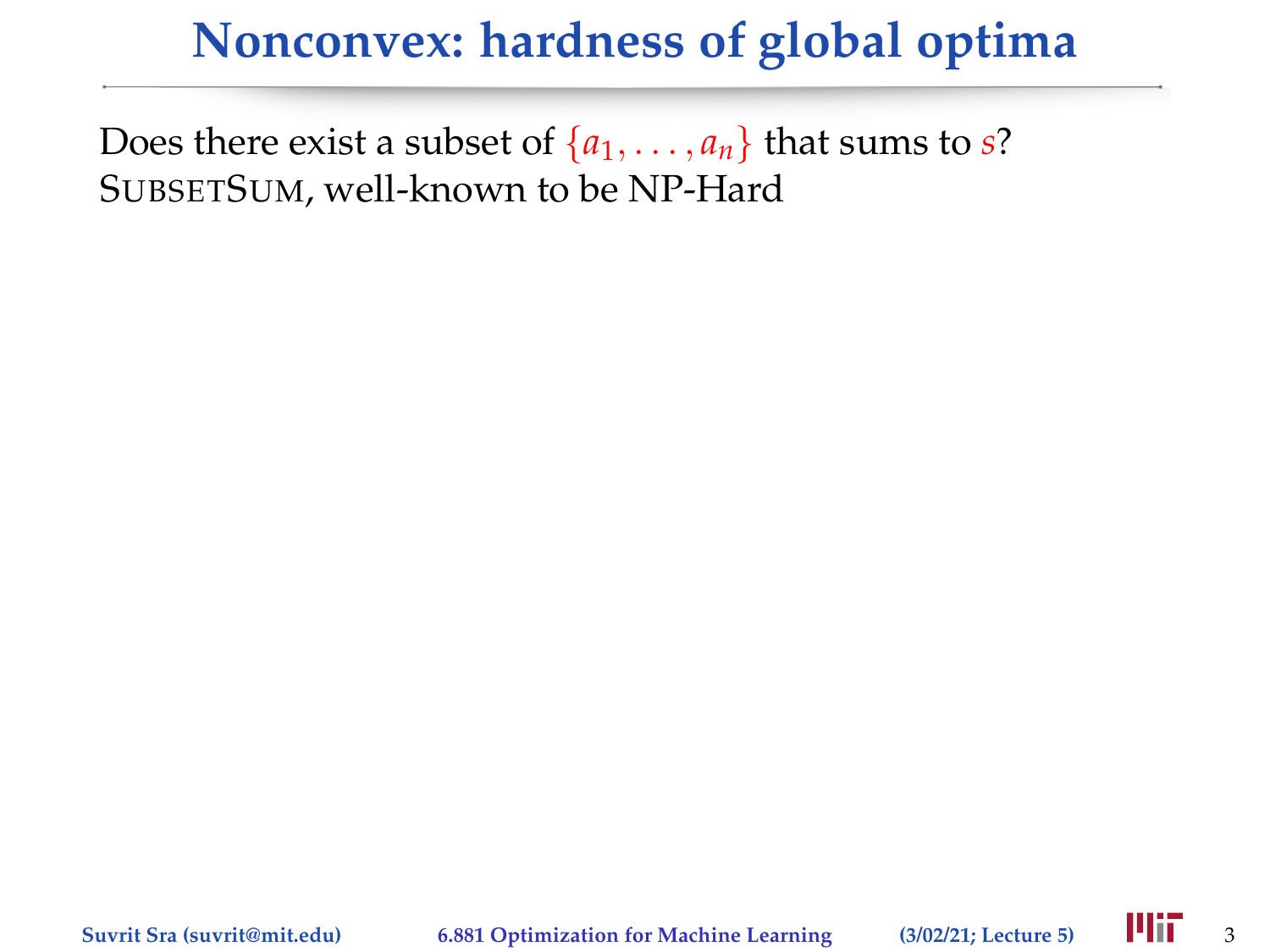Does there exist a subset of  $\{a_1, \ldots, a_n\}$  that sums to *s*? SUBSETSUM, well-known to be NP-Hard

**SUBSETSUM via nonconvex opt**

$$
\min_{z} \left( \sum_{i=1}^{n} z_i a_i - s \right)^2 + \sum_{i} z_i (1 - z_i)
$$
  
s.t.  $0 \le z_i \le 1, i = 1, ..., n$ .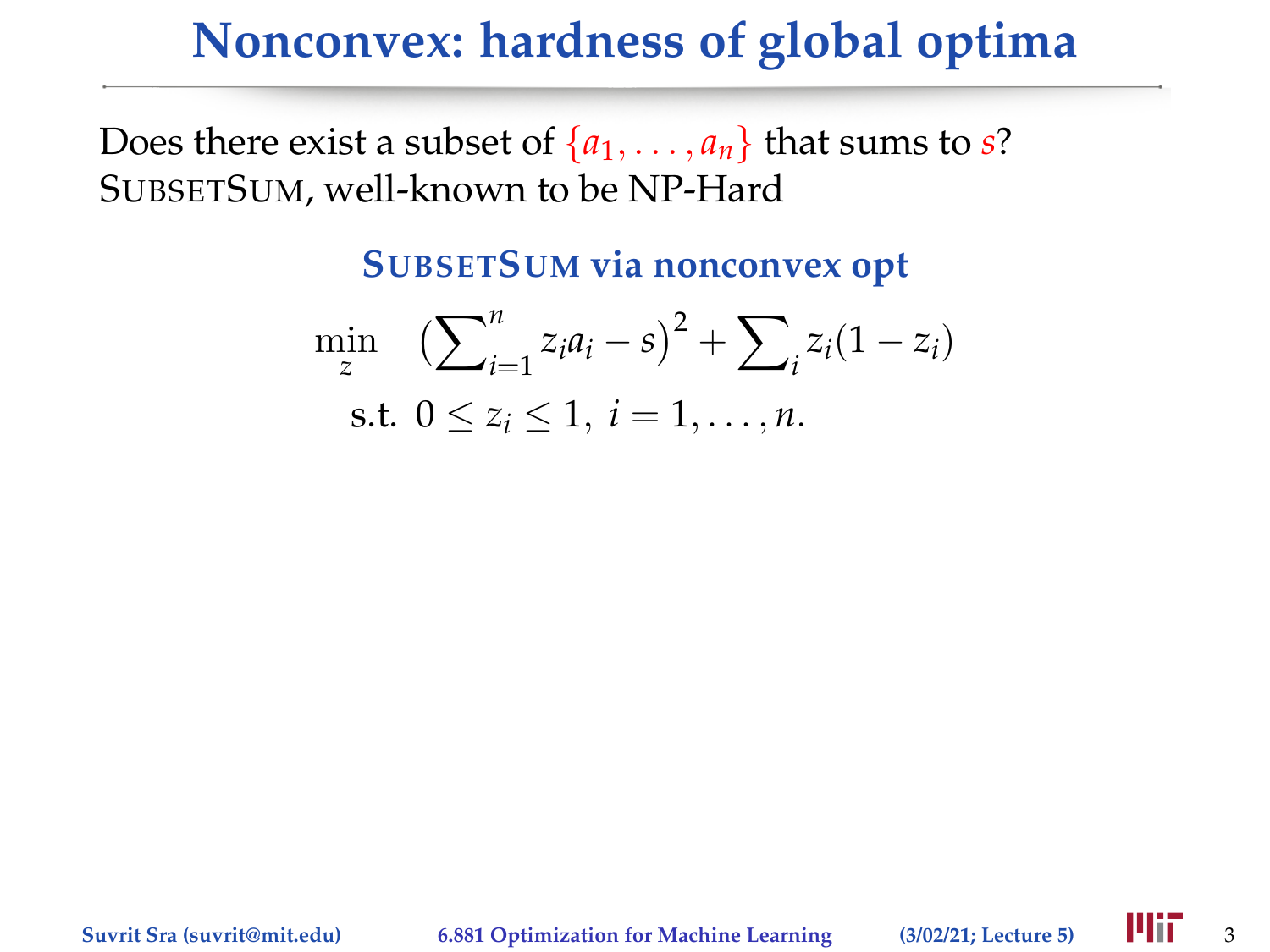Does there exist a subset of  $\{a_1, \ldots, a_n\}$  that sums to *s*? SUBSETSUM, well-known to be NP-Hard

**SUBSETSUM via nonconvex opt**

$$
\min_{z} \left( \sum_{i=1}^{n} z_i a_i - s \right)^2 + \sum_{i} z_i (1 - z_i)
$$
  
s.t.  $0 \le z_i \le 1, i = 1, ..., n$ .

Is the **global min** of above problem equal to 0?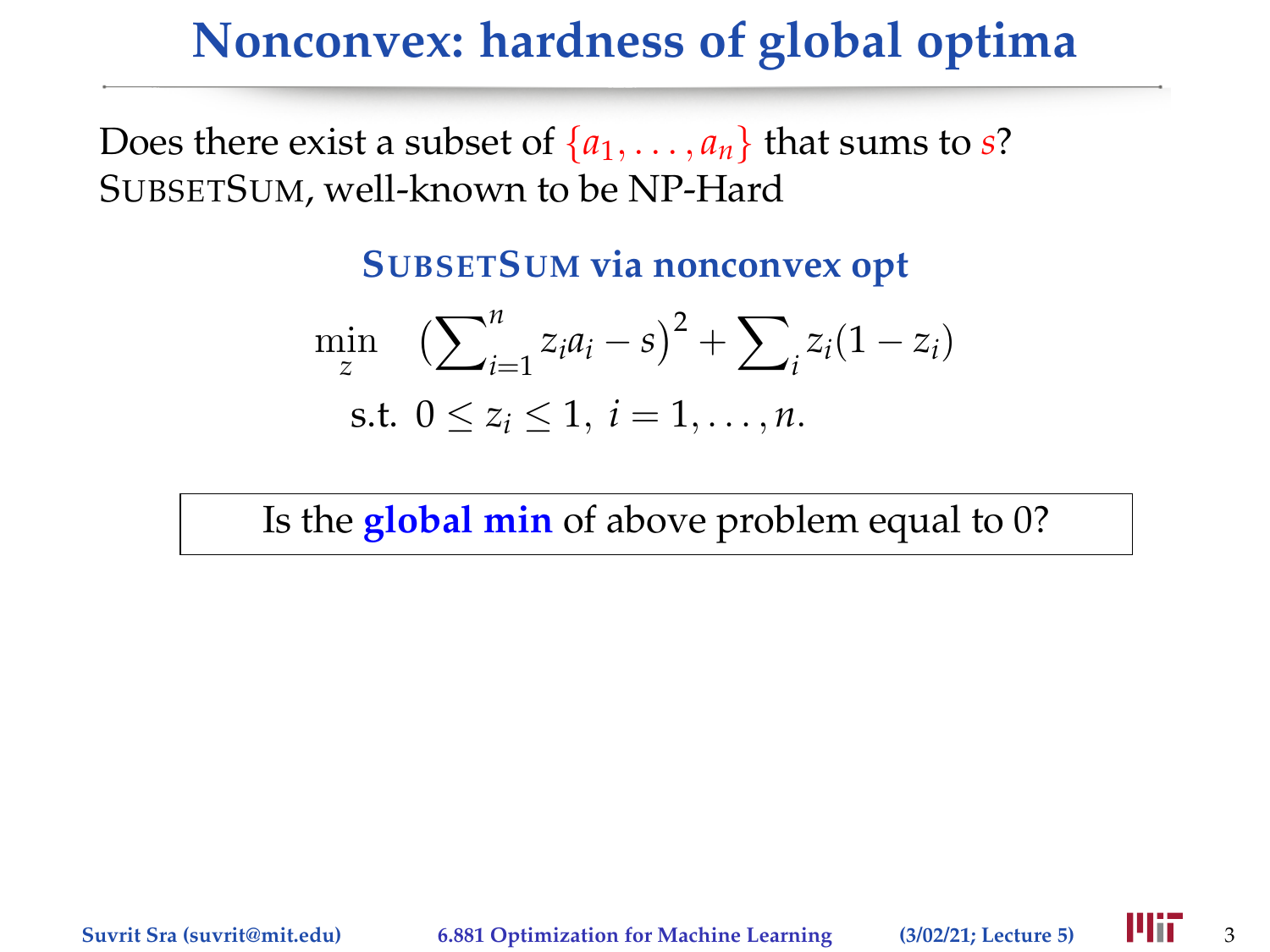Does there exist a subset of  $\{a_1, \ldots, a_n\}$  that sums to *s*? SUBSETSUM, well-known to be NP-Hard

**SUBSETSUM via nonconvex opt**

$$
\min_{z} \left( \sum_{i=1}^{n} z_i a_i - s \right)^2 + \sum_{i} z_i (1 - z_i)
$$
  
s.t.  $0 \le z_i \le 1, i = 1, ..., n$ .

Is the **global min** of above problem equal to 0?

Concrete proof of intractability

To be pedantic, need to care for model of computing used.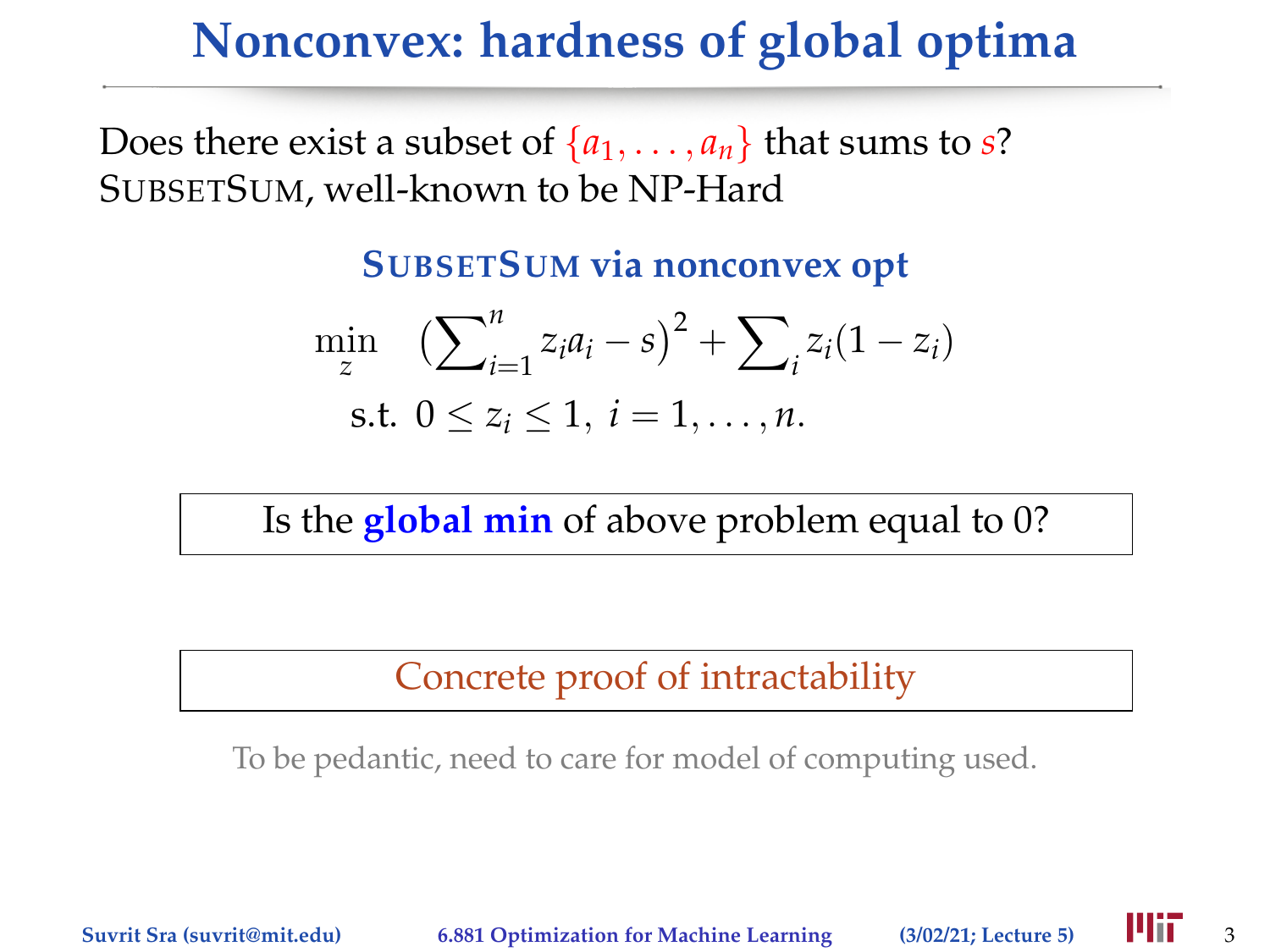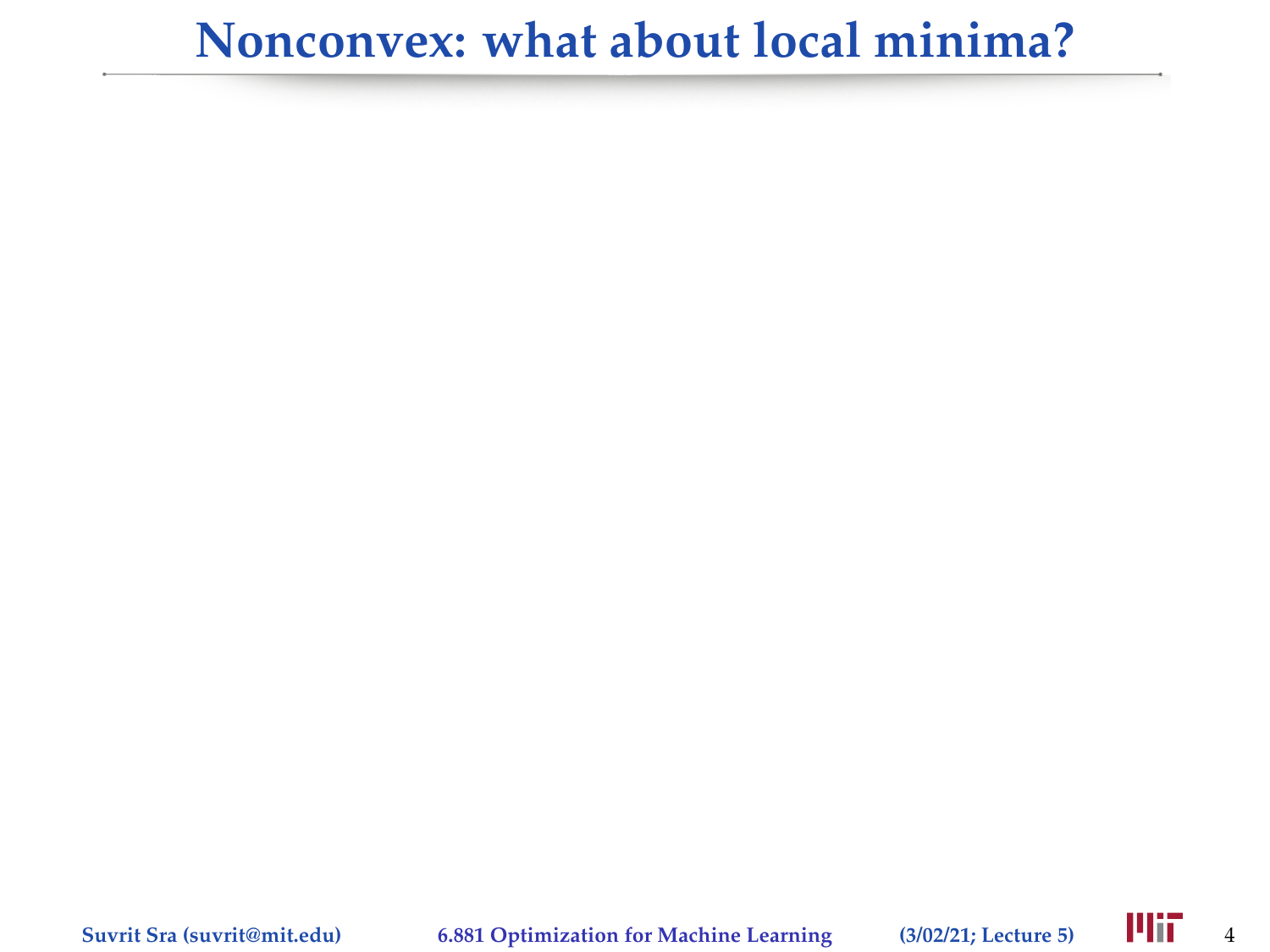Let 
$$
f(x) = (1 - \frac{1}{s}) \max_i |x_i| - \min_i |x_i| + |a^T x|
$$

where 
$$
a \in \mathbb{Z}_+^n
$$
,  $s = \sum_i a_i \ge 1$ .

(**Ref:** Example due to Y. Nesterov.)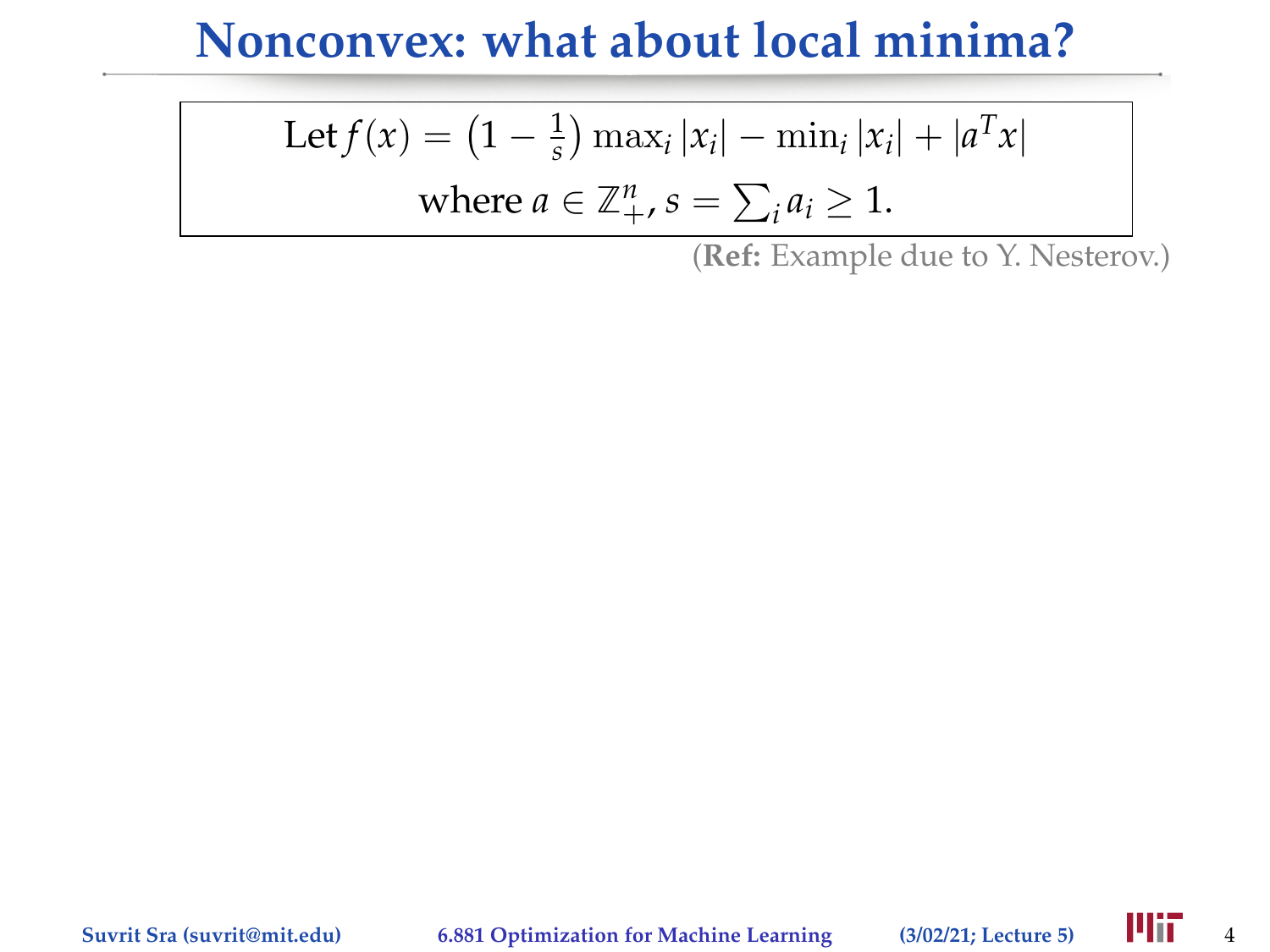Let 
$$
f(x) = (1 - \frac{1}{s}) \max_i |x_i| - \min_i |x_i| + |a^T x|
$$

where 
$$
a \in \mathbb{Z}_+^n
$$
,  $s = \sum_i a_i \ge 1$ .

(**Ref:** Example due to Y. Nesterov.)

**Clearly**  $f(0) = 0$ , but!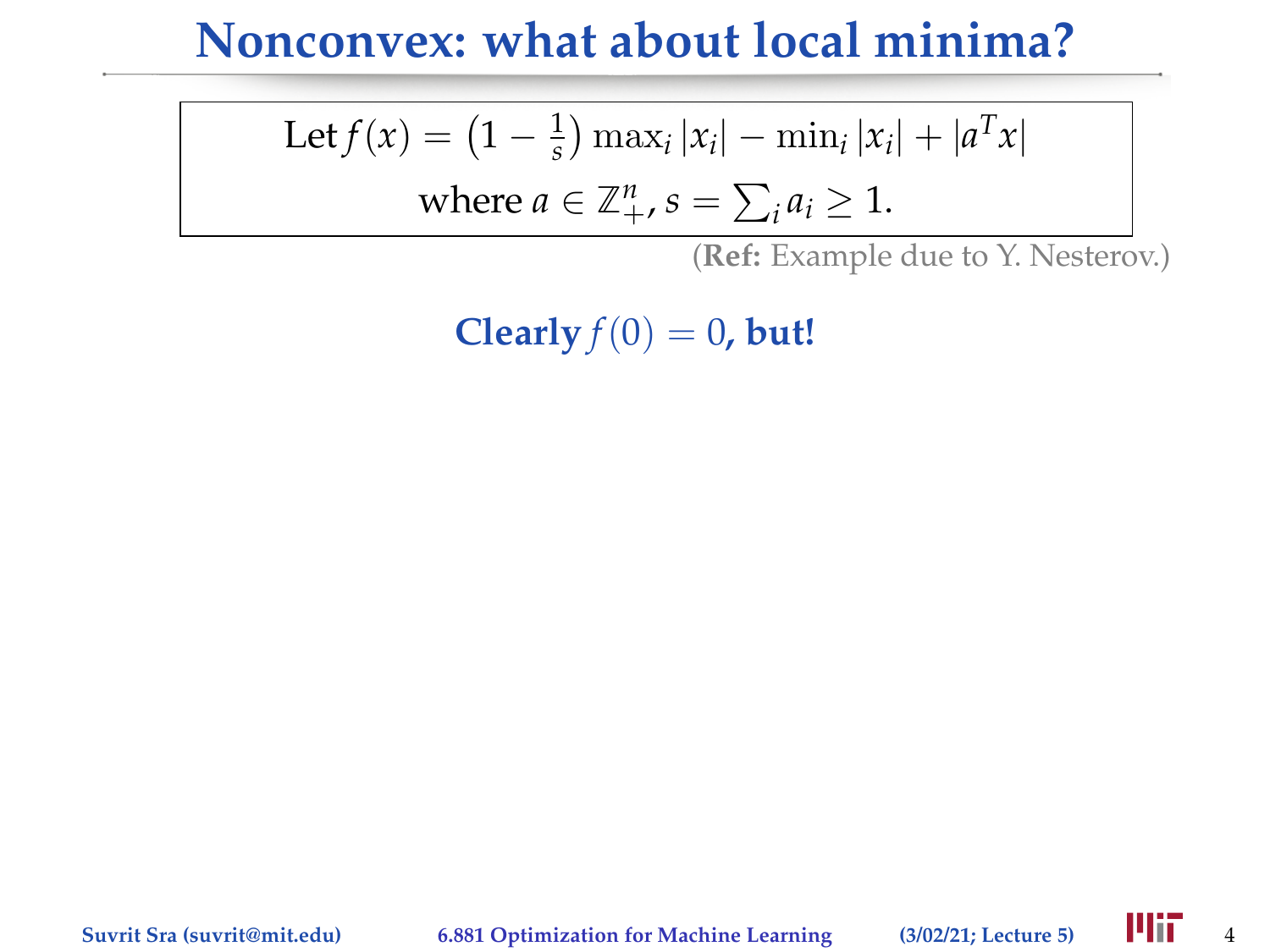Let 
$$
f(x) = (1 - \frac{1}{s}) \max_i |x_i| - \min_i |x_i| + |a^T x|
$$

where 
$$
a \in \mathbb{Z}_+^n
$$
,  $s = \sum_i a_i \ge 1$ .

(**Ref:** Example due to Y. Nesterov.)

**Clearly**  $f(0) = 0$ , but!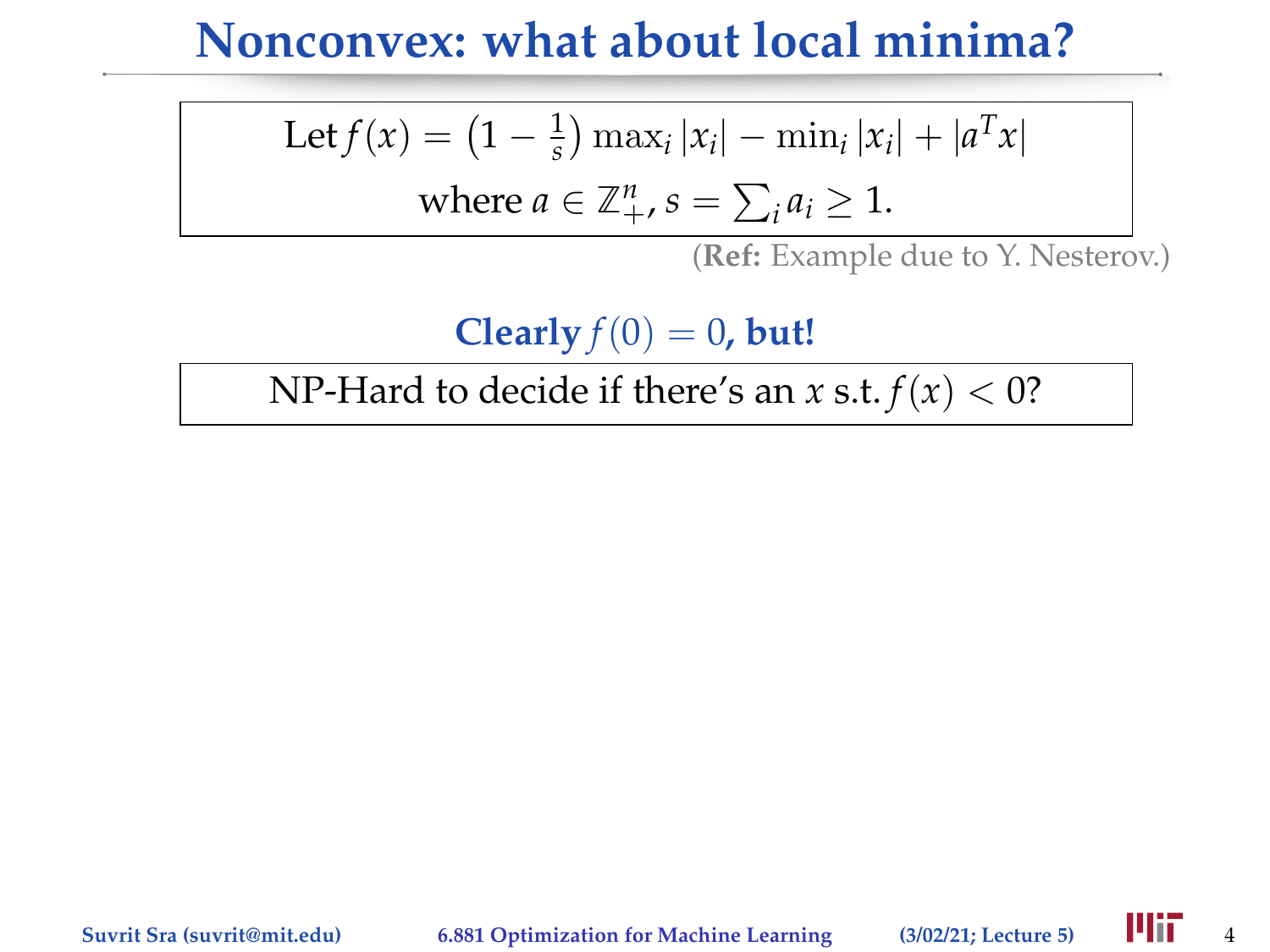Let 
$$
f(x) = (1 - \frac{1}{s}) \max_i |x_i| - \min_i |x_i| + |a^T x|
$$

where 
$$
a \in \mathbb{Z}_+^n
$$
,  $s = \sum_i a_i \ge 1$ .

(**Ref:** Example due to Y. Nesterov.)

**Clearly**  $f(0) = 0$ , but!

NP-Hard to decide if there's an *x* s.t.  $f(x) < 0$ ?

Assume  $y \in {\pm 1}^n$  satisfies  $a^T y = 0$ . Then,  $f(y) = -1/s$ .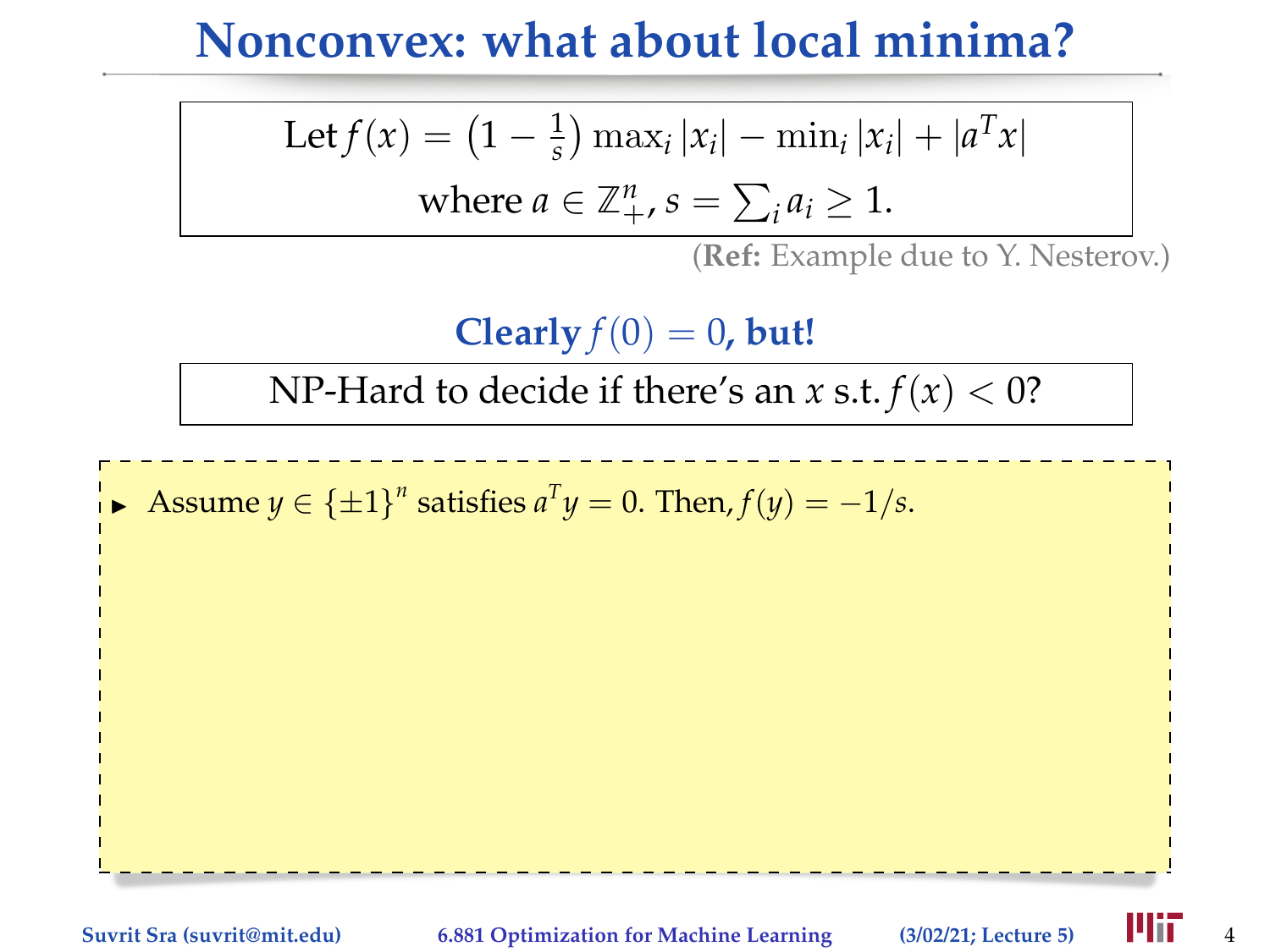Let 
$$
f(x) = (1 - \frac{1}{s}) \max_i |x_i| - \min_i |x_i| + |a^T x|
$$

where 
$$
a \in \mathbb{Z}_+^n
$$
,  $s = \sum_i a_i \ge 1$ .

(**Ref:** Example due to Y. Nesterov.)

**Clearly**  $f(0) = 0$ , but!

- Assume  $y \in {\pm 1}^n$  satisfies  $a^T y = 0$ . Then,  $f(y) = -1/s$ .
- $\blacktriangleright$  Let  $\max_i |x_i| = 1$  and  $\delta = |a^T x|$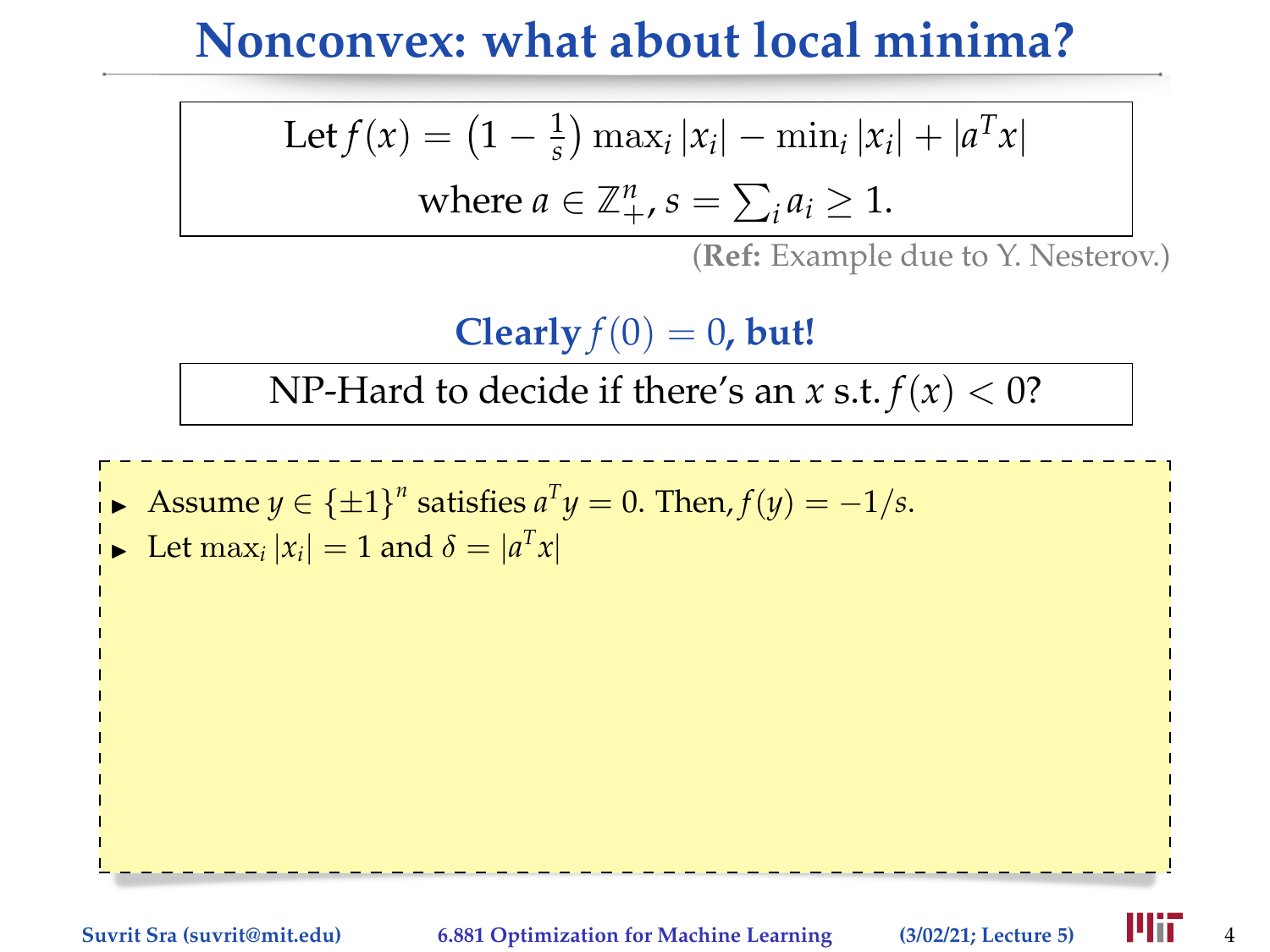Let 
$$
f(x) = (1 - \frac{1}{s}) \max_i |x_i| - \min_i |x_i| + |a^T x|
$$

where 
$$
a \in \mathbb{Z}_+^n
$$
,  $s = \sum_i a_i \ge 1$ .

(**Ref:** Example due to Y. Nesterov.)

**Clearly**  $f(0) = 0$ , but!



• Let 
$$
\max_i |x_i| = 1
$$
 and  $\delta = |a^T x|$ 

$$
\text{If } f(x) < 0 \text{, then } |x_i| > 1 - \frac{1}{s} + \delta \text{ for } 1 \leq i \leq n
$$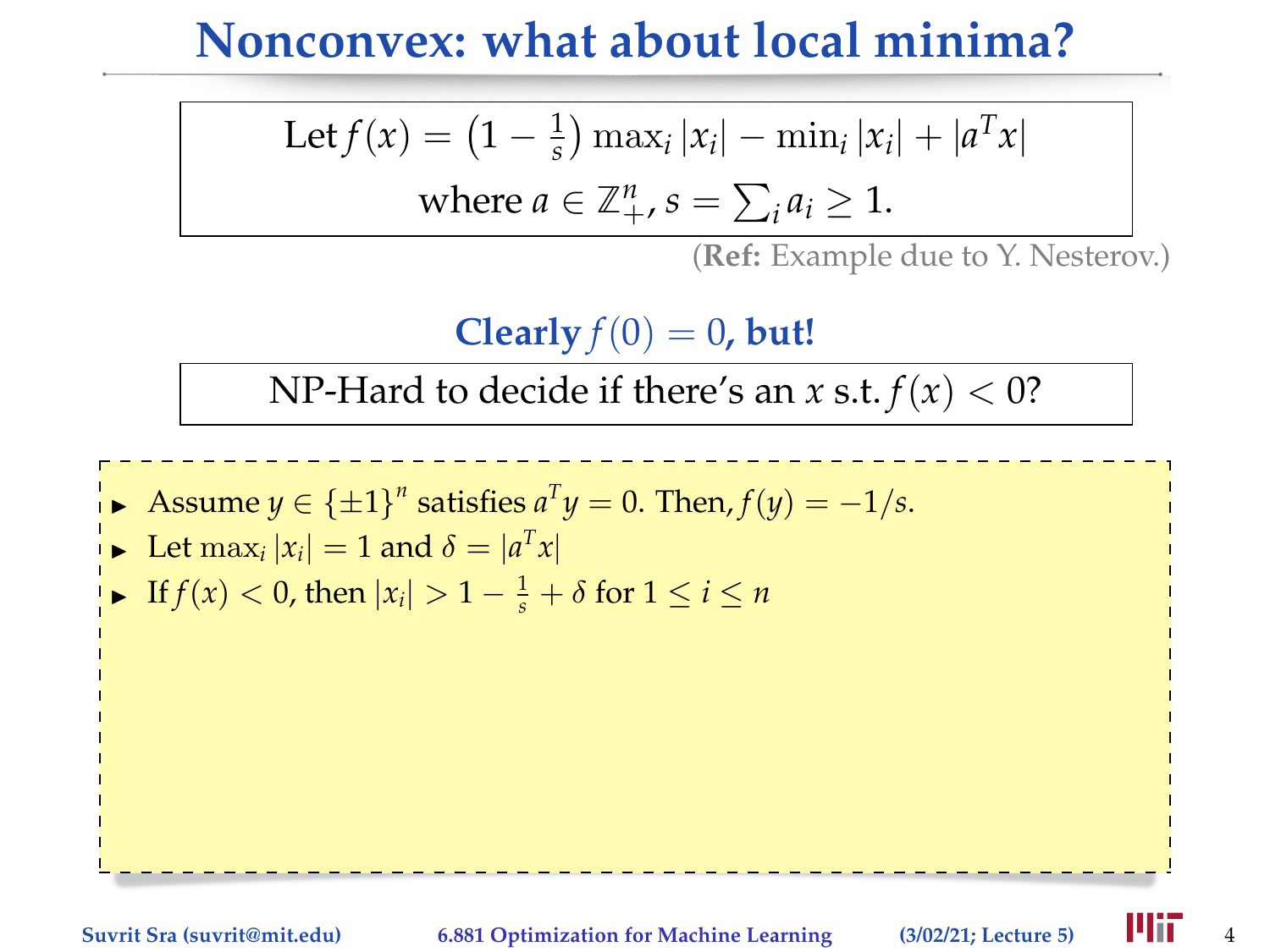Let 
$$
f(x) = (1 - \frac{1}{s}) \max_i |x_i| - \min_i |x_i| + |a^T x|
$$

where 
$$
a \in \mathbb{Z}_+^n
$$
,  $s = \sum_i a_i \ge 1$ .

(**Ref:** Example due to Y. Nesterov.)

**Clearly**  $f(0) = 0$ , but!

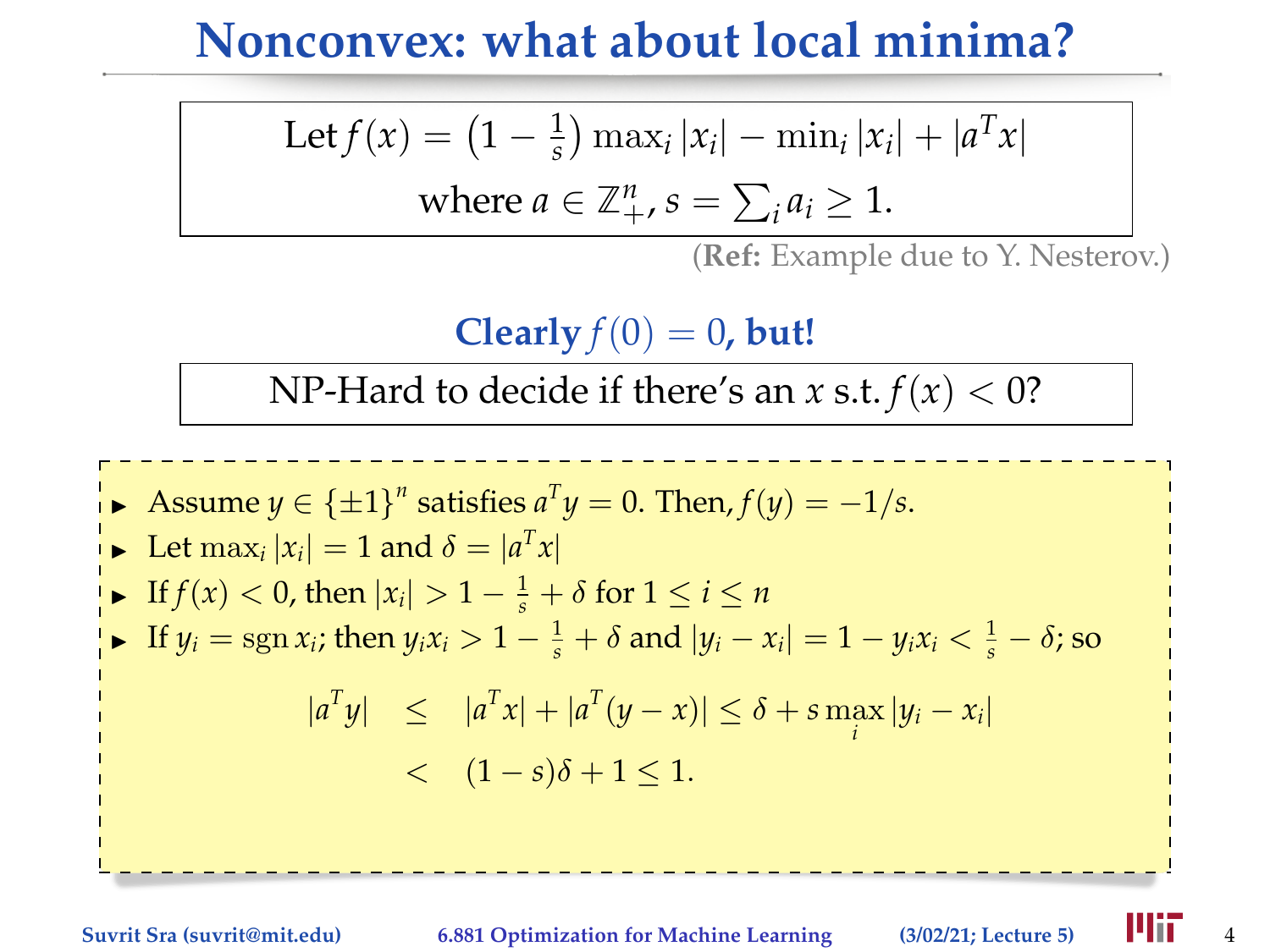Let 
$$
f(x) = (1 - \frac{1}{s}) \max_i |x_i| - \min_i |x_i| + |a^T x|
$$

where 
$$
a \in \mathbb{Z}_+^n
$$
,  $s = \sum_i a_i \ge 1$ .

(**Ref:** Example due to Y. Nesterov.)

**Clearly**  $f(0) = 0$ , but!

NP-Hard to decide if there's an *x* s.t.  $f(x) < 0$ ?

Assume  $y \in {\pm 1}^n$  satisfies  $a^T y = 0$ . Then,  $f(y) = -1/s$ .  $\blacktriangleright$  Let  $\max_i |x_i| = 1$  and  $\delta = |a^T x|$ ► If *f*(*x*) < 0, then  $|x_i| > 1 - \frac{1}{s} + \delta$  for  $1 \le i \le n$ ► If  $y_i = \text{sgn } x_i$ ; then  $y_i x_i > 1 - \frac{1}{s} + \delta$  and  $|y_i - x_i| = 1 - y_i x_i < \frac{1}{s} - \delta$ ; so  $|a^T y|$   $\leq |a^T x| + |a^T (y - x)| \leq \delta + s \max_i |y_i - x_i|$  $<$   $(1-s)\delta + 1 < 1$ . ► Since  $a \in \mathbb{Z}_+^n$ , this is possible iff  $a^T y = 0$  (latter is like subset-sum)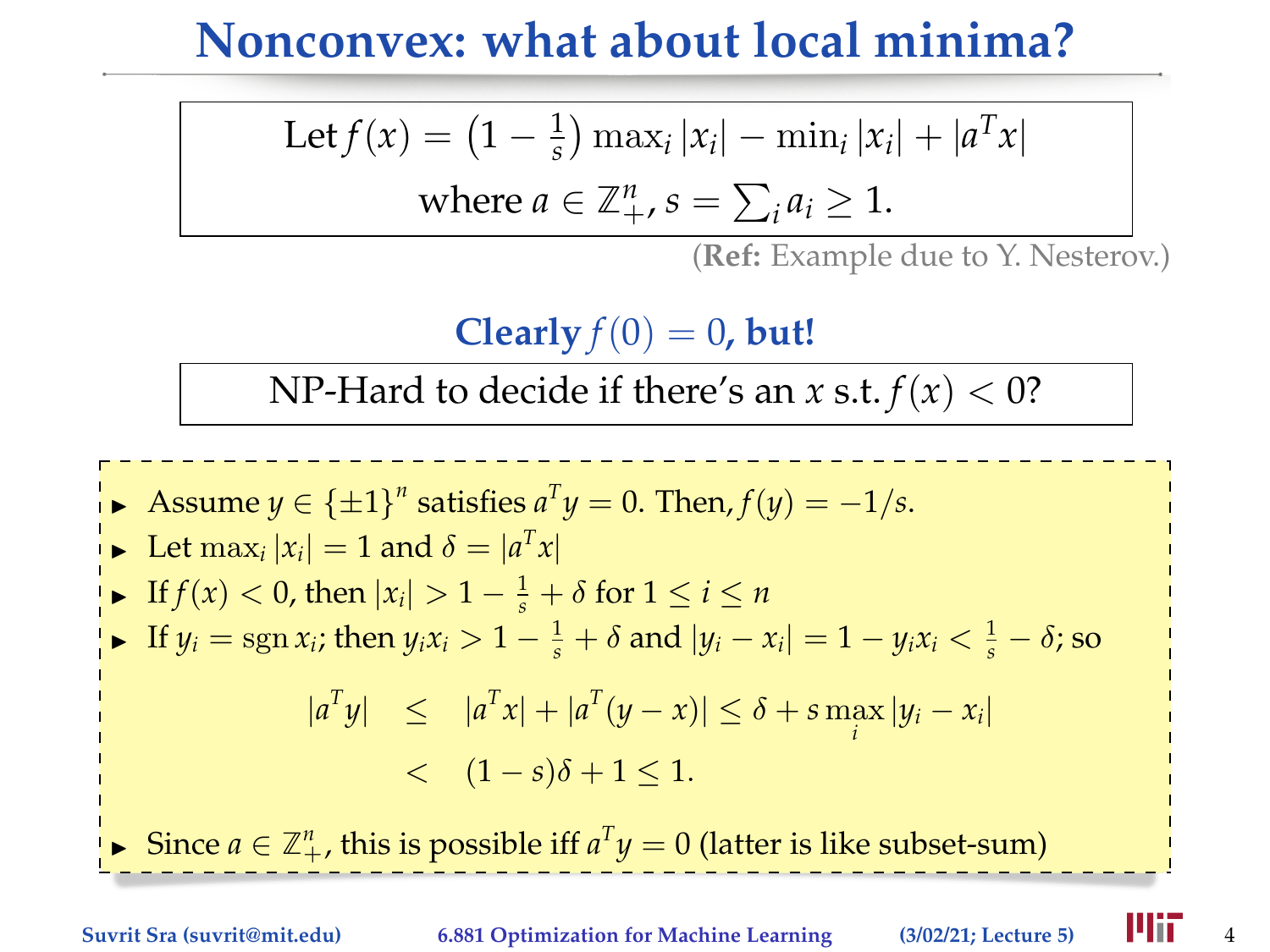

# **Convex but hard**

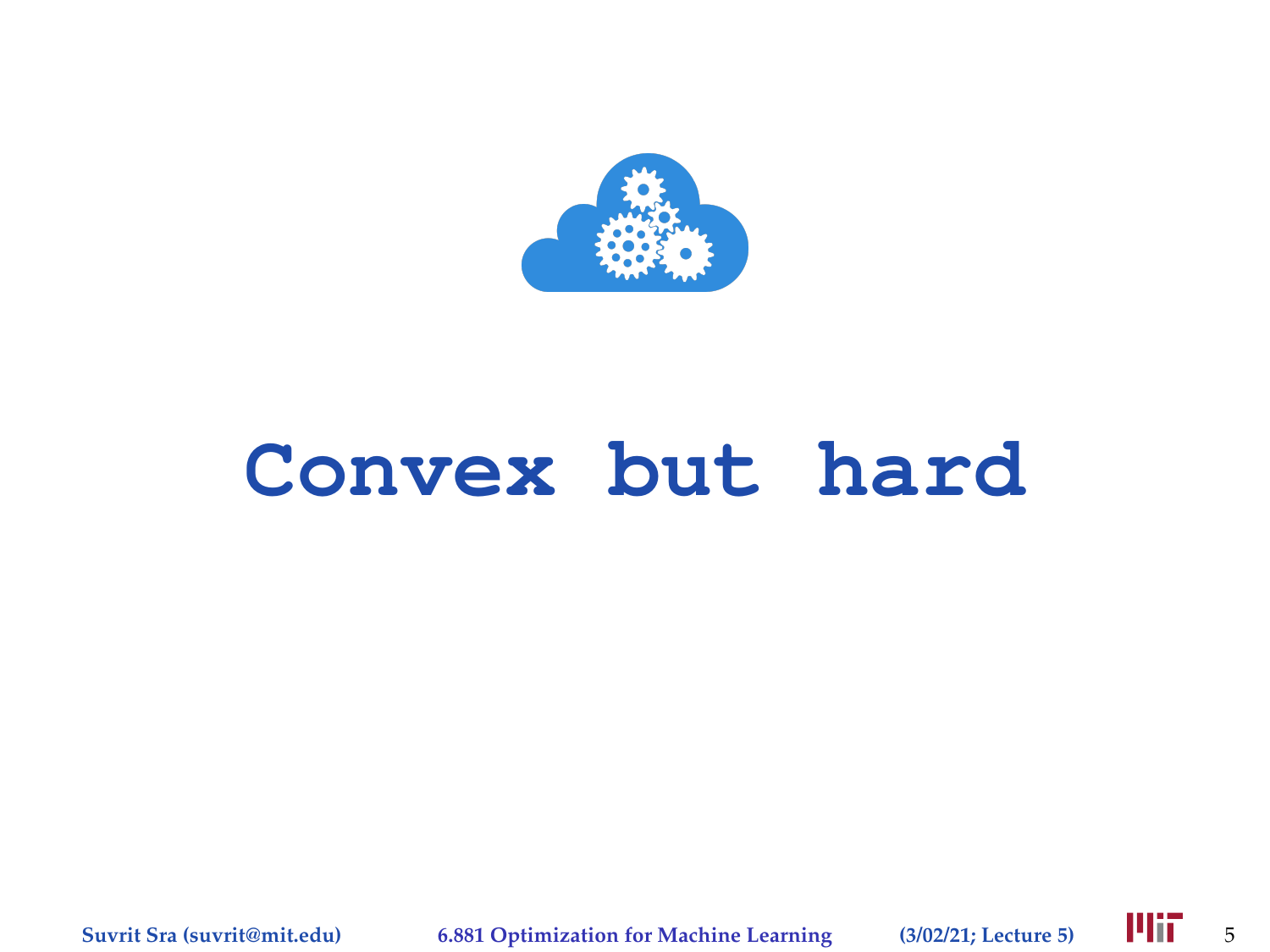Consider the following subset of real symmetric matrices:

 $\mathbb{C}P_n := \{ A \in \mathbb{S}^{n \times n} \mid x^T A x \geq 0 \text{ for all } x \geq 0 \}$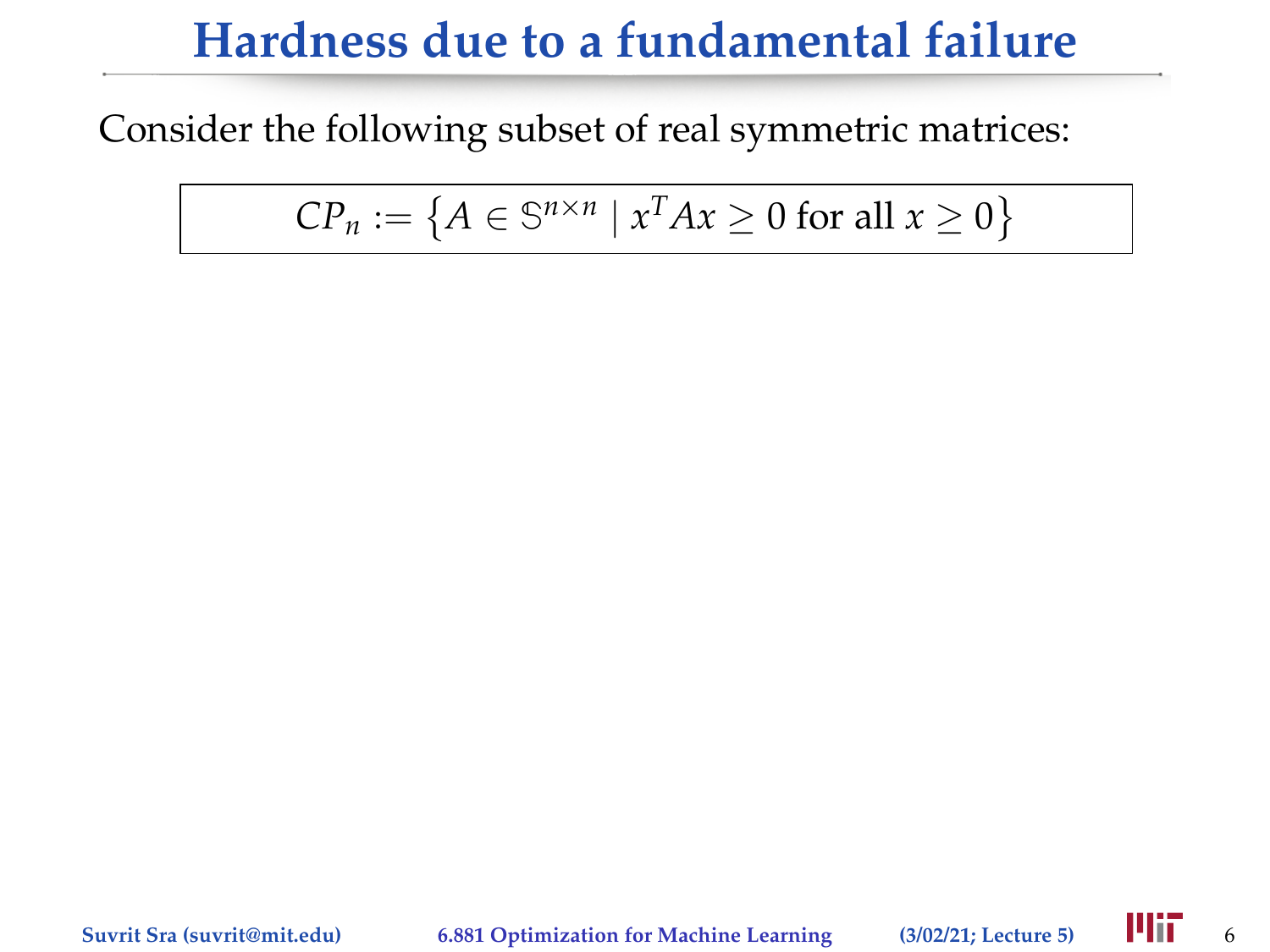Consider the following subset of real symmetric matrices:

$$
CP_n := \{ A \in \mathbb{S}^{n \times n} \mid x^T A x \ge 0 \text{ for all } x \ge 0 \}
$$

**Exercise:** Verify that *CP<sup>n</sup>* is a convex cone. **Challenge.** Given matrix *A*, decide if  $A \in CP_n$ ?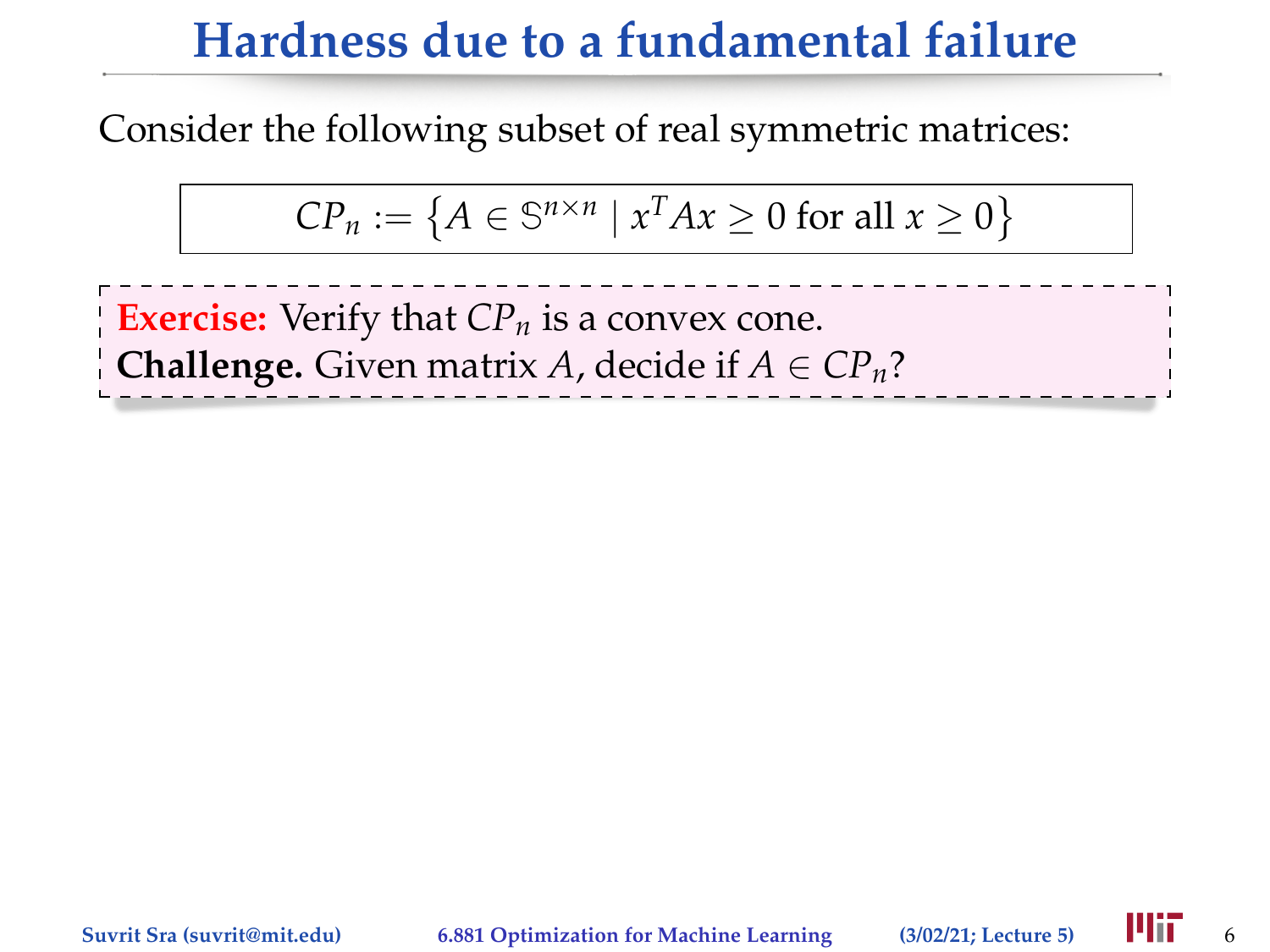Consider the following subset of real symmetric matrices:

$$
CP_n := \{ A \in \mathbb{S}^{n \times n} \mid x^T A x \ge 0 \text{ for all } x \ge 0 \}
$$

**Exercise:** Verify that *CP<sup>n</sup>* is a convex cone. **Challenge.** Given matrix *A*, decide if  $A \in CP_n$ ?

> $\min_x$  *x*<sup>T</sup>*Ax* s.t. *x* ≥ 0 Is there an *x* s.t.  $x^T Ax < 0$ ? Is  $x = 0$  a local min?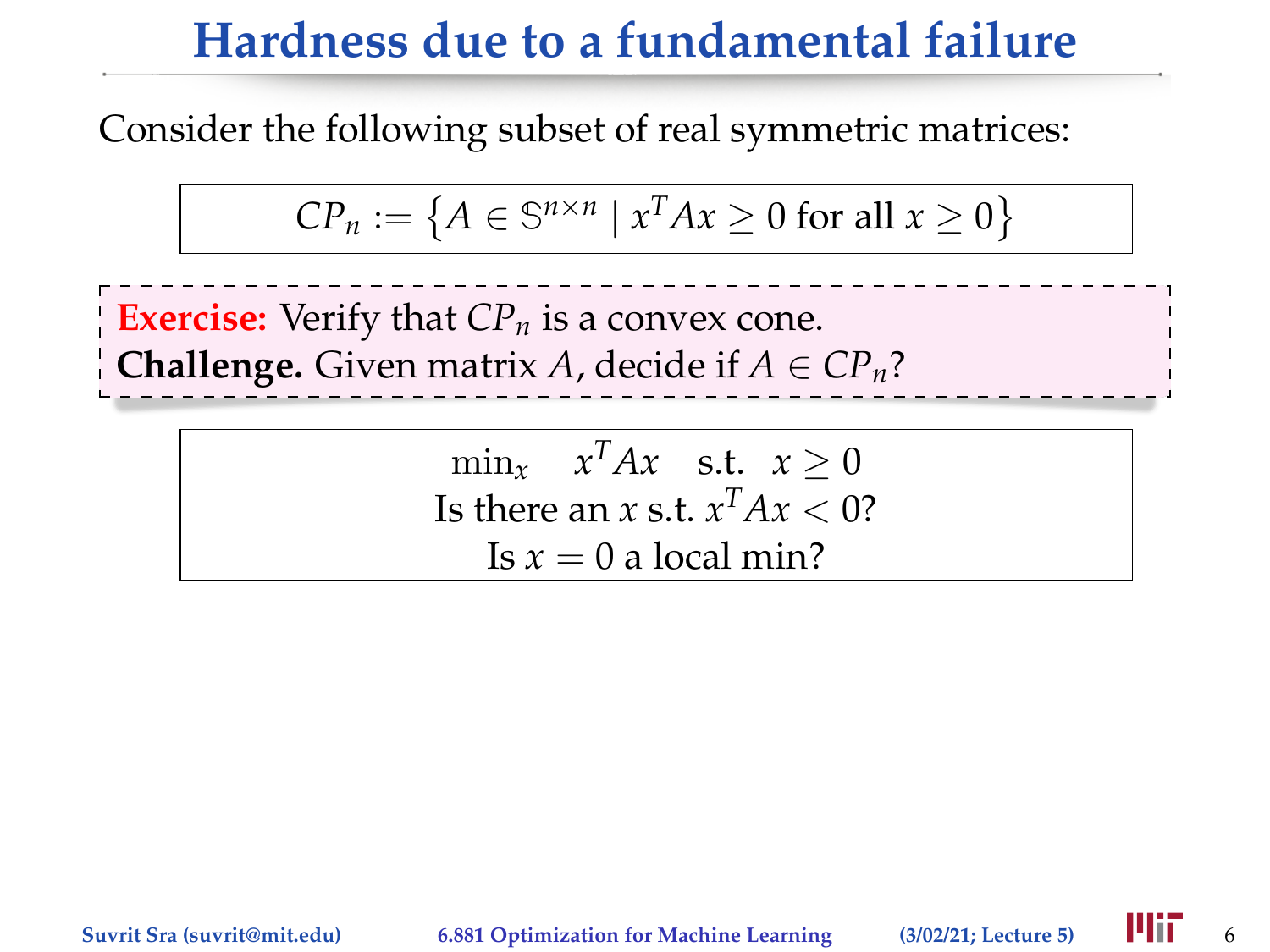Consider the following subset of real symmetric matrices:

$$
CP_n := \{ A \in \mathbb{S}^{n \times n} \mid x^T A x \ge 0 \text{ for all } x \ge 0 \}
$$

**Exercise:** Verify that *CP<sup>n</sup>* is a convex cone. **Challenge.** Given matrix *A*, decide if  $A \in CP_n$ ?

> $\min_x$  *x*<sup>T</sup>*Ax* s.t. *x* ≥ 0 Is there an *x* s.t.  $x^T Ax < 0$ ? Is  $x = 0$  a local min?

Amounts to checking if *A* is *copositive*, known to be co-NPC (which implies that checking copositivity is NP-Hard).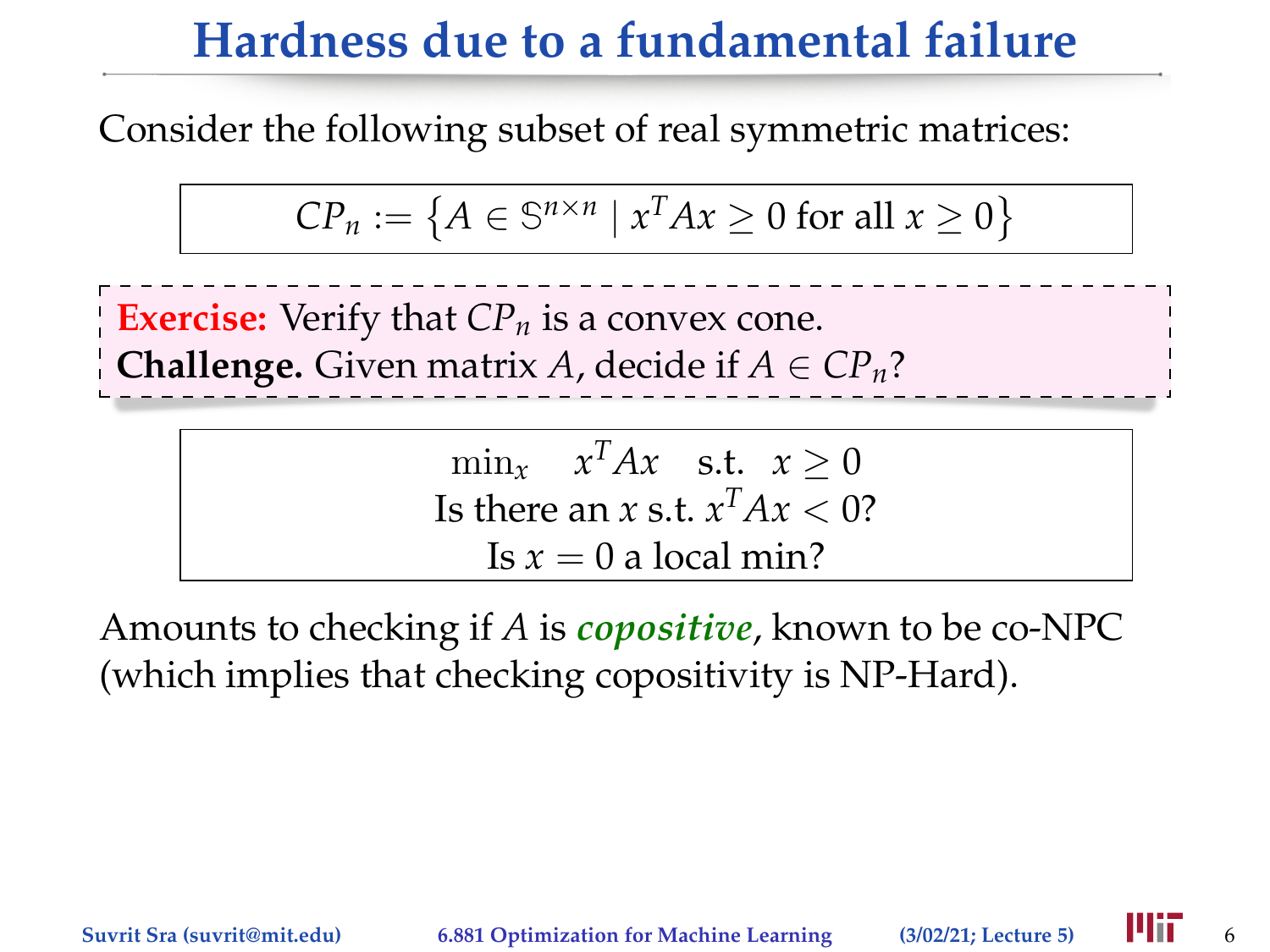Consider the following subset of real symmetric matrices:

$$
CP_n := \{ A \in \mathbb{S}^{n \times n} \mid x^T A x \ge 0 \text{ for all } x \ge 0 \}
$$

**Exercise:** Verify that *CP<sup>n</sup>* is a convex cone. **Challenge.** Given matrix *A*, decide if  $A \in CP_n$ ?

> $\min_x$  *x*<sup>T</sup>*Ax* s.t. *x* ≥ 0 Is there an *x* s.t.  $x^T Ax < 0$ ? Is  $x = 0$  a local min?

Amounts to checking if *A* is *copositive*, known to be co-NPC (which implies that checking copositivity is NP-Hard). **Explore:** the topic "testing copositivity".

**Read:** K. Murty, S. Kabadi. *Some NP-Complete Problems in Quadratic and Nonlinear Programming*, Math. Prog. v39, pp. 117–129. 1987.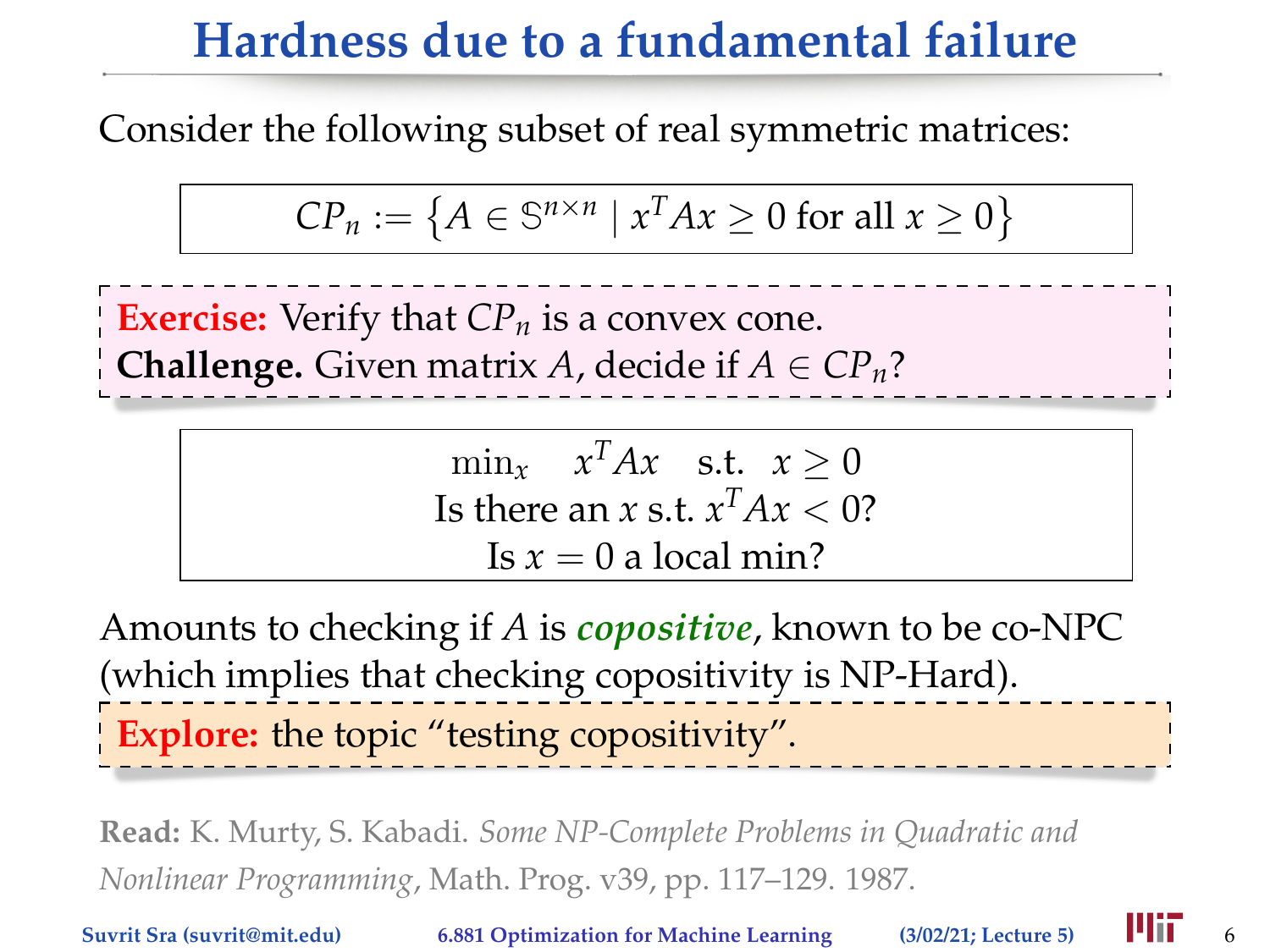#### **Copositive matrices: exercises**

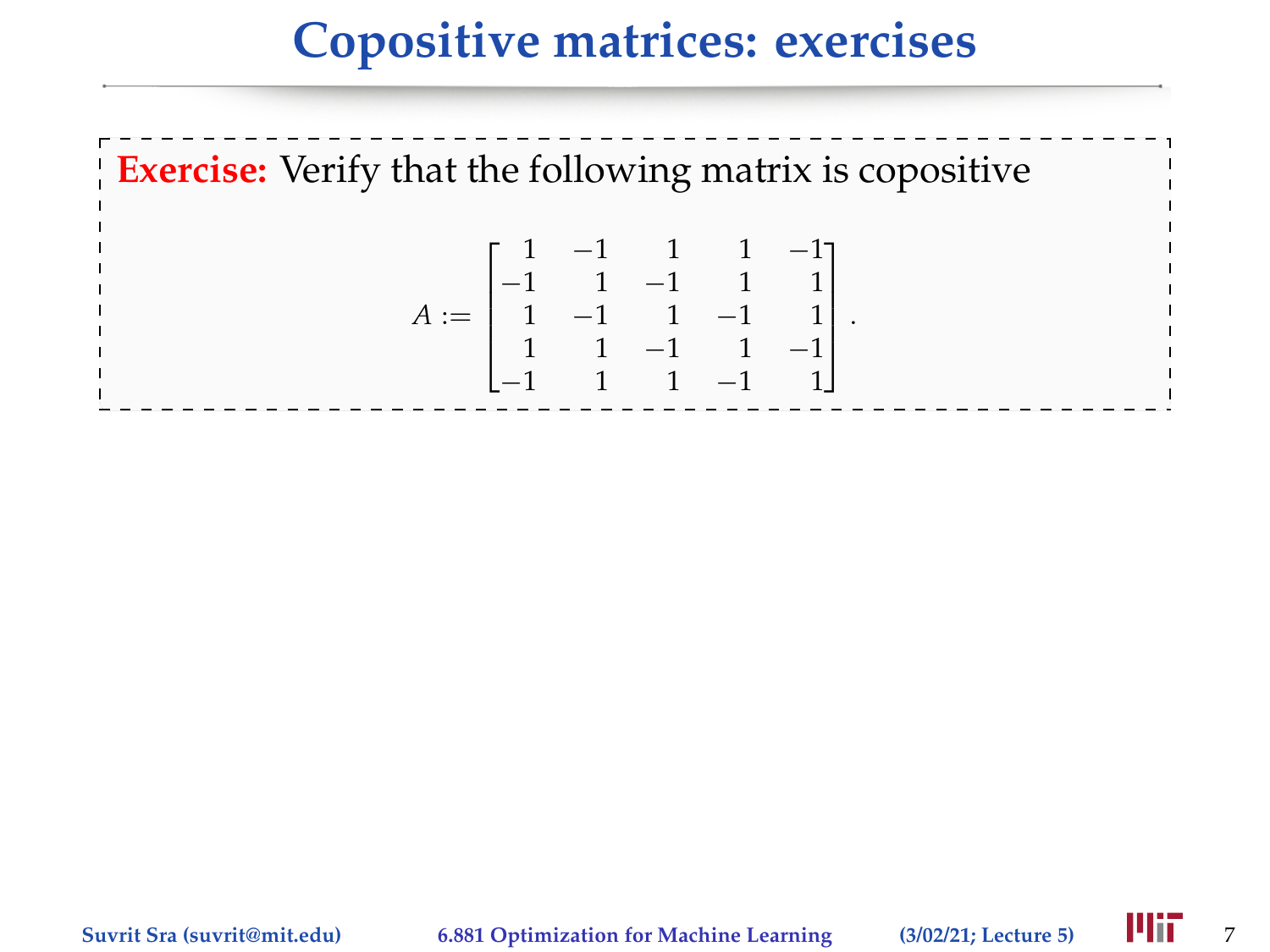#### **Copositive matrices: exercises**

**Exercise:** Verify that the following matrix is copositive *A* :=  $\sqrt{ }$  $\parallel$ 1 −1 1 1 −1 −1 1 −1 1 1 1 −1 1 −1 1 1 1 −1 1 −1 −1 1 1 −1 1 1  $\parallel$ . **Exercise:** *Non-negative matrix factorization (NMF)* seeks to solve  $\min_{B,C\geq 0} \|A - BC\|_{\rm F}^2,$ 

for a given  $A \geq 0$  (elementwise). Restricting  $C = B^T$ , rewrite NMF as a "copositive programming" problem.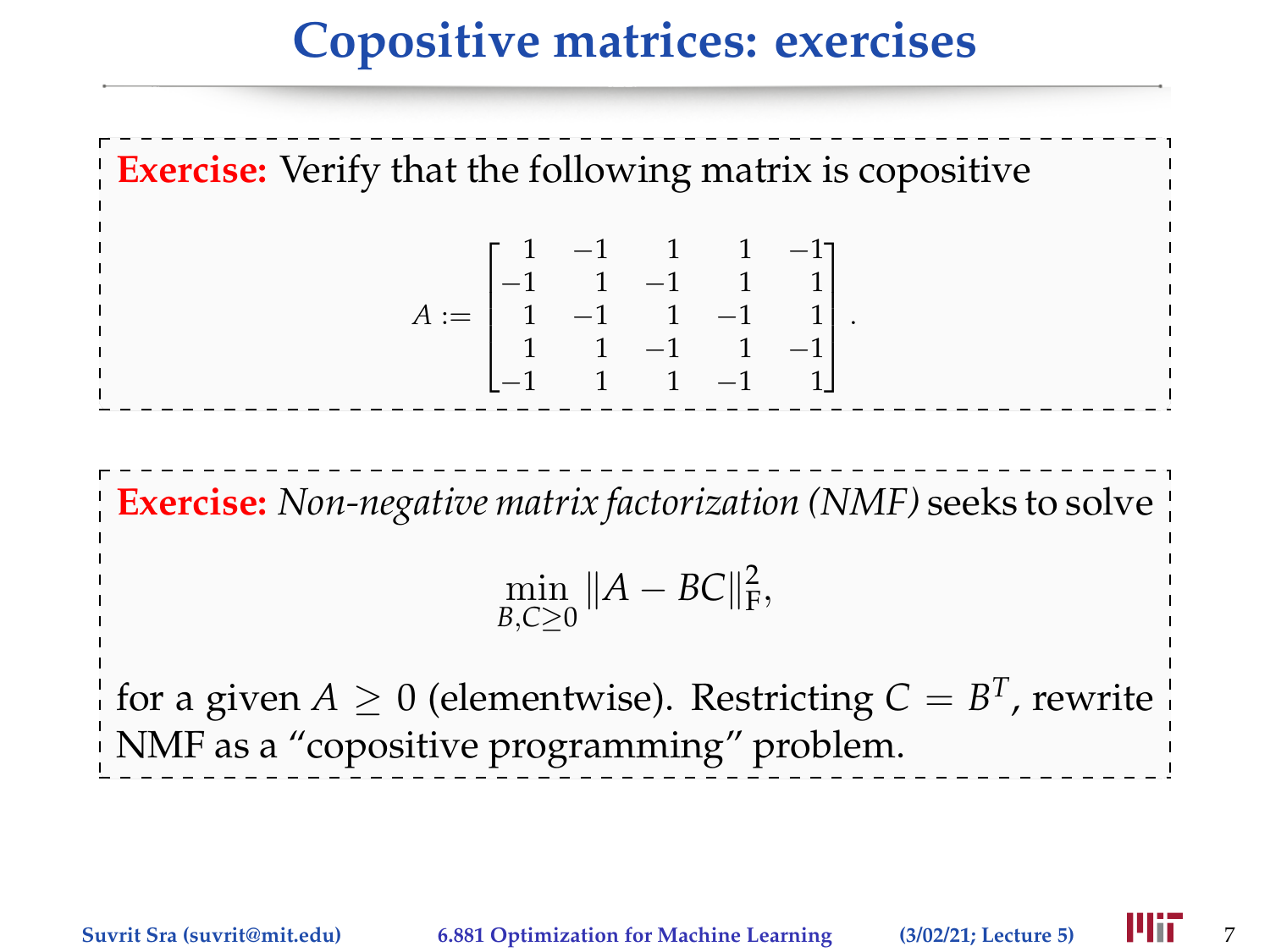# **Maximizing convex functions**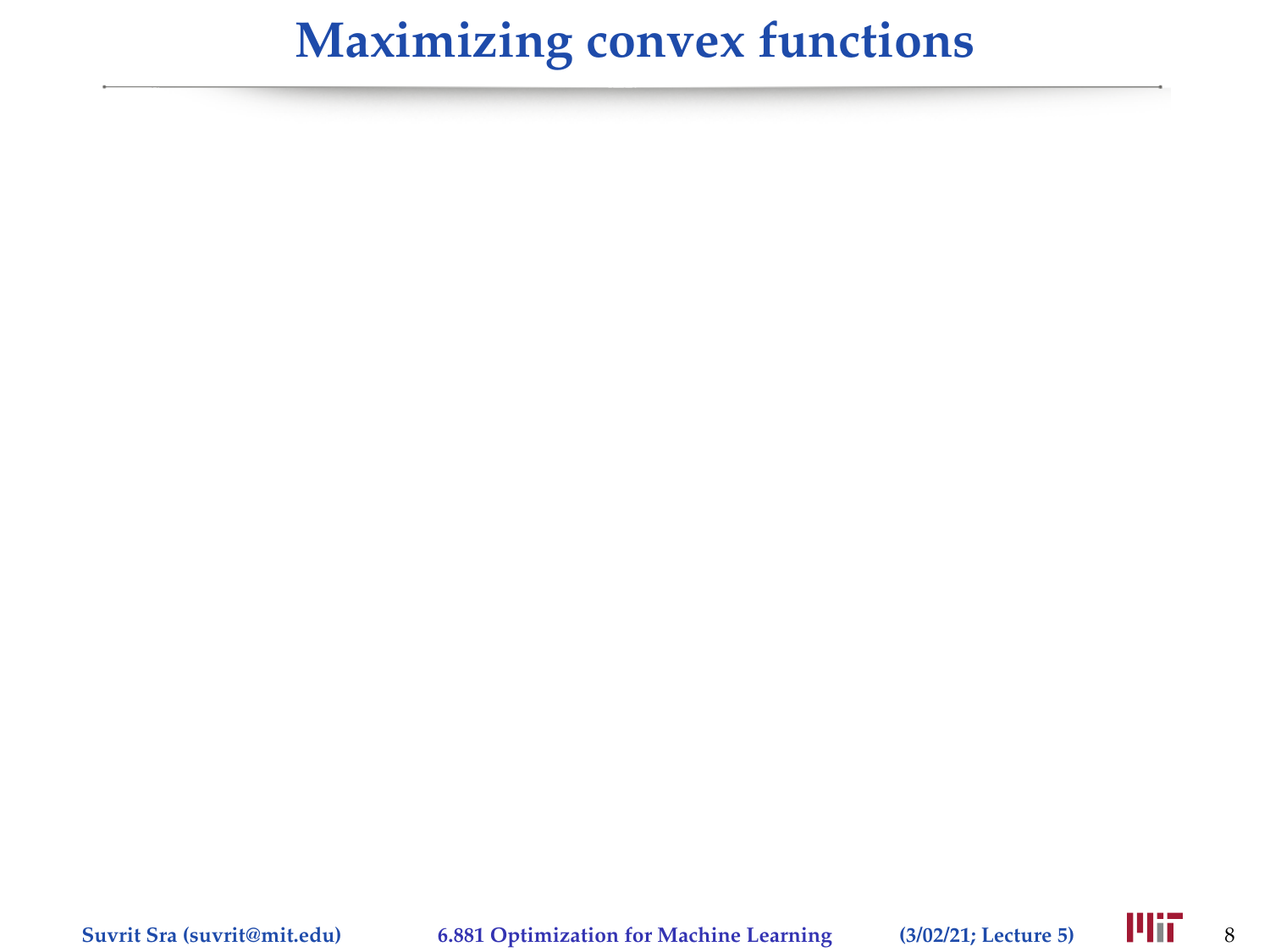#### **Maximizing convex functions**

**Theorem.** Let *f* be a convex function and let  $C = \text{conv } S$ , where *S* is an *arbitrary* set of points. Then,

$$
\sup \{f(x) \mid x \in C\} = \sup \{f(x) \mid x \in S\},\
$$

where the first sup is attained only when the second one is.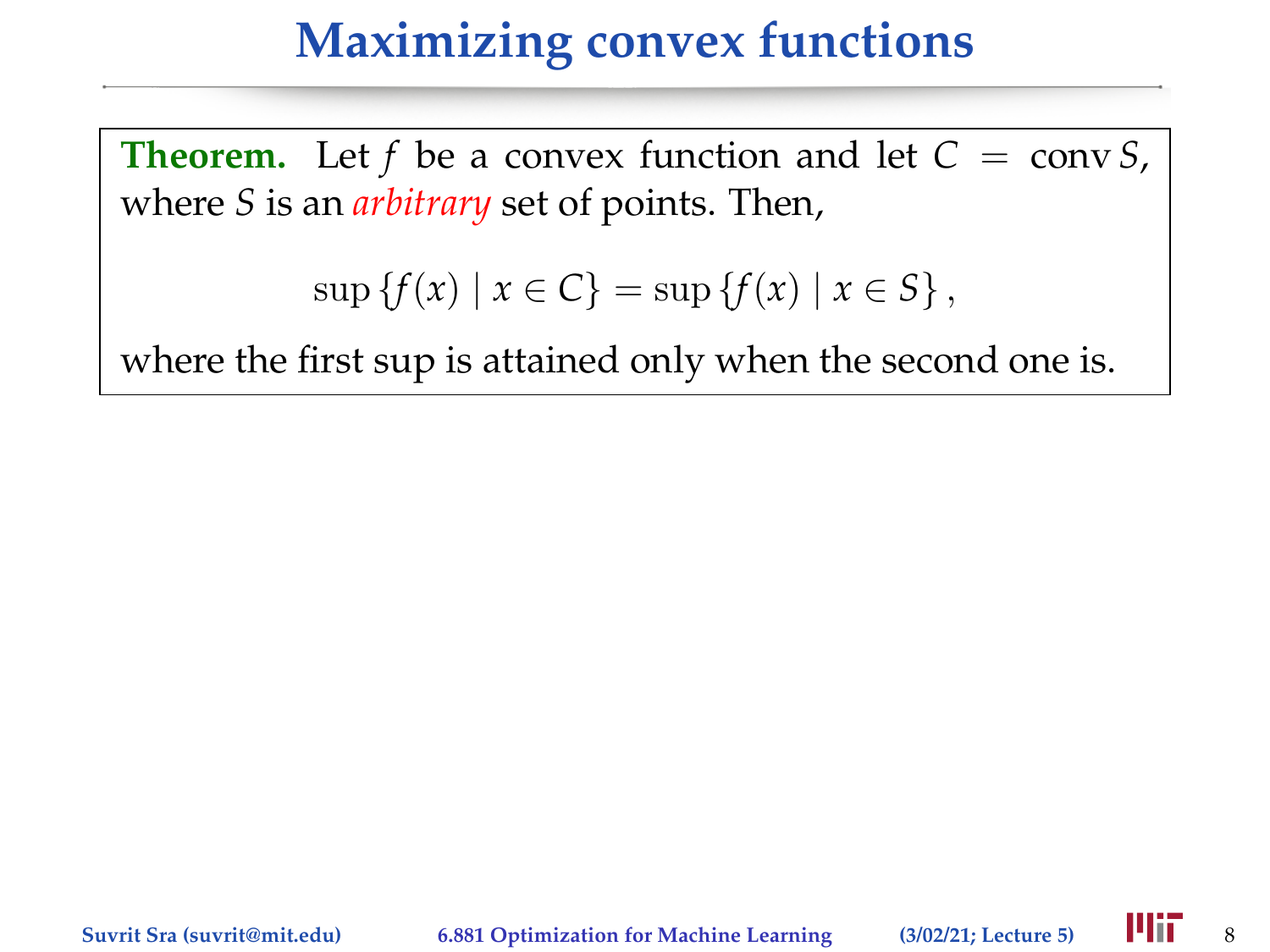#### **Maximizing convex functions**

**Theorem.** Let *f* be a convex function and let  $C = \text{conv } S$ , where *S* is an *arbitrary* set of points. Then,

 $\sup \{f(x) | x \in C\} = \sup \{f(x) | x \in S\},\$ 

where the first sup is attained only when the second one is.

**Theorem.** Let *f* be convex; *C* be a closed convex set in dom *f*. Suppose *C* contains no lines. Then, if the sup of *f* relative to *C* is attained at all, it is attained at some extreme point of *C*.

**Example:** LP optimum at a vertex (vertices extreme points for polyhedra)

**Ref.** See Section 32 of *R. T. Rockafellar, Convex Analysis.*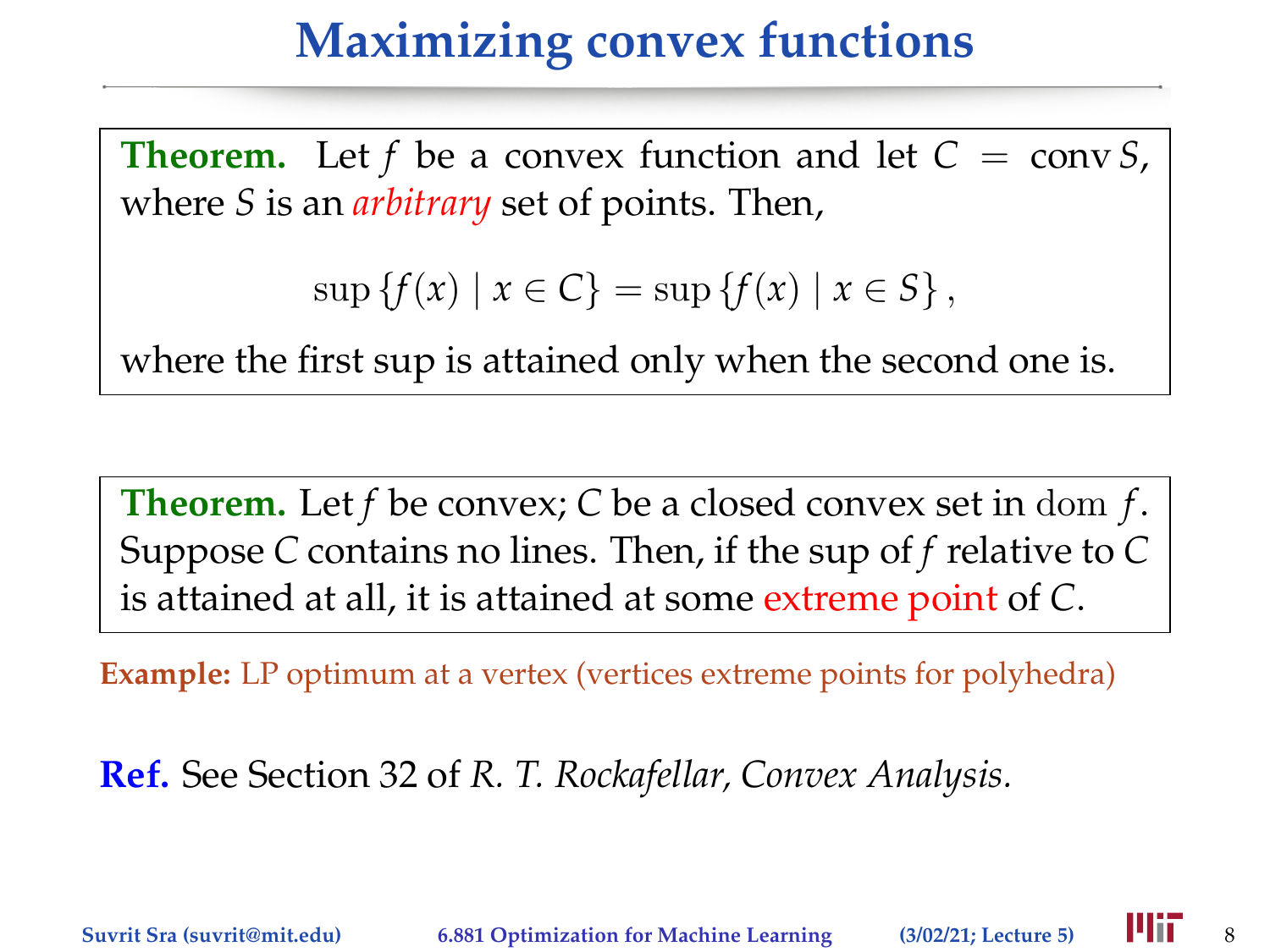# **How hard is global opt?**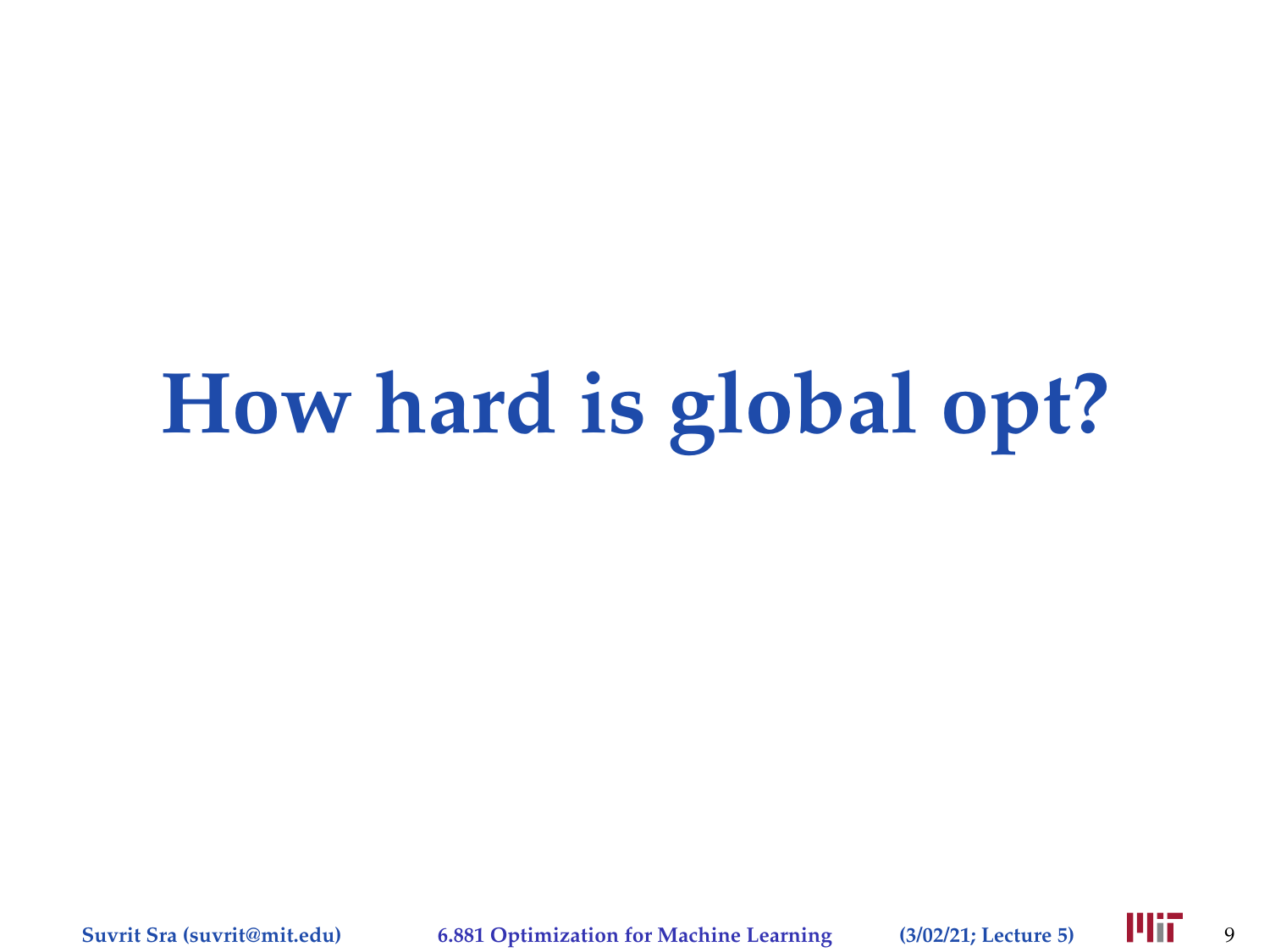How much computation required to ensure  $f(x) - f^* \leq \epsilon$ ?

How to measure complexity?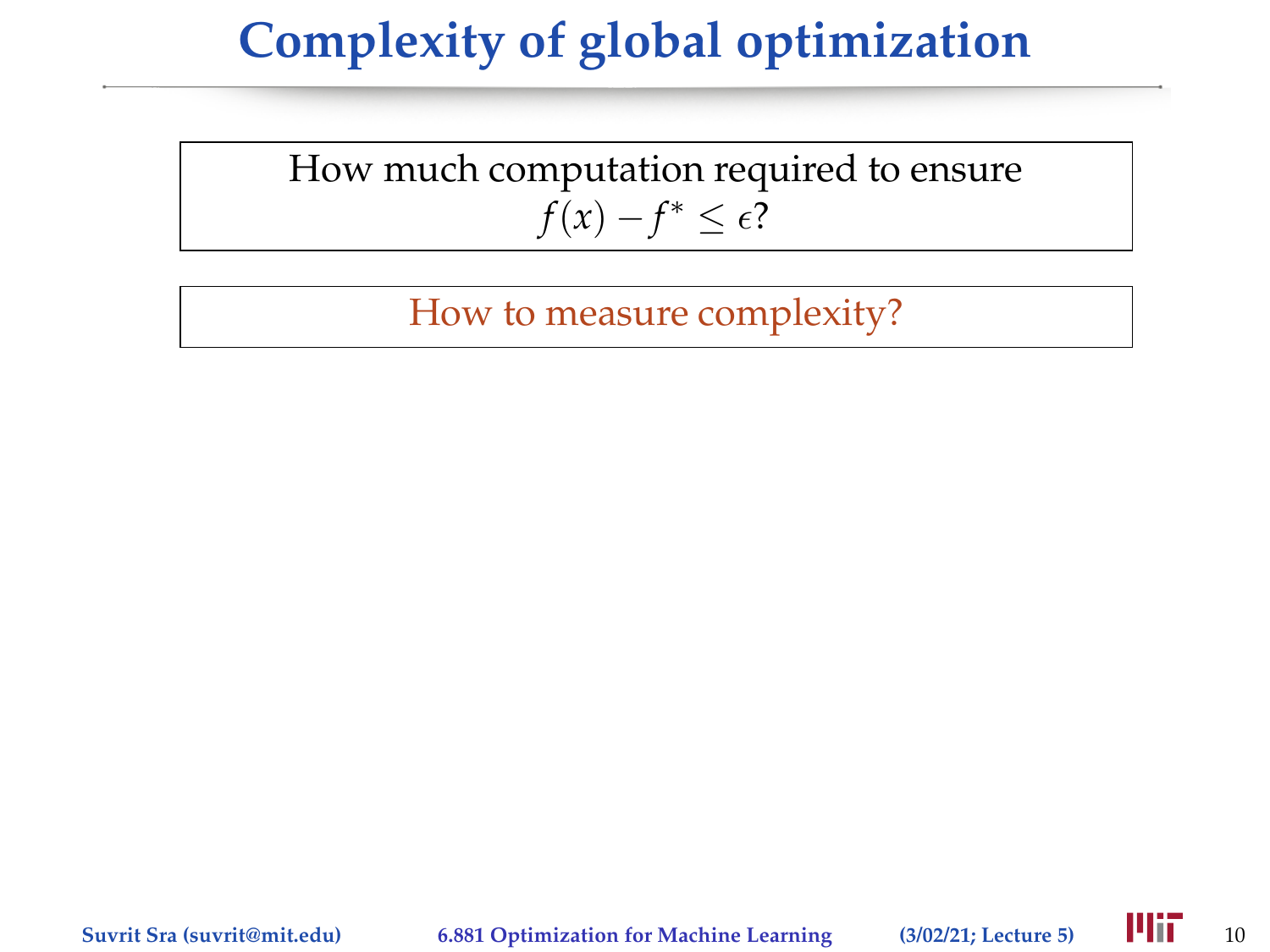How much computation required to ensure  $f(x) - f^* \leq \epsilon$ ?

How to measure complexity?

**Oracle** based complexity: count number of calls to an "oracle"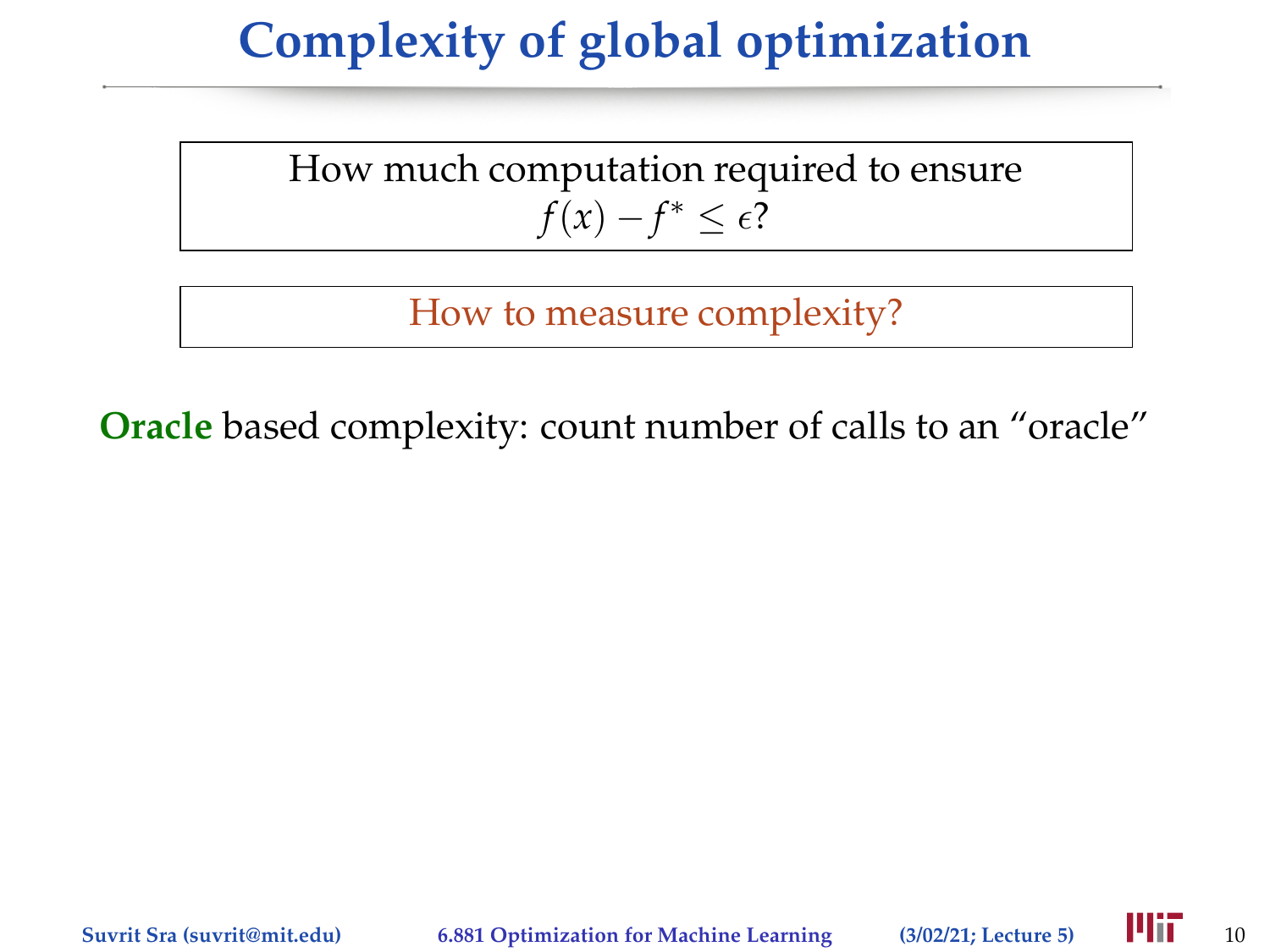How much computation required to ensure  $f(x) - f^* \leq \epsilon$ ?

How to measure complexity?

**Oracle** based complexity: count number of calls to an "oracle"

- **zeroth order** oracle: inputs a point *x*, outputs  $f(x)$
- **First-order** oracle: inputs a point *x*, outputs  $f(x)$ ,  $\nabla f(x)$

Higher order oracles can also be considered; also, later, we'll consider other oracles (stochastic, inexact, etc.)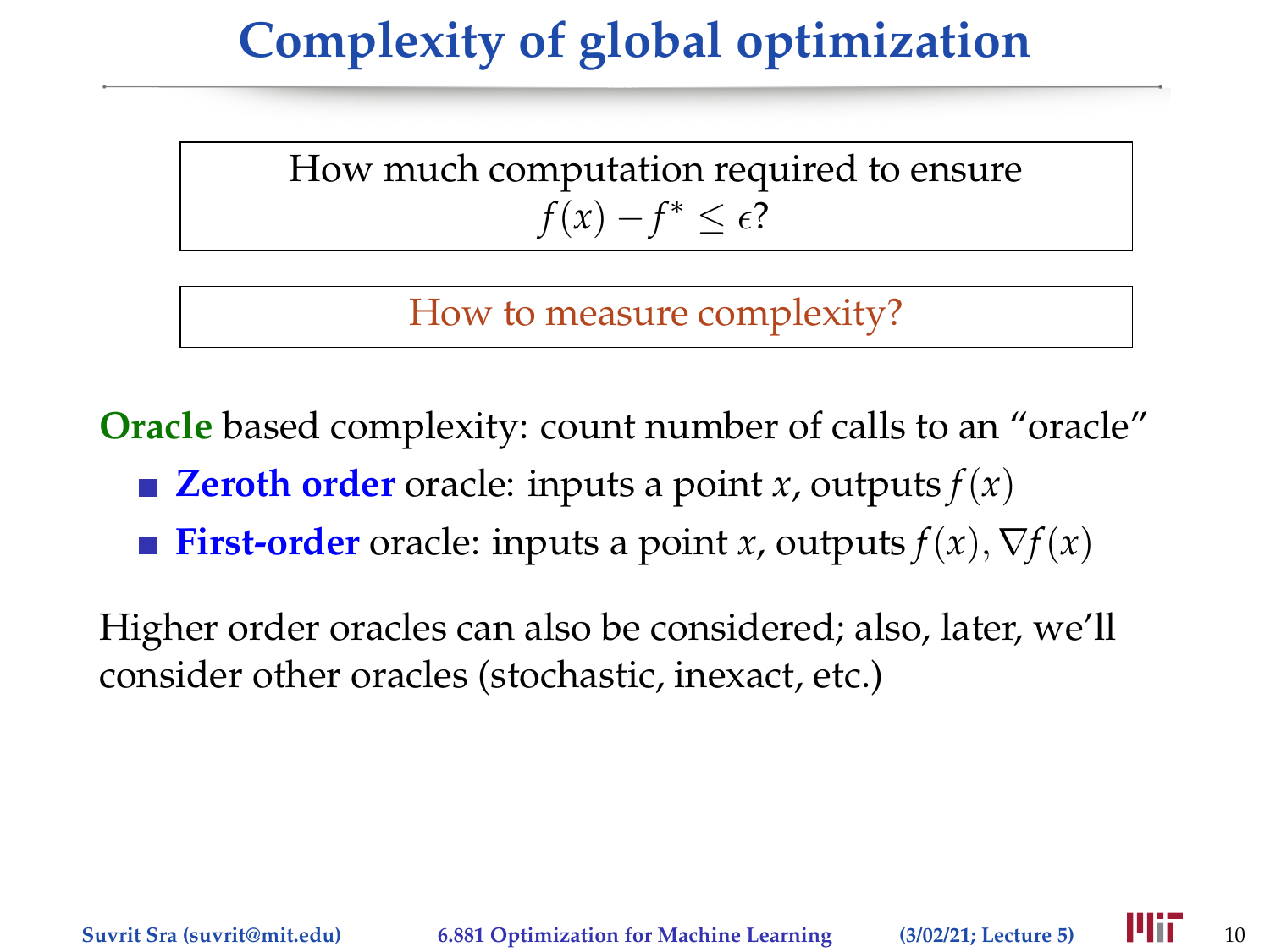How much computation required to ensure  $f(x) - f^* \leq \epsilon$ ?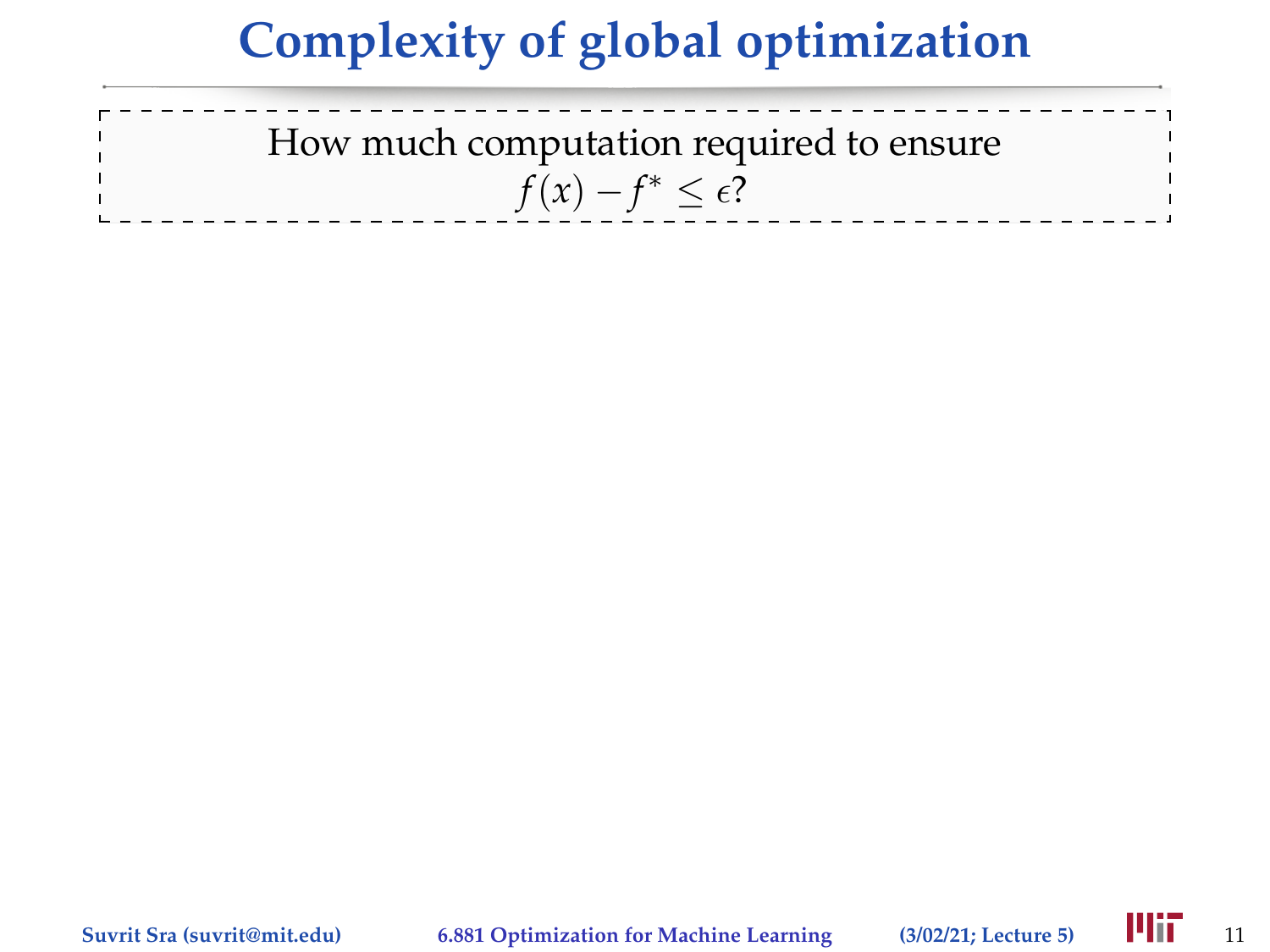

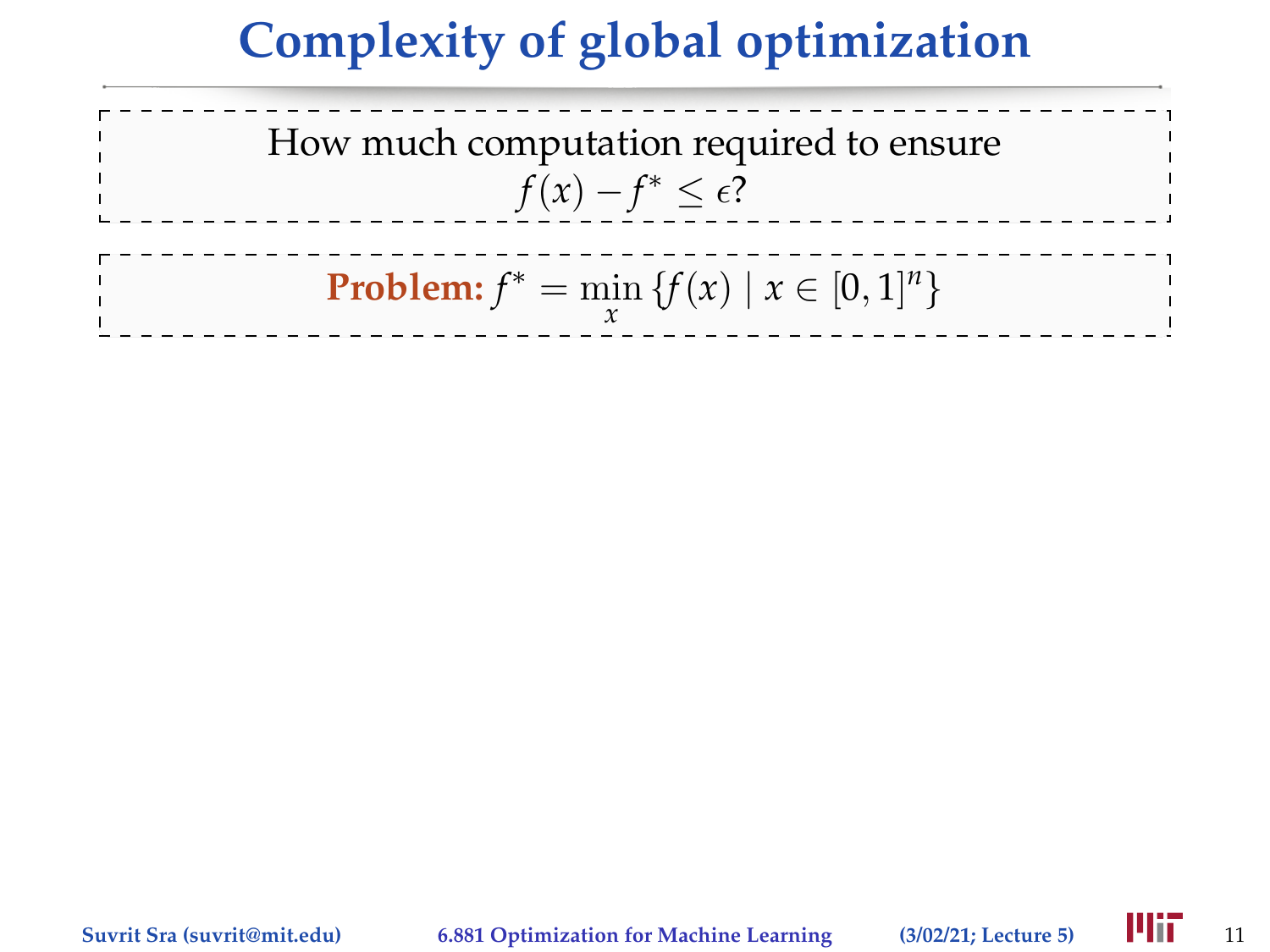How much computation required to ensure  $f(x) - f^* \leq \epsilon$ ? **Problem:**  $f^* = \min_{x} \{f(x) | x \in [0, 1]^n\}$ *x*

**Problem class:** *f* is *L-Lipschitz* on [0, 1] *n*  $|f(x) - f(y)| \le L ||x - y||_{\infty}$  for constant *L* and  $x, y \in [0, 1]^n$ .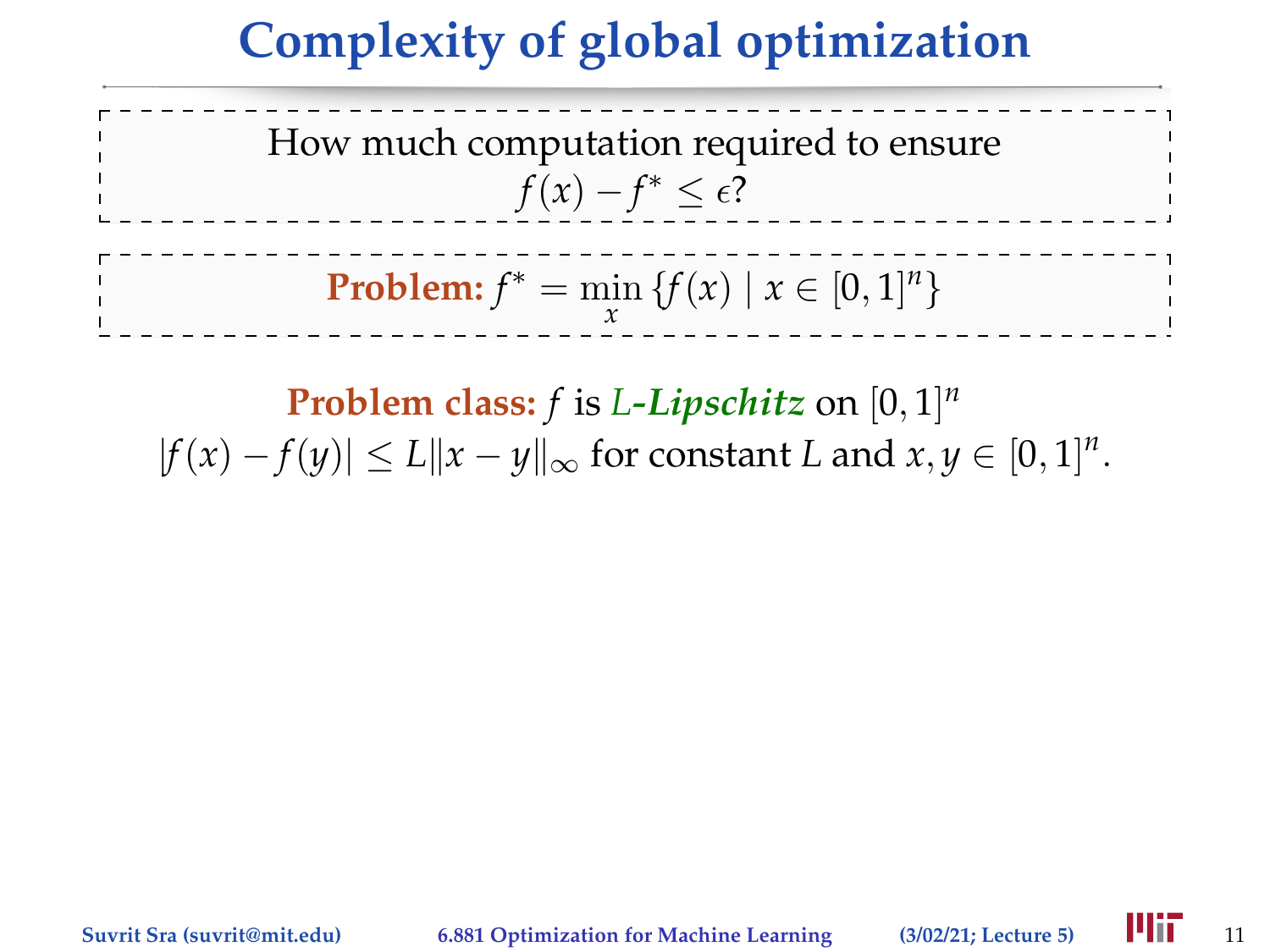How much computation required to ensure  $f(x) - f^* \leq \epsilon$ ? **Problem:**  $f^* = \min_{x} \{f(x) | x \in [0, 1]^n\}$ *x*

**Problem class:** *f* is *L-Lipschitz* on [0, 1] *n*  $|f(x) - f(y)| \le L ||x - y||_{\infty}$  for constant *L* and  $x, y \in [0, 1]^n$ .

#### **Algorithm: Brute force search.**

**Pick integer**  $p > 1$  and place a uniform grid (width  $1/2p$ ) over  $[0, 1]^n$  centered around  $p^n$  points

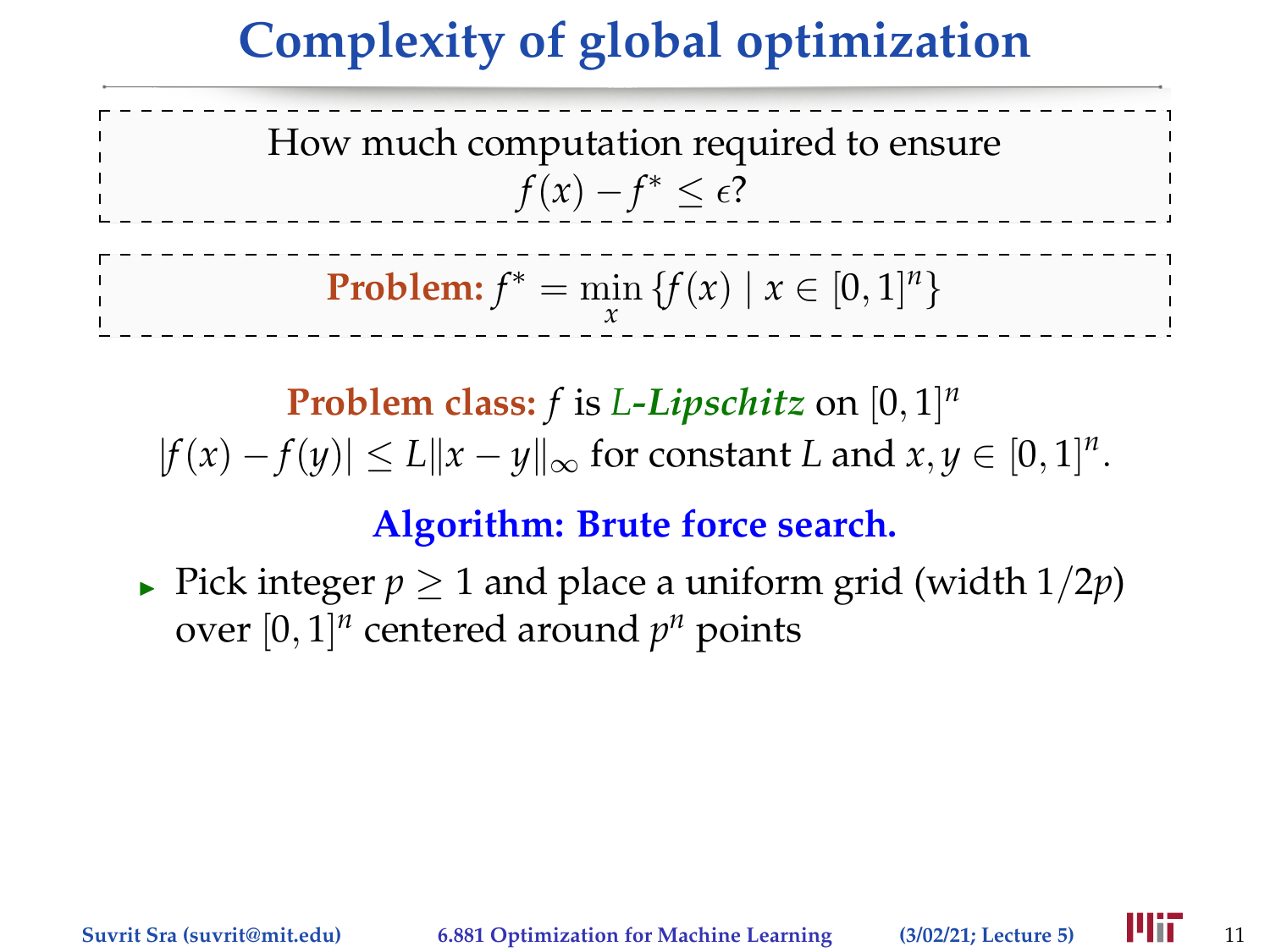How much computation required to ensure  $f(x) - f^* \leq \epsilon$ ? **Problem:**  $f^* = \min_{x} \{f(x) | x \in [0, 1]^n\}$ *x*

**Problem class:** *f* is *L-Lipschitz* on [0, 1] *n*  $|f(x) - f(y)| \le L ||x - y||_{\infty}$  for constant *L* and  $x, y \in [0, 1]^n$ .

#### **Algorithm: Brute force search.**

- **Pick integer**  $p > 1$  and place a uniform grid (width  $1/2p$ ) over  $[0, 1]^n$  centered around  $p^n$  points
- ► We can ensure  $f(\bar{x}) f^* \le L/2p$  in  $O(p^n)$  calls of oracle  $f(x)$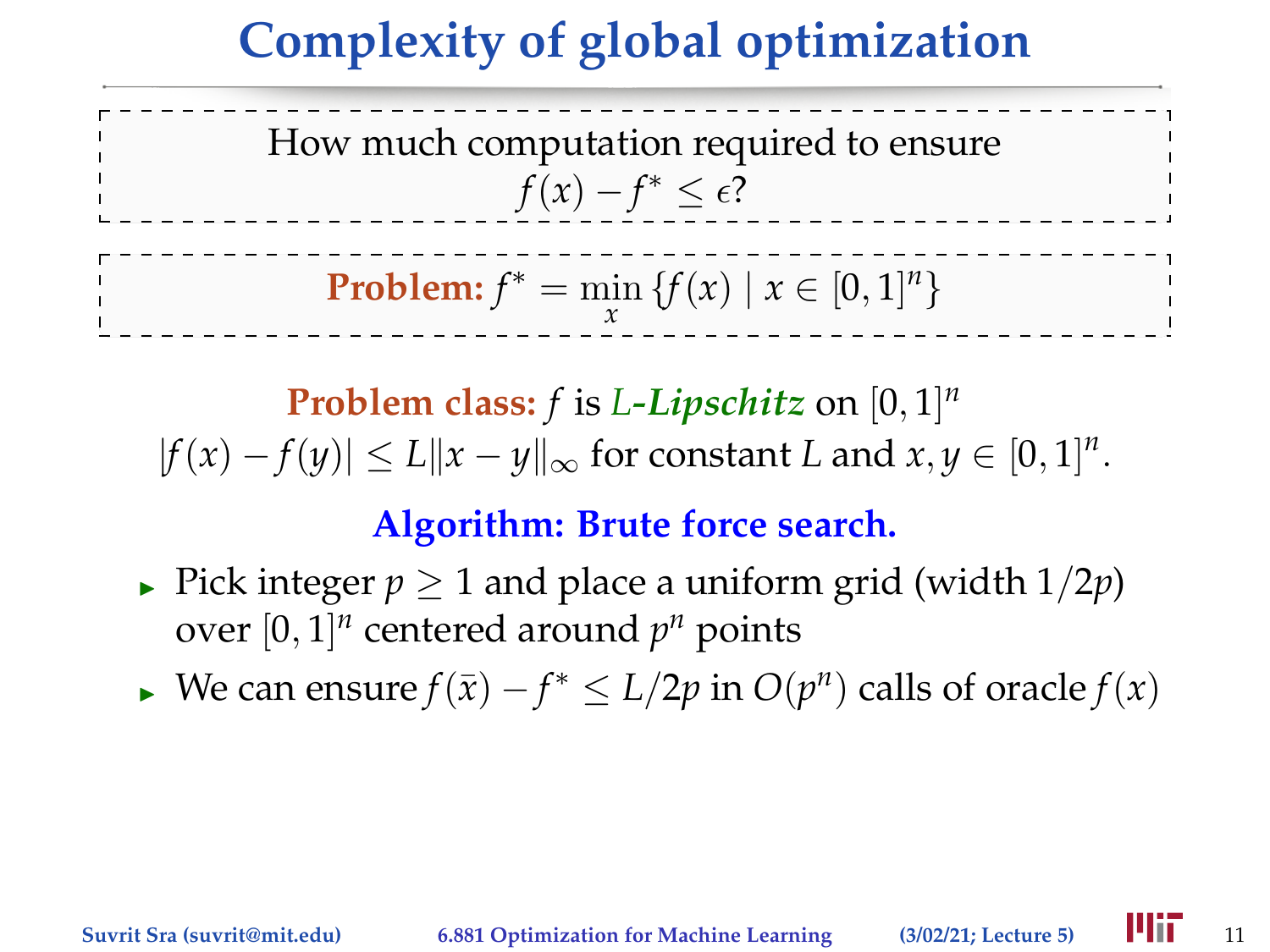# **Complexity of global optimization**

How much computation required to ensure  $f(x) - f^* \leq \epsilon$ ? **Problem:**  $f^* = \min_{x} \{f(x) | x \in [0, 1]^n\}$ 

**Problem class:** *f* is *L-Lipschitz* on [0, 1] *n*  $|f(x) - f(y)| \le L ||x - y||_{\infty}$  for constant *L* and  $x, y \in [0, 1]^n$ .

### **Algorithm: Brute force search.**

- **Pick integer**  $p > 1$  and place a uniform grid (width  $1/2p$ ) over  $[0, 1]^n$  centered around  $p^n$  points
- ► We can ensure  $f(\bar{x}) f^* \le L/2p$  in  $O(p^n)$  calls of oracle  $f(x)$
- ► (this translates into  $O((\frac{L}{2\epsilon})^n)$  for  $p \ge L/2\epsilon$ )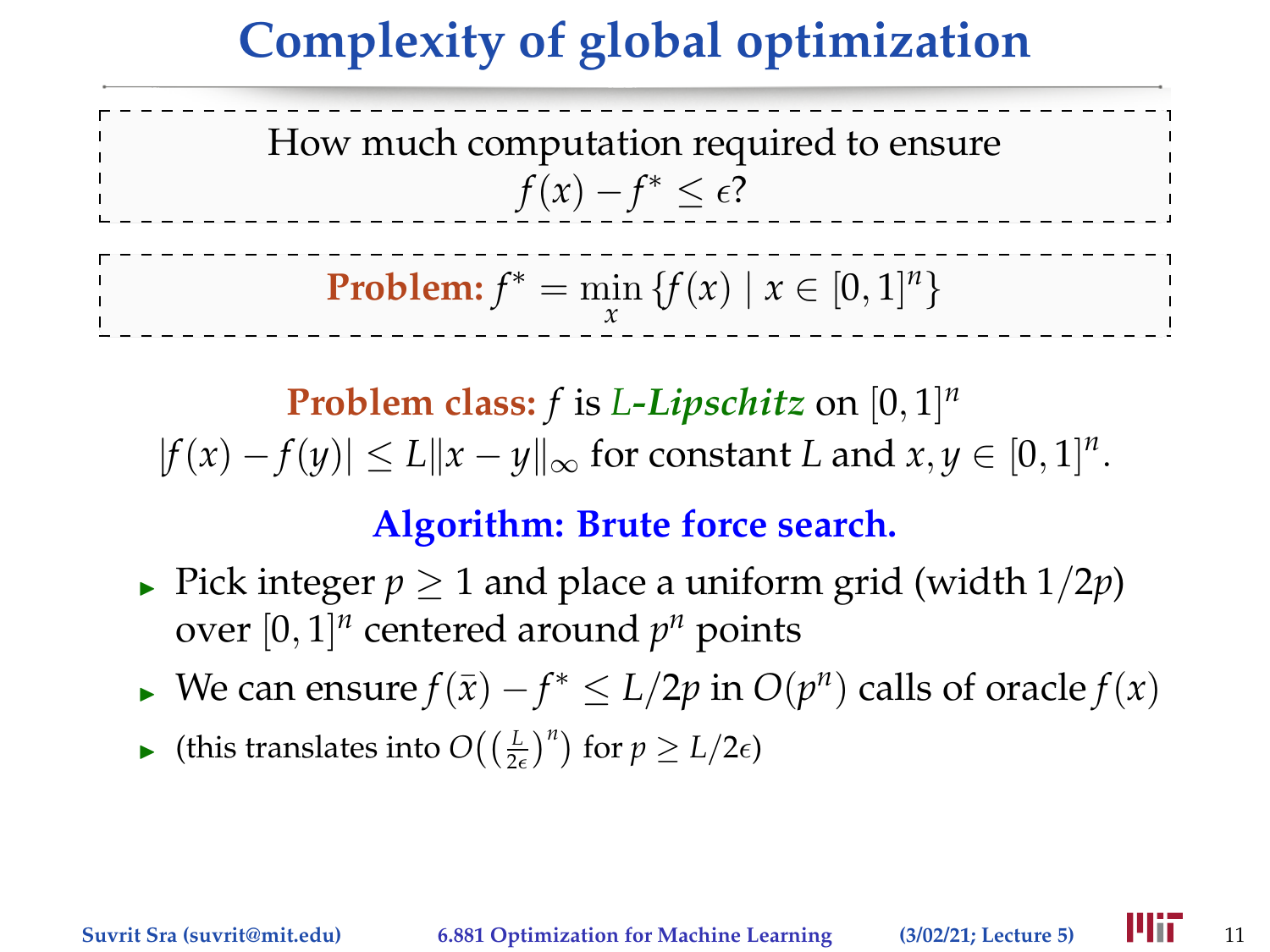# **Complexity of global optimization**

How much computation required to ensure  $f(x) - f^* \leq \epsilon$ ? **Problem:**  $f^* = \min_{x} \{f(x) | x \in [0, 1]^n\}$ 

**Problem class:** *f* is *L-Lipschitz* on [0, 1] *n*  $|f(x) - f(y)| \le L ||x - y||_{\infty}$  for constant *L* and  $x, y \in [0, 1]^n$ .

### **Algorithm: Brute force search.**

- **►** Pick integer  $p \ge 1$  and place a uniform grid (width  $1/2p$ ) over  $[0, 1]^n$  centered around  $p^n$  points
- ► We can ensure  $f(\bar{x}) f^* \le L/2p$  in  $O(p^n)$  calls of oracle  $f(x)$
- ► (this translates into  $O((\frac{L}{2\epsilon})^n)$  for  $p \ge L/2\epsilon$ )

### **The brute force method is worst-case optimal!**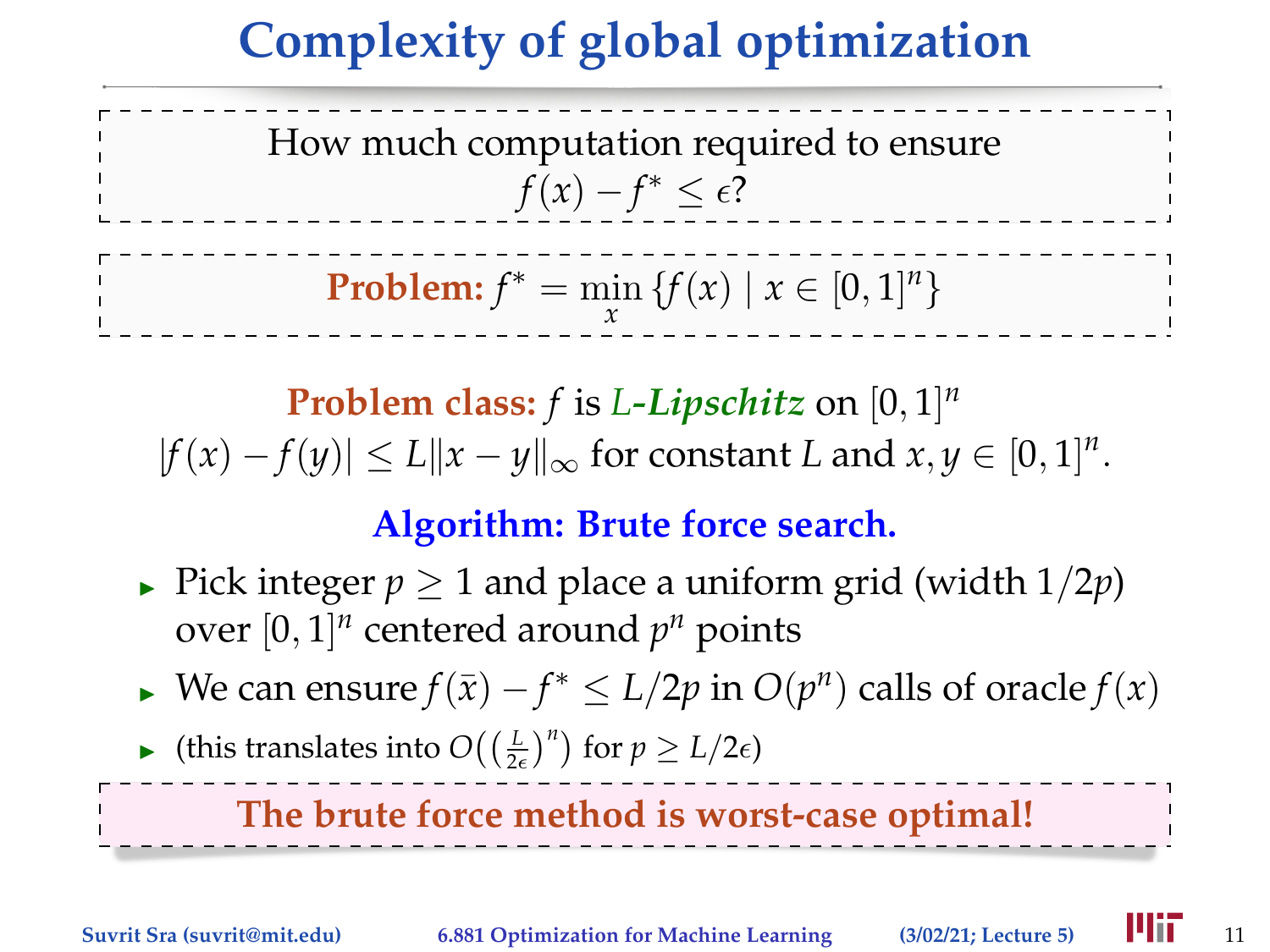**Idea:** Create "resisting" oracles.

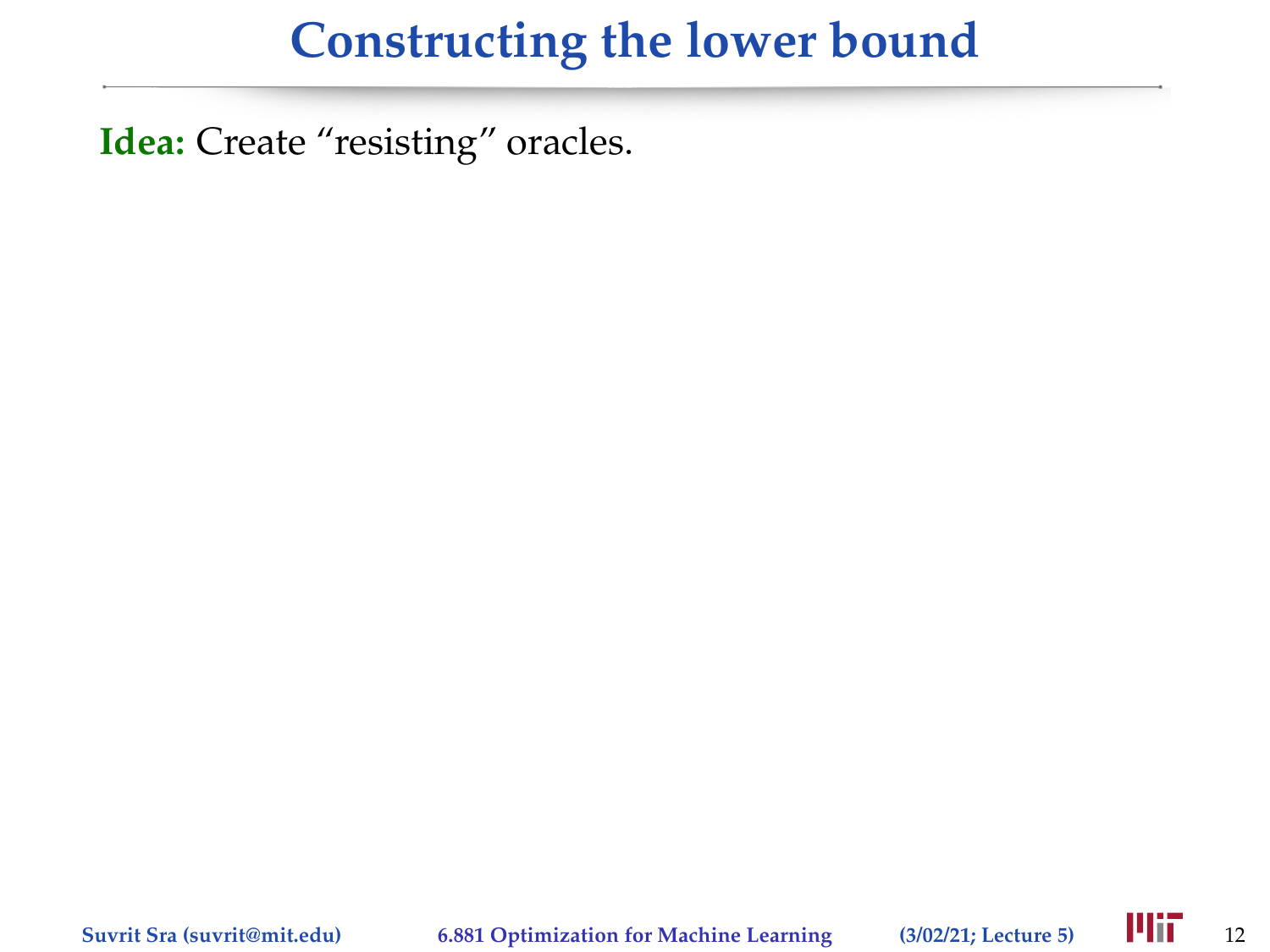**Idea:** Create "resisting" oracles.

Let  $p = \lfloor \frac{L}{2\epsilon} \rfloor$ . Suppose, we have a method that needs  $N < p^n$ oracle calls to solve problems to accuracy  $\epsilon$  in problem class.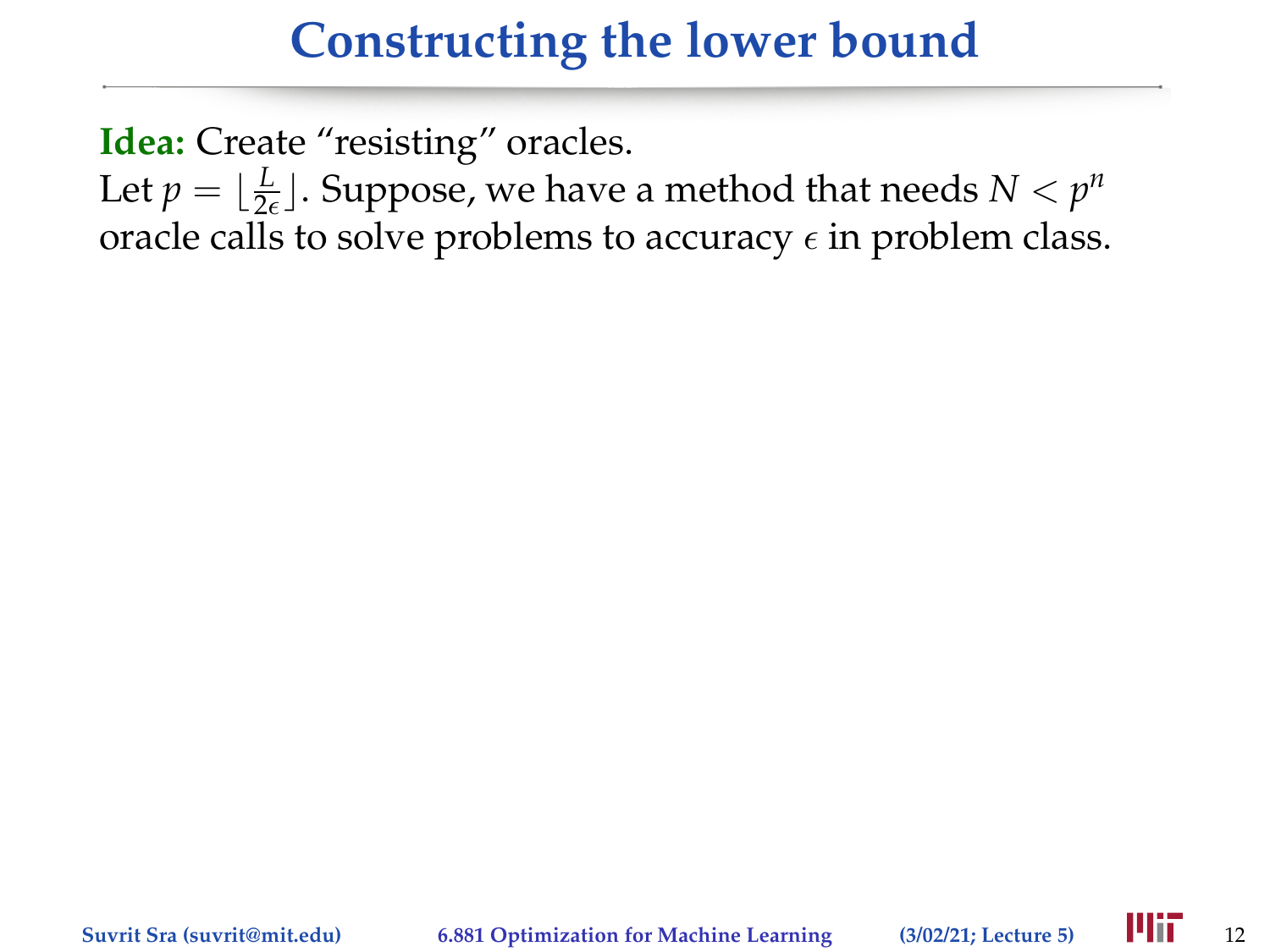**Idea:** Create "resisting" oracles.

Let  $p = \lfloor \frac{L}{2\epsilon} \rfloor$ . Suppose, we have a method that needs  $N < p^n$ oracle calls to solve problems to accuracy  $\epsilon$  in problem class.

**Resisting oracle**

 $^{\circ}$ 

Return  $f(x) = 0$  at any test point *x* 

(so method can only find  $\bar{x} \in [0, 1]^n$  s.t.  $f(\bar{x}) = 0$ )

But  $N < p<sup>n</sup>$ , so there's a box with **no** test points.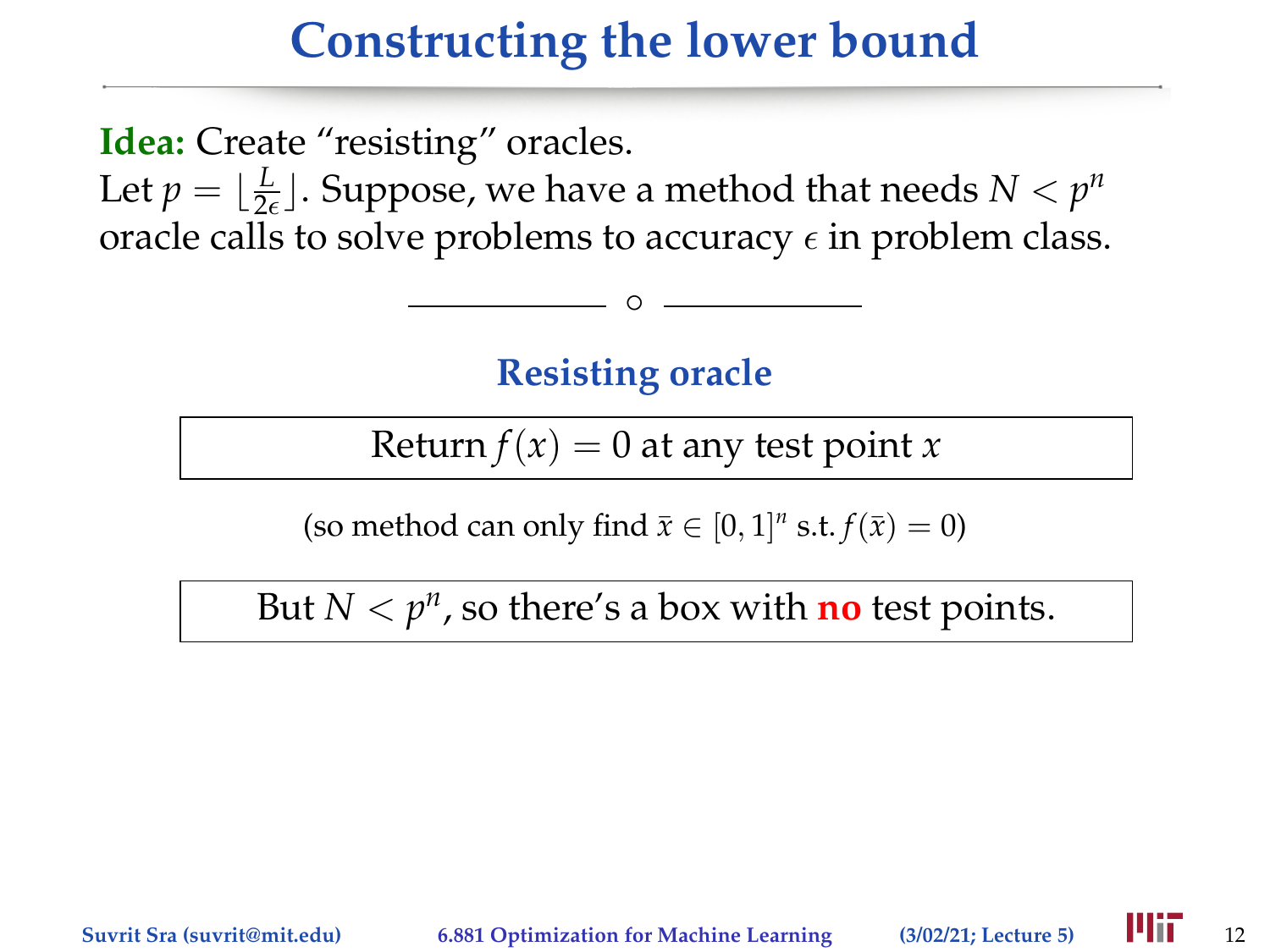**Idea:** Create "resisting" oracles.

Let  $p = \lfloor \frac{L}{2\epsilon} \rfloor$ . Suppose, we have a method that needs  $N < p^n$ oracle calls to solve problems to accuracy  $\epsilon$  in problem class.

**Resisting oracle**

 $^{\circ}$ 

Return  $f(x) = 0$  at any test point *x* 

(so method can only find  $\bar{x} \in [0, 1]^n$  s.t.  $f(\bar{x}) = 0$ )

But  $N < p<sup>n</sup>$ , so there's a box with **no** test points.

Thus, put  $x^*$  inside this box of width  $\epsilon/L$  and set

$$
f(x) = \min\{0, L \|x - x^*\| - \epsilon\}
$$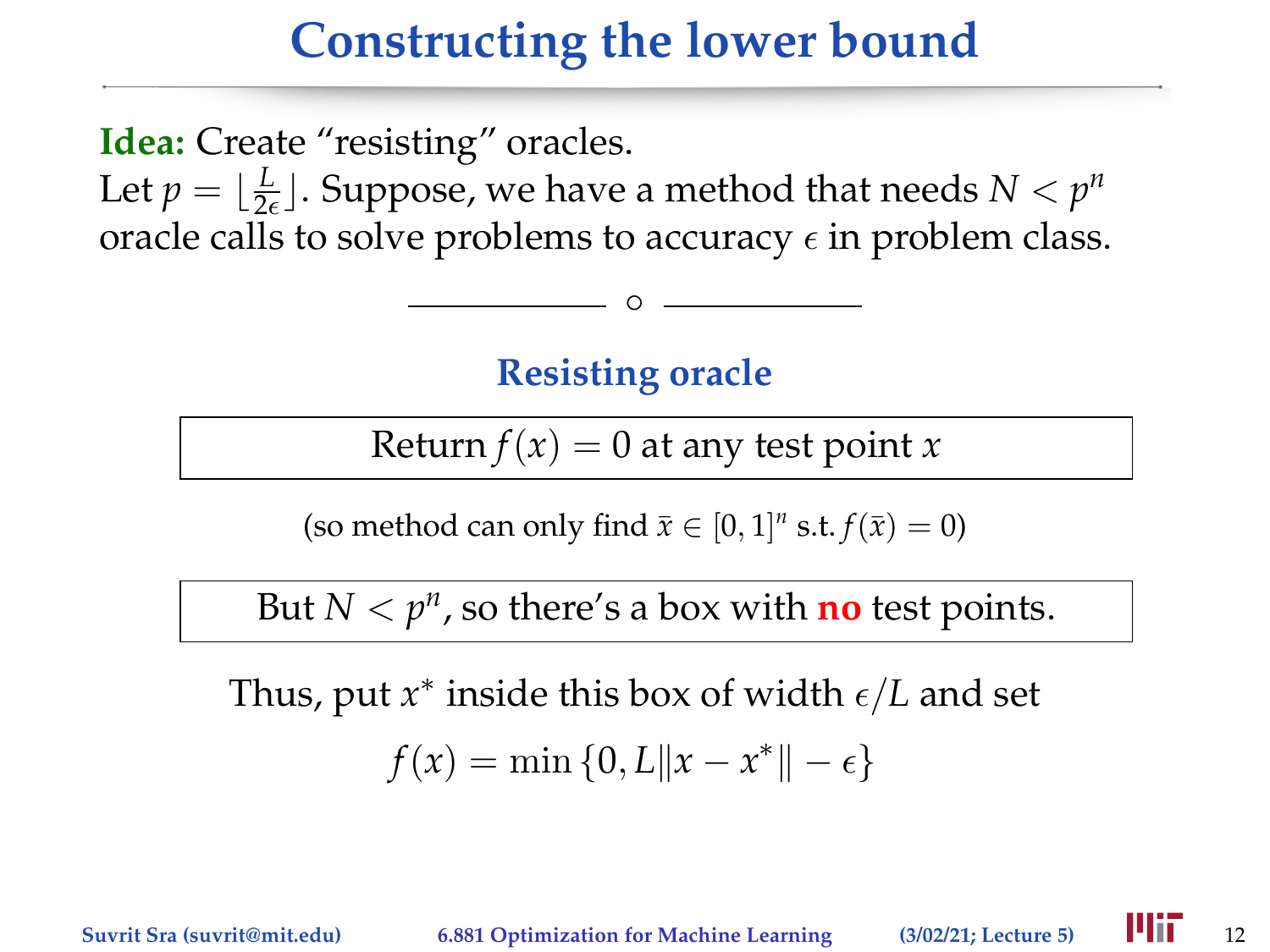## **Lower bound for global optimization**

 $f(x) = \min\{0, L \|x - x^*\| - \epsilon\}$ 

This function is *L*-Lipschitz, its accuracy is  $\epsilon$ .

Thus, without at least *p <sup>n</sup>* points, accuracy cannot be better than  $\epsilon$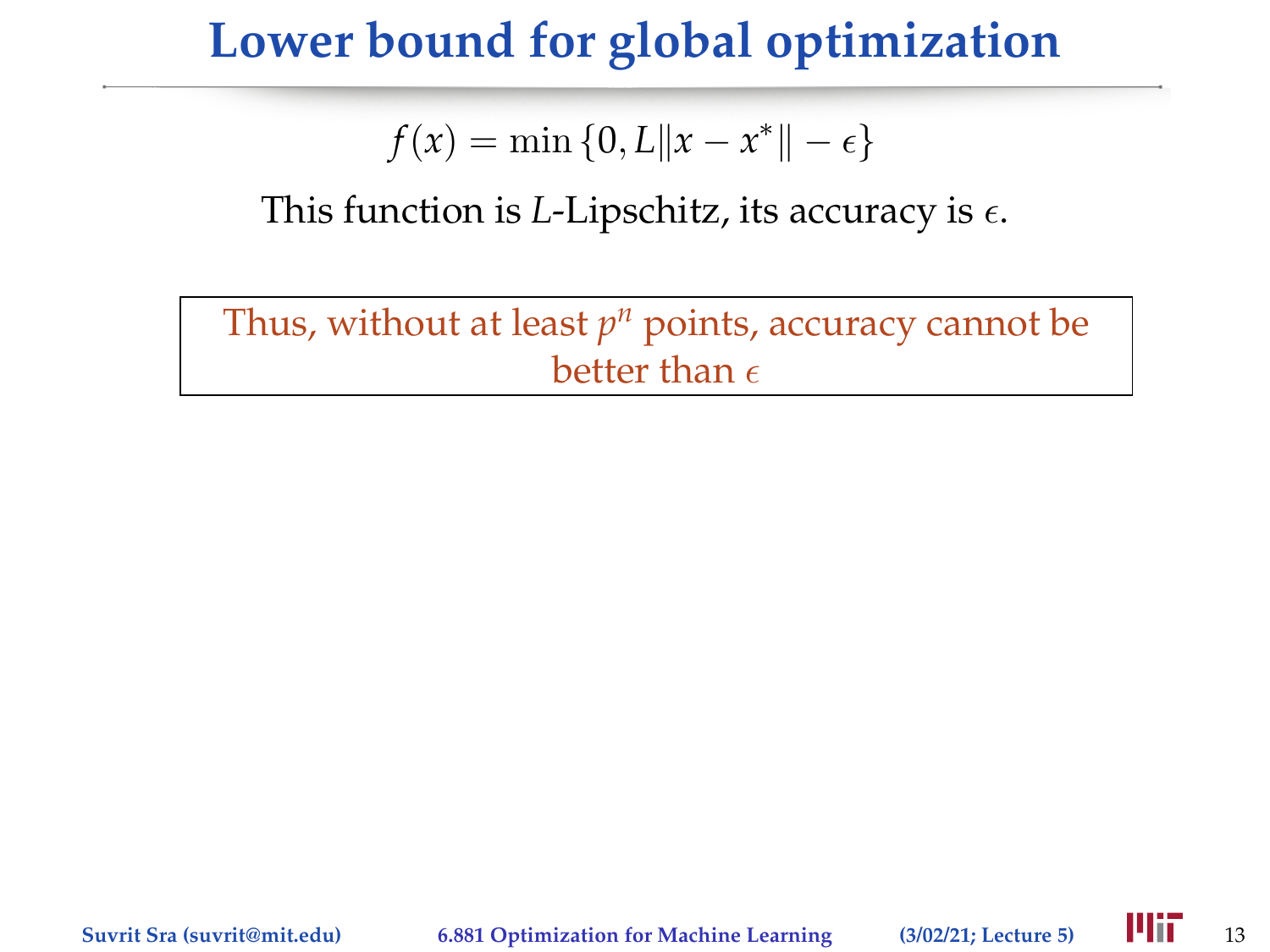## **Lower bound for global optimization**

 $f(x) = \min\{0, L \|x - x^*\| - \epsilon\}$ 

This function is *L*-Lipschitz, its accuracy is  $\epsilon$ .

Thus, without at least *p <sup>n</sup>* points, accuracy cannot be better than  $\epsilon$ 

In general, brute force (exponential time) method the best. Moreover, vastly worse than "just" 2*<sup>n</sup>* !

### **Exercise:** Provide similar lower bounds for *C* 1 functions.

**Ref.** Section 1.1 of *Yu. Nesterov, "Lectures on Convex Optimization"*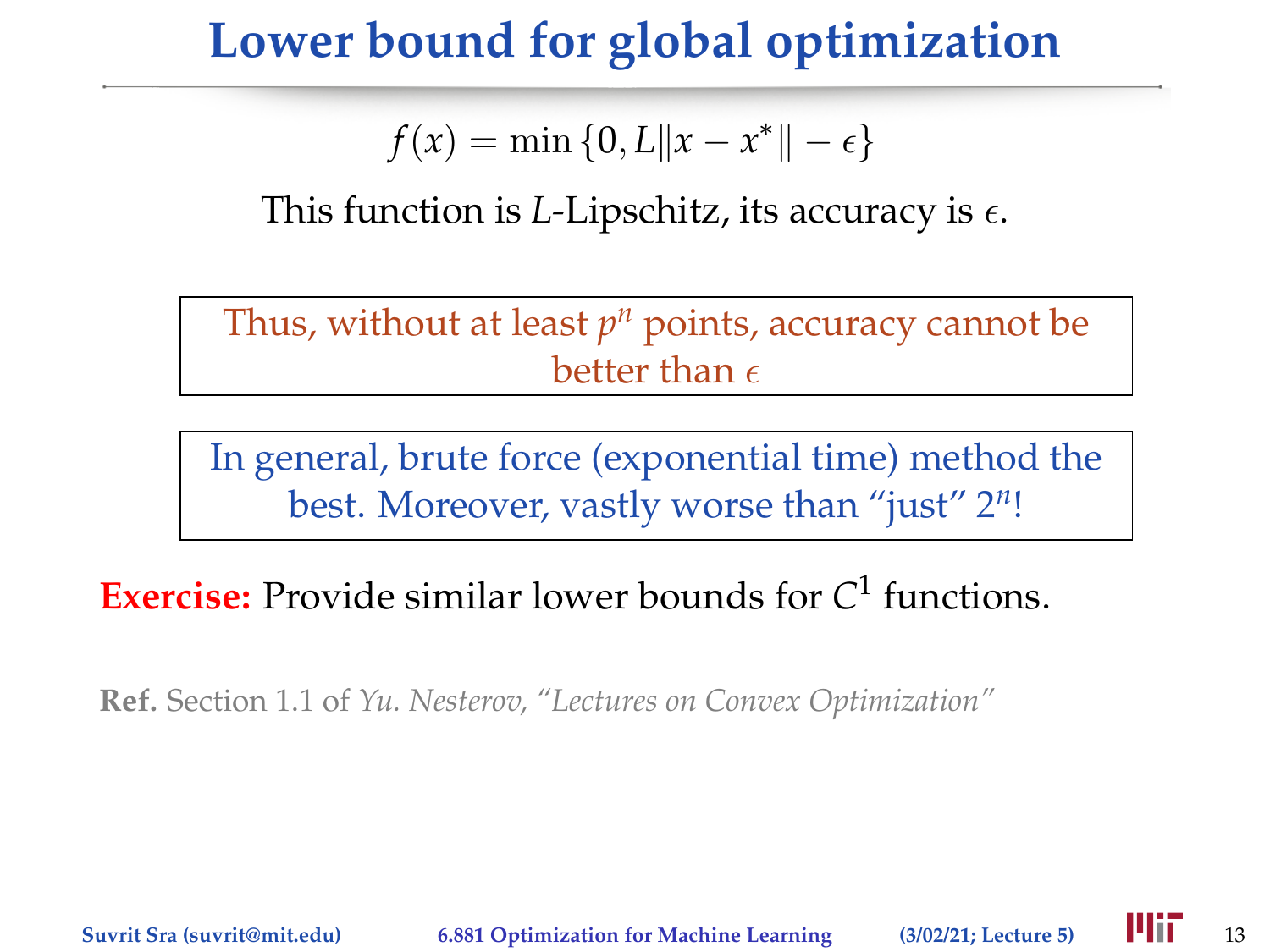# **Stationarity**

**(More modest goal)**

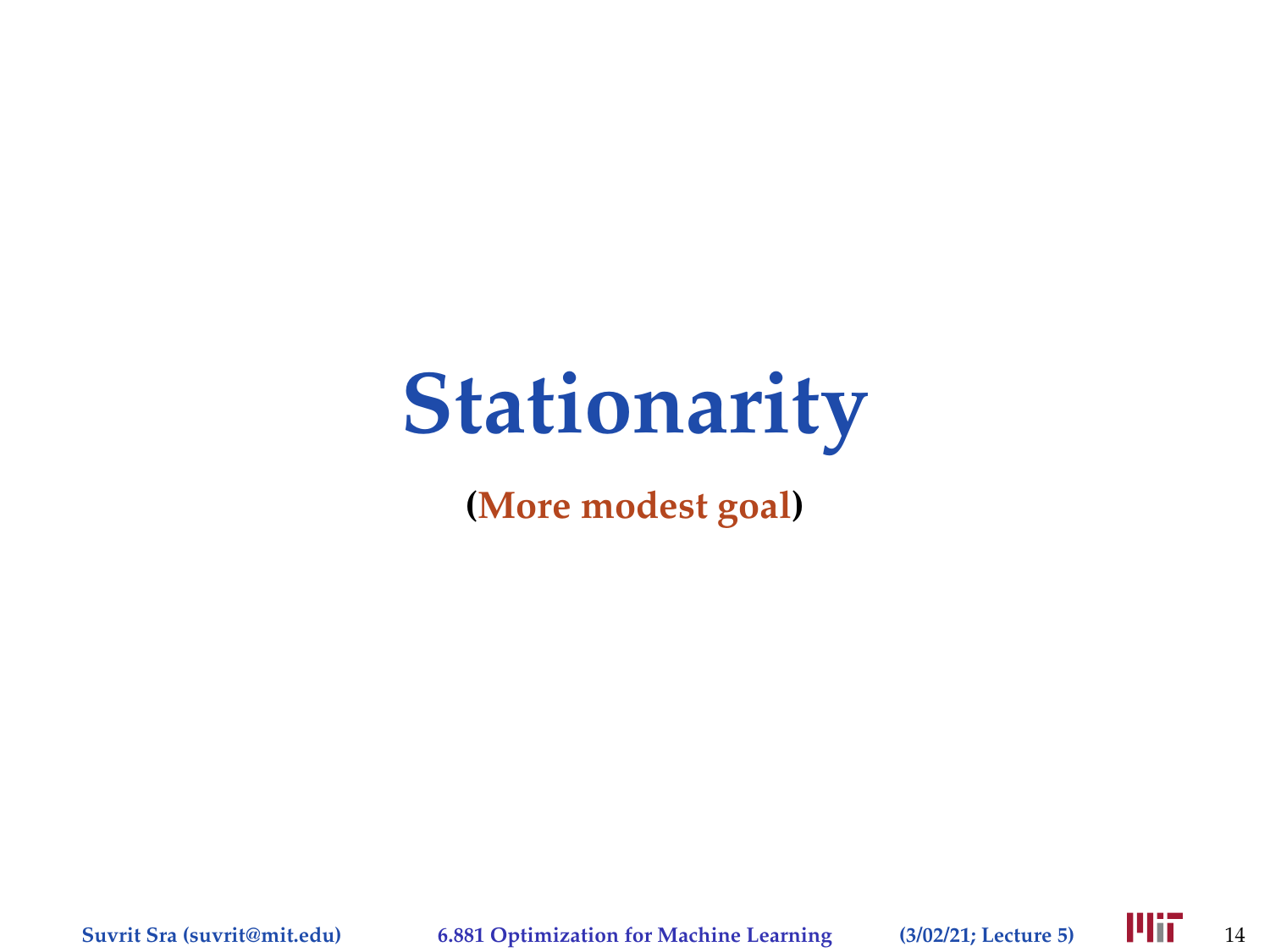#### **First-order necessary condition**

Assuming  $f \in C^1$ ,  $\nabla f(x) = 0$  necessary **Weak requirement:**  $\|\nabla f(x)\| \leq \epsilon$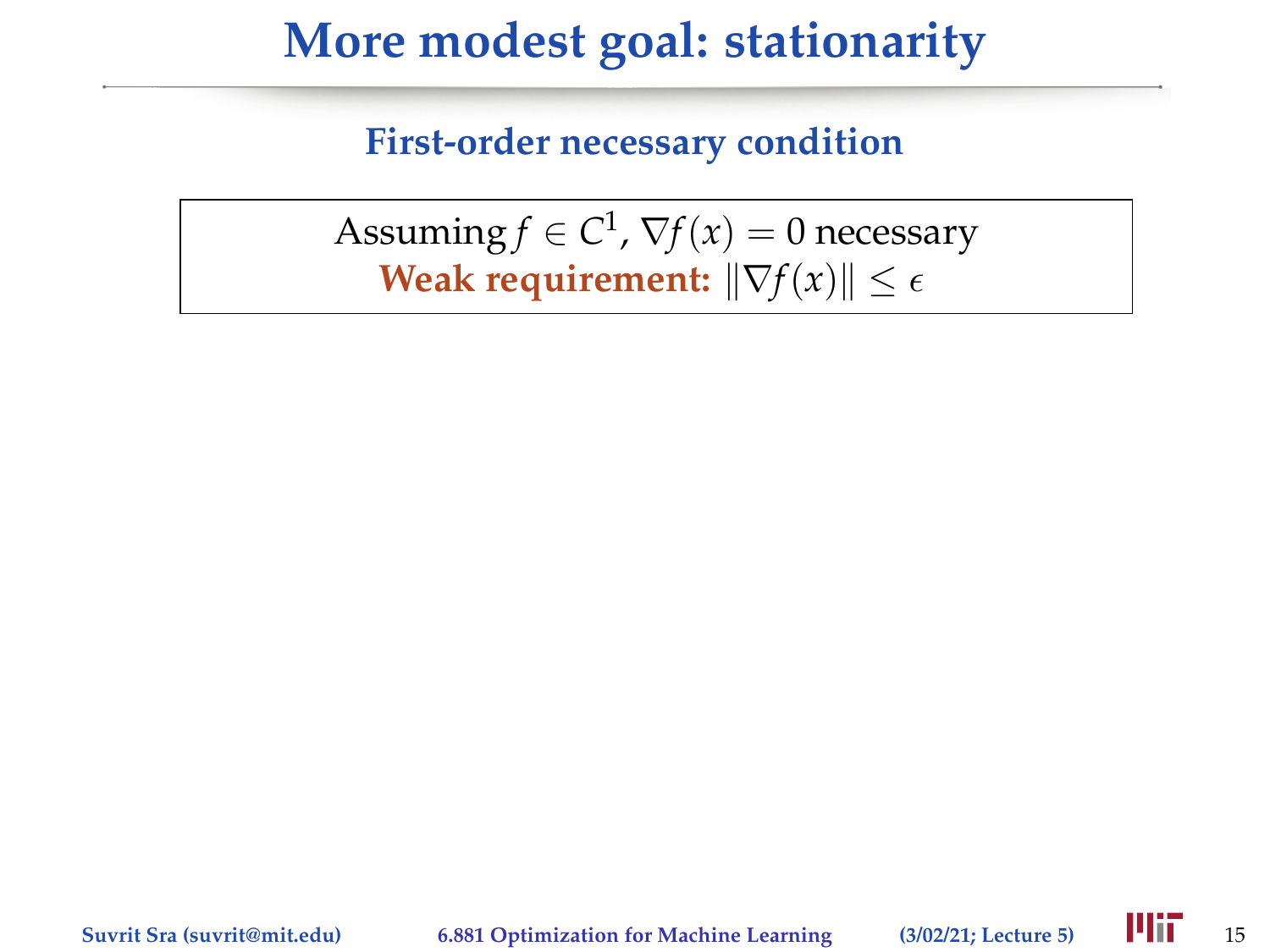**First-order necessary condition**

Assuming  $f \in C^1$ ,  $\nabla f(x) = 0$  necessary **Weak requirement:**  $\|\nabla f(x)\| \leq \epsilon$ 

Consider  $f(x) = x^3$  on the set  $[-1, 1]$ . Global opt is at  $-1$ , while  $f'(x) = 3x^2 = 0$  as  $x = 0$ .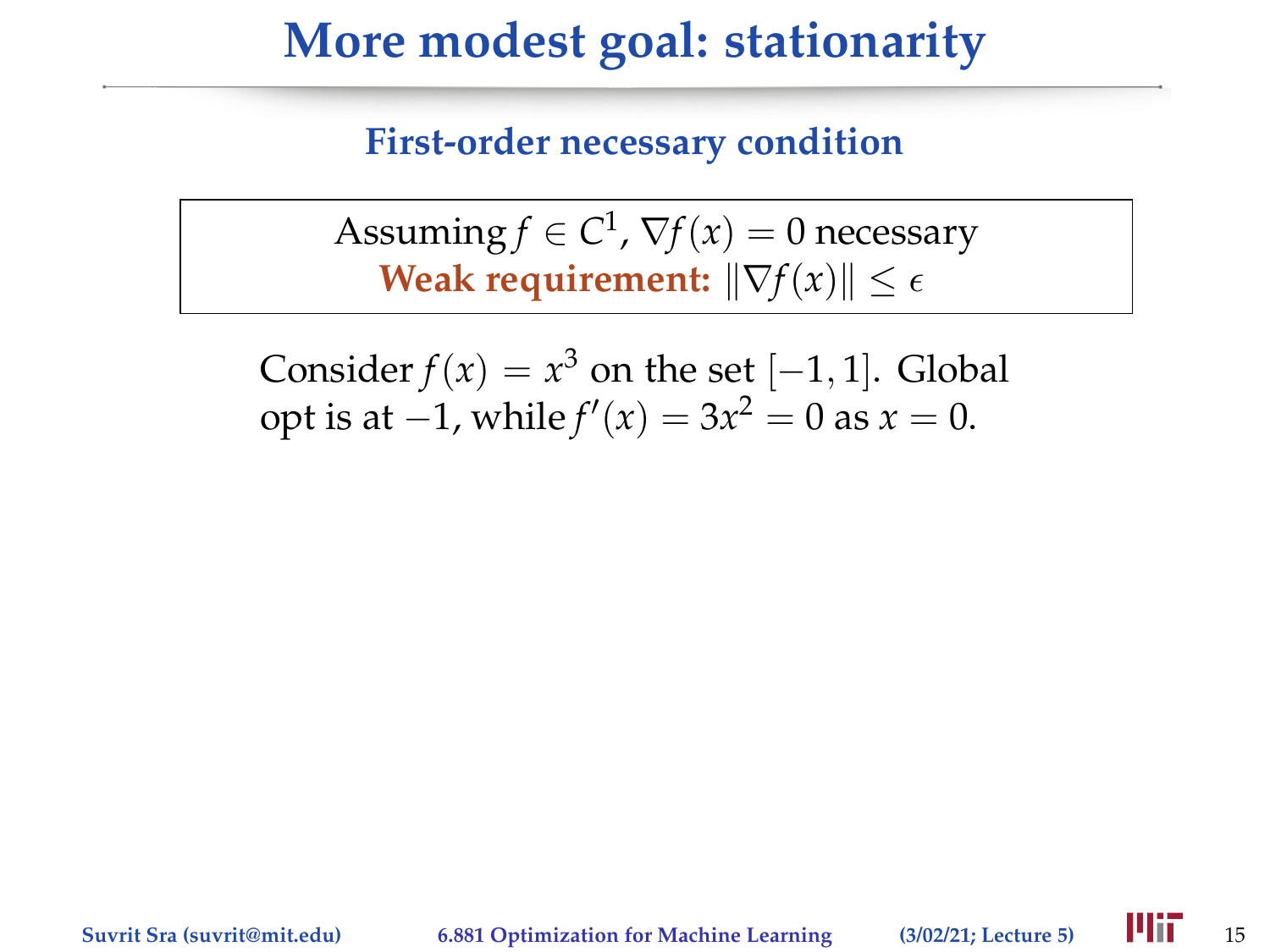**First-order necessary condition**

Assuming  $f \in C^1$ ,  $\nabla f(x) = 0$  necessary **Weak requirement:**  $\|\nabla f(x)\| \leq \epsilon$ 

Consider  $f(x) = x^3$  on the set  $[-1, 1]$ . Global opt is at  $-1$ , while  $f'(x) = 3x^2 = 0$  as  $x = 0$ .

**Second-order necessary conditions**

Assume  $f \in C^2$ . Then,  $\nabla f(x) = 0$  and  $\nabla^2 f(x) \succeq 0$ 

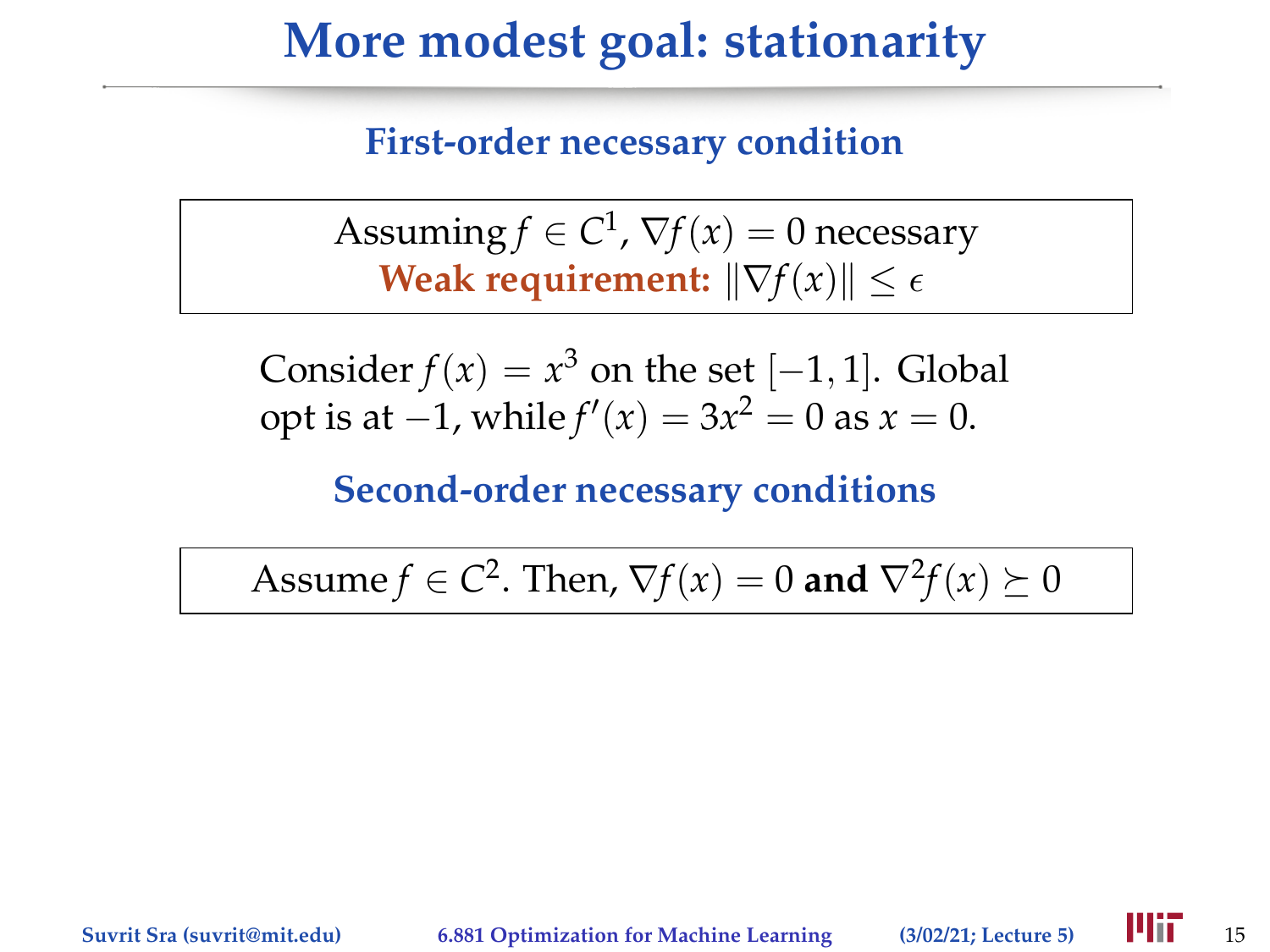**First-order necessary condition**

Assuming  $f \in C^1$ ,  $\nabla f(x) = 0$  necessary **Weak requirement:**  $\|\nabla f(x)\| \leq \epsilon$ 

Consider  $f(x) = x^3$  on the set  $[-1, 1]$ . Global opt is at  $-1$ , while  $f'(x) = 3x^2 = 0$  as  $x = 0$ .

**Second-order necessary conditions**

Assume  $f \in C^2$ . Then,  $\nabla f(x) = 0$  and  $\nabla^2 f(x) \succeq 0$ 

**Second-order sufficient conditions (local opt)**

Assume  $f \in C^2$ . Then,  $\nabla f(x) = 0$  and  $\nabla^2 f(x) \succ 0$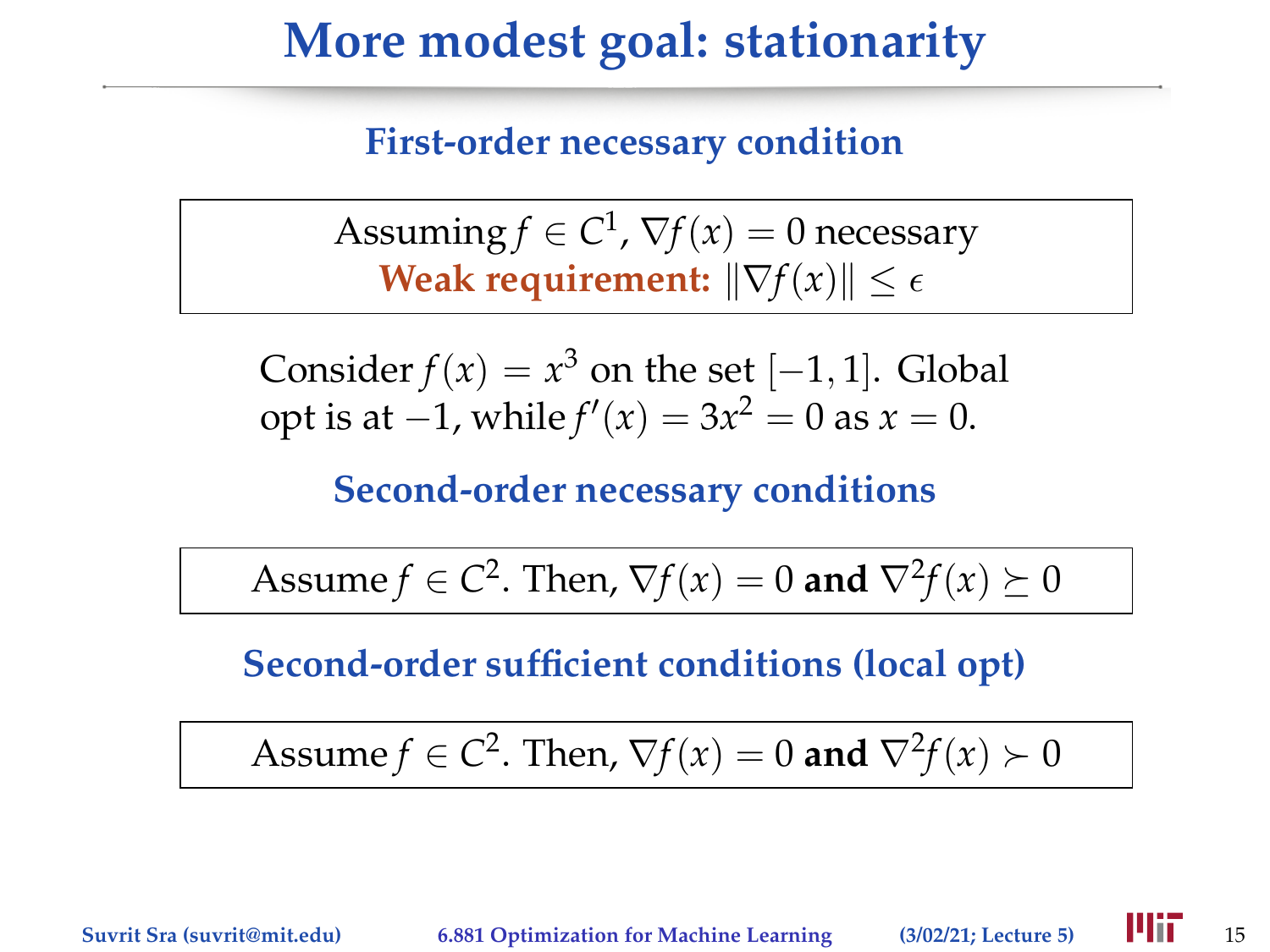### **Second-order necessary conditions**

Assume  $f \in C^2$ . Then,  $\nabla f(x^*) = 0$  and  $\nabla^2 f(x^*) \succeq 0$ 

Taylor expand  $f(x^* + td)$ , where *d* is arbitrary and  $t > 0$ :

 $f(x^* + td) = f(x^*) + t\nabla f(x^*)^T d + \frac{t^2}{2}$  $\frac{t^2}{2}d^T\nabla^2 f(x^*)d + o(t^2).$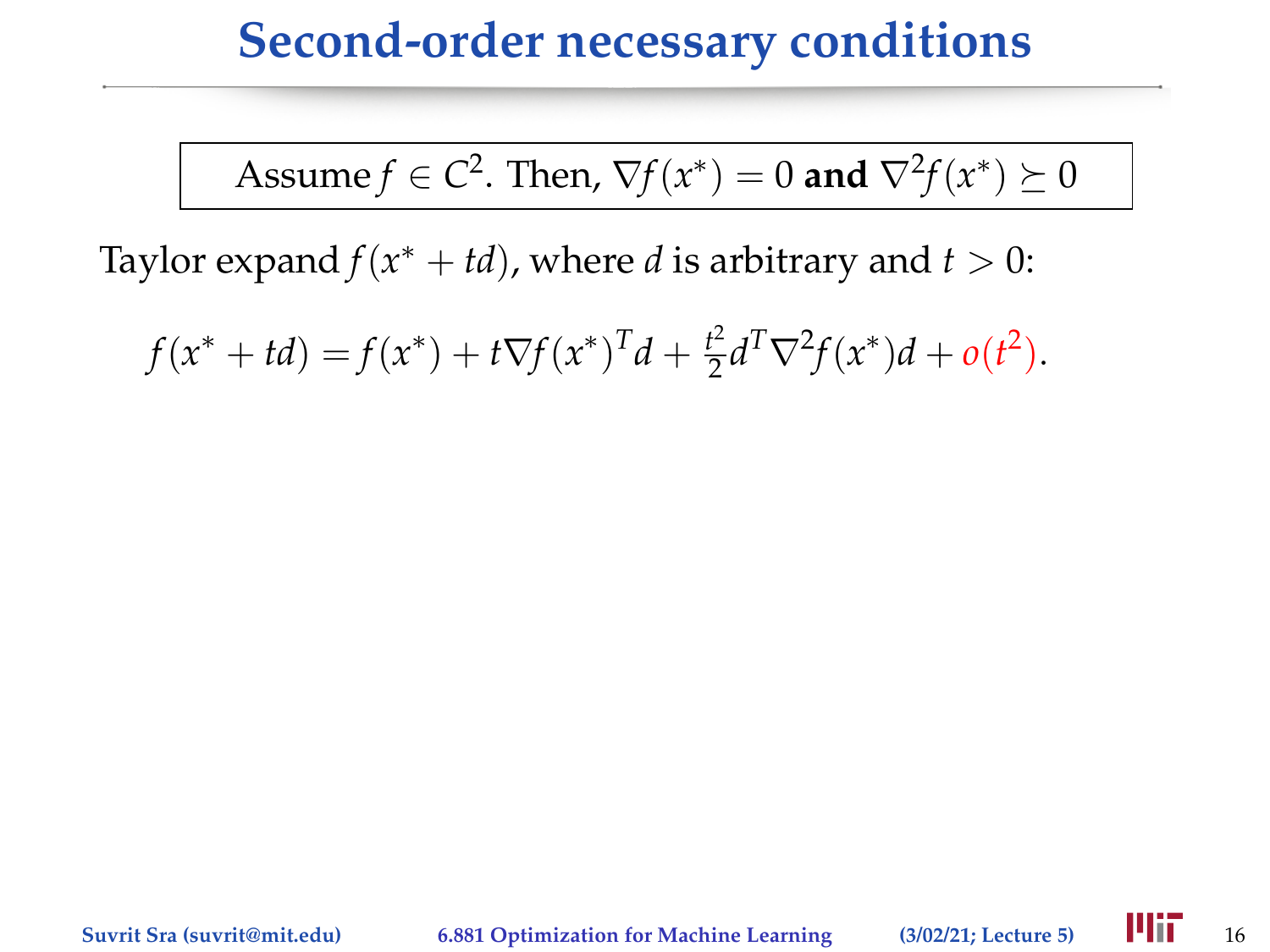### **Second-order necessary conditions**

Assume 
$$
f \in C^2
$$
. Then,  $\nabla f(x^*) = 0$  and  $\nabla^2 f(x^*) \succeq 0$ 

Taylor expand  $f(x^* + td)$ , where *d* is arbitrary and  $t > 0$ :

$$
f(x^* + td) = f(x^*) + t\nabla f(x^*)^T d + \frac{t^2}{2} d^T \nabla^2 f(x^*) d + o(t^2).
$$

Since  $x^*$  is a local min,  $\nabla f(x^*) = 0$  holds. Thus,

$$
\frac{f(x^* + td) - f(x^*)}{t^2} = \frac{1}{2}d^T \nabla^2 f(x^*)d + \frac{o(t^2)}{t^2}
$$

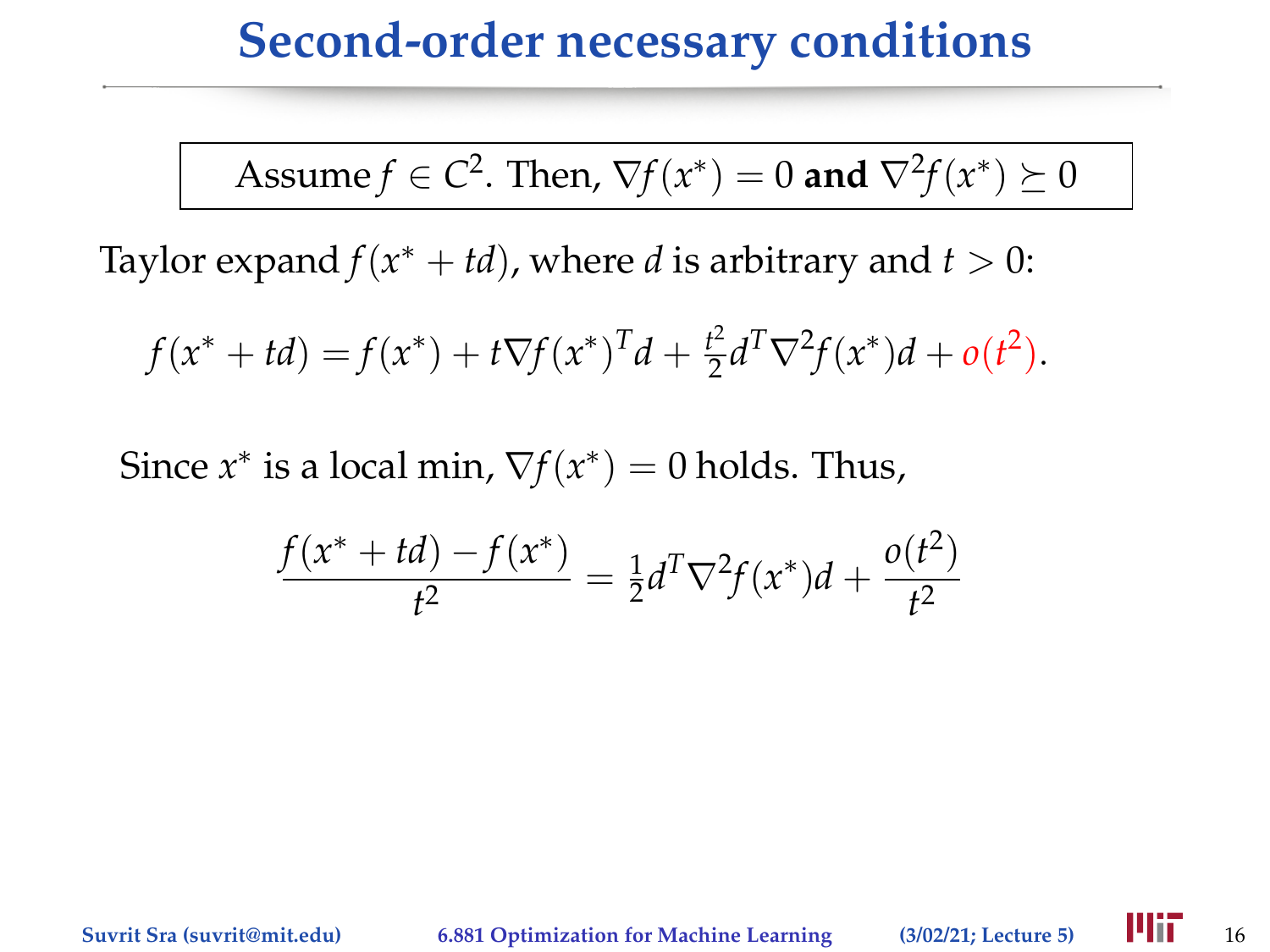### **Second-order necessary conditions**

Assume 
$$
f \in C^2
$$
. Then,  $\nabla f(x^*) = 0$  and  $\nabla^2 f(x^*) \succeq 0$ 

Taylor expand  $f(x^* + td)$ , where *d* is arbitrary and  $t > 0$ :

$$
f(x^* + td) = f(x^*) + t\nabla f(x^*)^T d + \frac{t^2}{2} d^T \nabla^2 f(x^*) d + o(t^2).
$$

Since  $x^*$  is a local min,  $\nabla f(x^*) = 0$  holds. Thus,  $f(x^* + td) - f(x^*)$  $\frac{u_1 - u_2}{t^2} = \frac{1}{2}$  $\frac{1}{2}d^T\nabla^2 f(x^*)d + \frac{o(t^2)}{t^2}$ *t* 2

Since  $x^*$  is local min, for small enough *t* lhs above is  $\geq 0$ . Thus,  $0 \leq \lim_{t \downarrow 0}$ 1  $\frac{1}{2}d^T\nabla^2 f(x^*)d + \frac{o(t^2)}{t^2}$ *t* 2  $\implies d^T \nabla^2 f(x^*) d \geq 0 \quad \leftrightarrow \quad \nabla^2 f(x^*) \succeq 0.$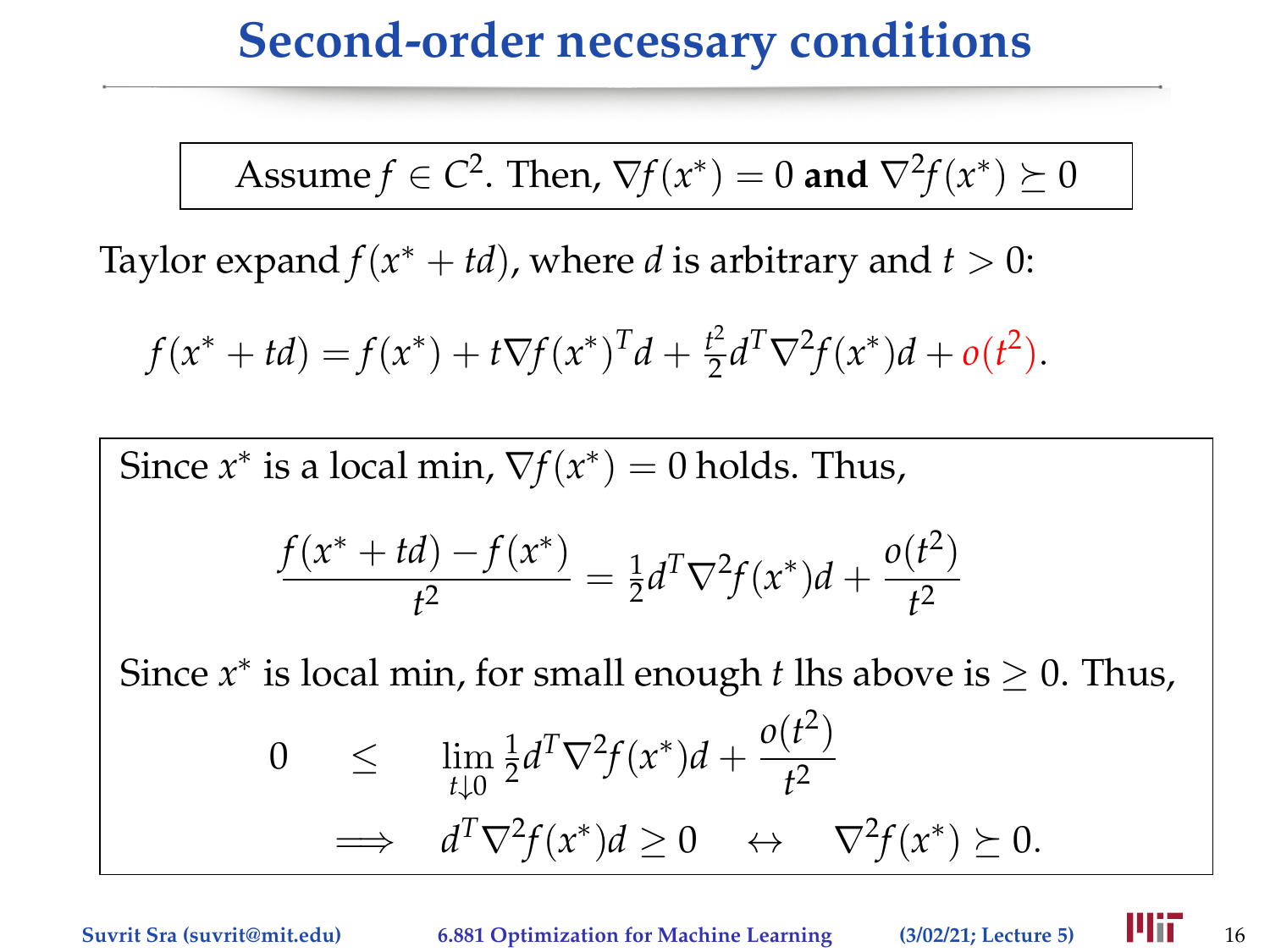### **Sufficient condition**

Assume 
$$
f \in C^2
$$
,  $\nabla f(x^*) = 0$  and  $\nabla^2 f(x^*) \succ 0$ .

**Exercise:** Prove that *x* ∗ is a local minimum. (*Hint:* Analyze *f*(*x*<sup>\*</sup> + *y*) − *f*(*x*<sup>\*</sup>) via Taylor series, use  $∇$ <sup>2</sup>*f*(*x*<sup>\*</sup>)  $≥$  δ*I* for some δ > 0.)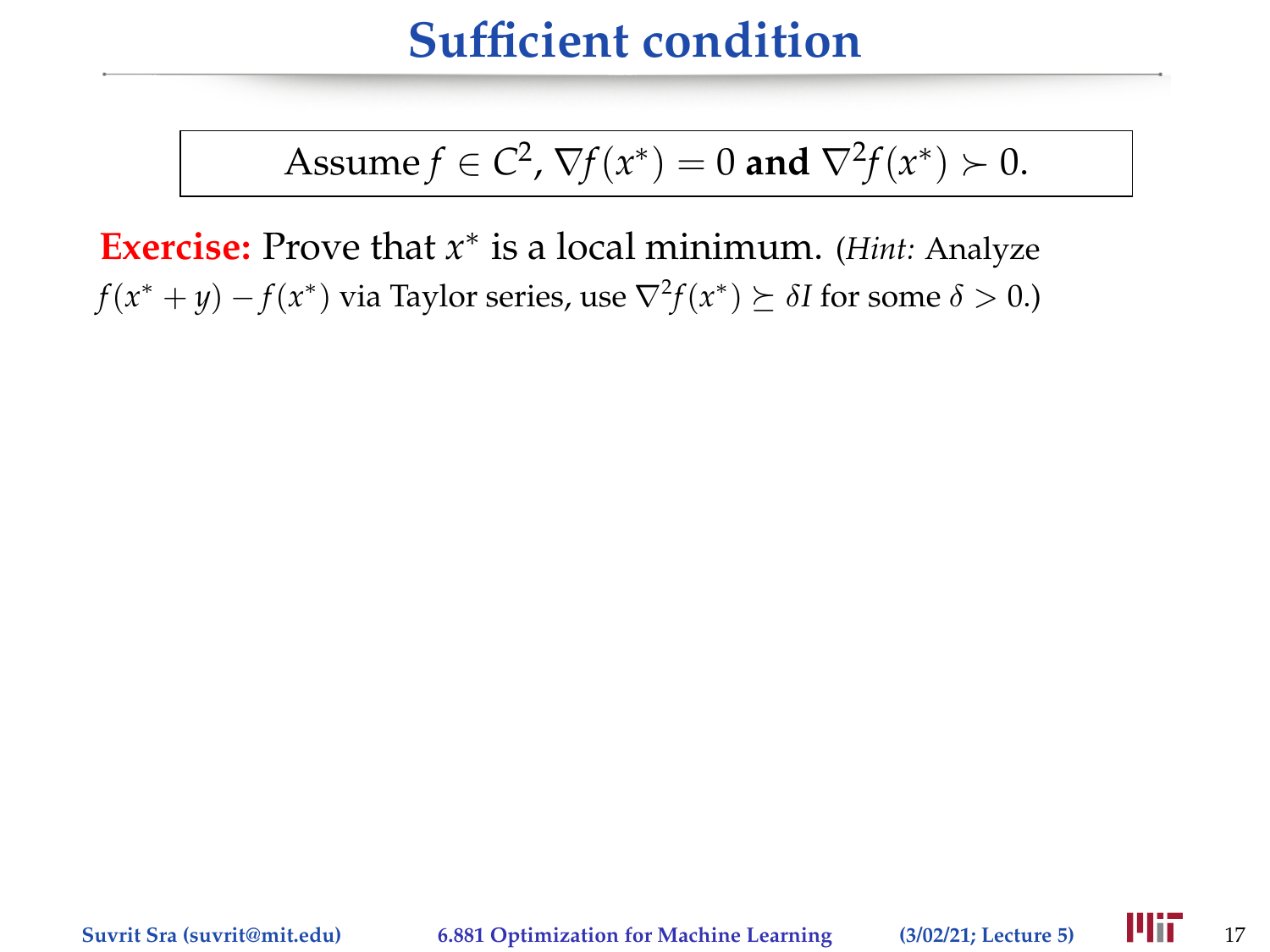### **Sufficient condition**

Assume 
$$
f \in C^2
$$
,  $\nabla f(x^*) = 0$  and  $\nabla^2 f(x^*) \succ 0$ .

**Exercise:** Prove that *x* ∗ is a local minimum. (*Hint:* Analyze *f*(*x*<sup>\*</sup> + *y*) − *f*(*x*<sup>\*</sup>) via Taylor series, use  $∇$ <sup>2</sup>*f*(*x*<sup>\*</sup>)  $≥$  δ*I* for some δ > 0.)

**Remark:** It can still happen that  $\nabla^2 f(x^*) \nsucc 0$  but  $x^*$  is a local min (e.g., consider  $f(x) = x^4 + 2$  at  $x = 0$ ). Such critical points are called *degenerate*; functions without degenerate critical points called "*Morse functions*" (**Explore!**).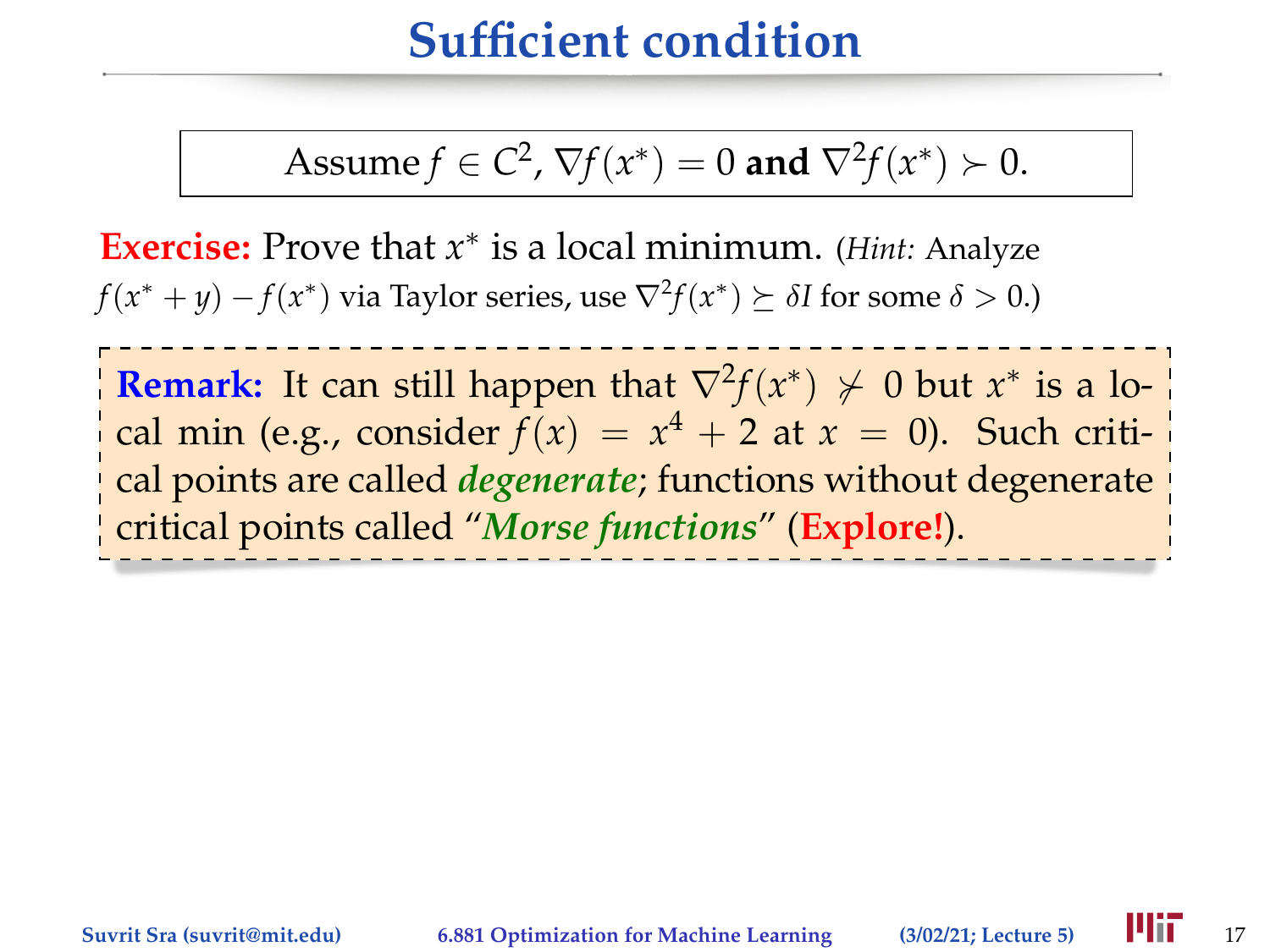## **Sufficient condition**

Assume 
$$
f \in C^2
$$
,  $\nabla f(x^*) = 0$  and  $\nabla^2 f(x^*) \succ 0$ .

**Exercise:** Prove that *x* ∗ is a local minimum. (*Hint:* Analyze *f*(*x*<sup>\*</sup> + *y*) − *f*(*x*<sup>\*</sup>) via Taylor series, use  $∇$ <sup>2</sup>*f*(*x*<sup>\*</sup>)  $≥$  δ*I* for some δ > 0.)

**Remark:** It can still happen that  $\nabla^2 f(x^*) \nsucc 0$  but  $x^*$  is a local min (e.g., consider  $f(x) = x^4 + 2$  at  $x = 0$ ). Such critical points are called *degenerate*; functions without degenerate critical points called "*Morse functions*" (**Explore!**).

Useful convergence criterion:  $(\epsilon, \delta)$ -stationarity

 $^{\circ}$ 

$$
\|\nabla f(x)\|_2 \leq \epsilon \text{ and } \nabla^2 f(x) \succeq -\sqrt{\delta}I
$$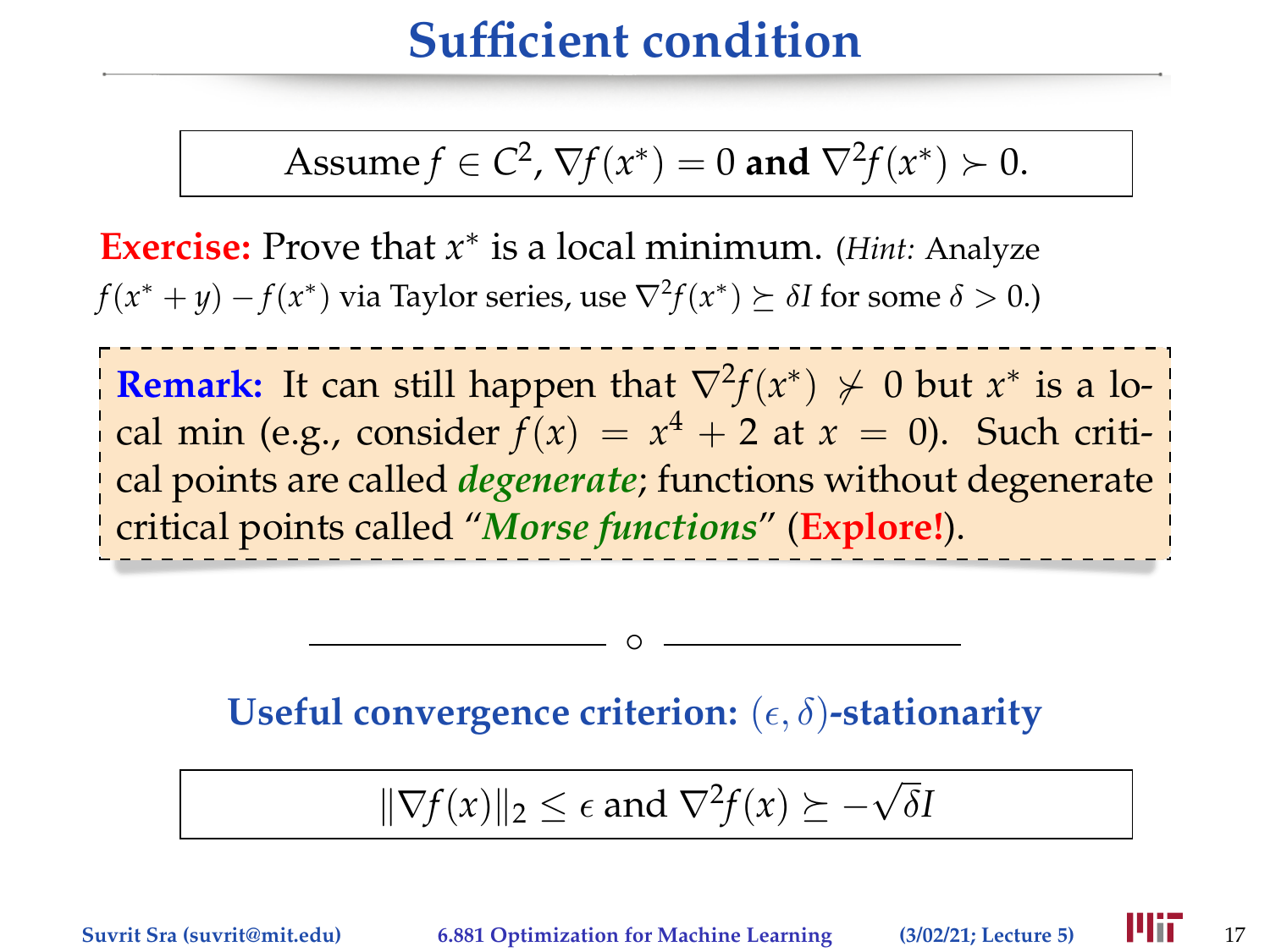# **Nonsmooth & Nonconvex**

**(Introduction)**

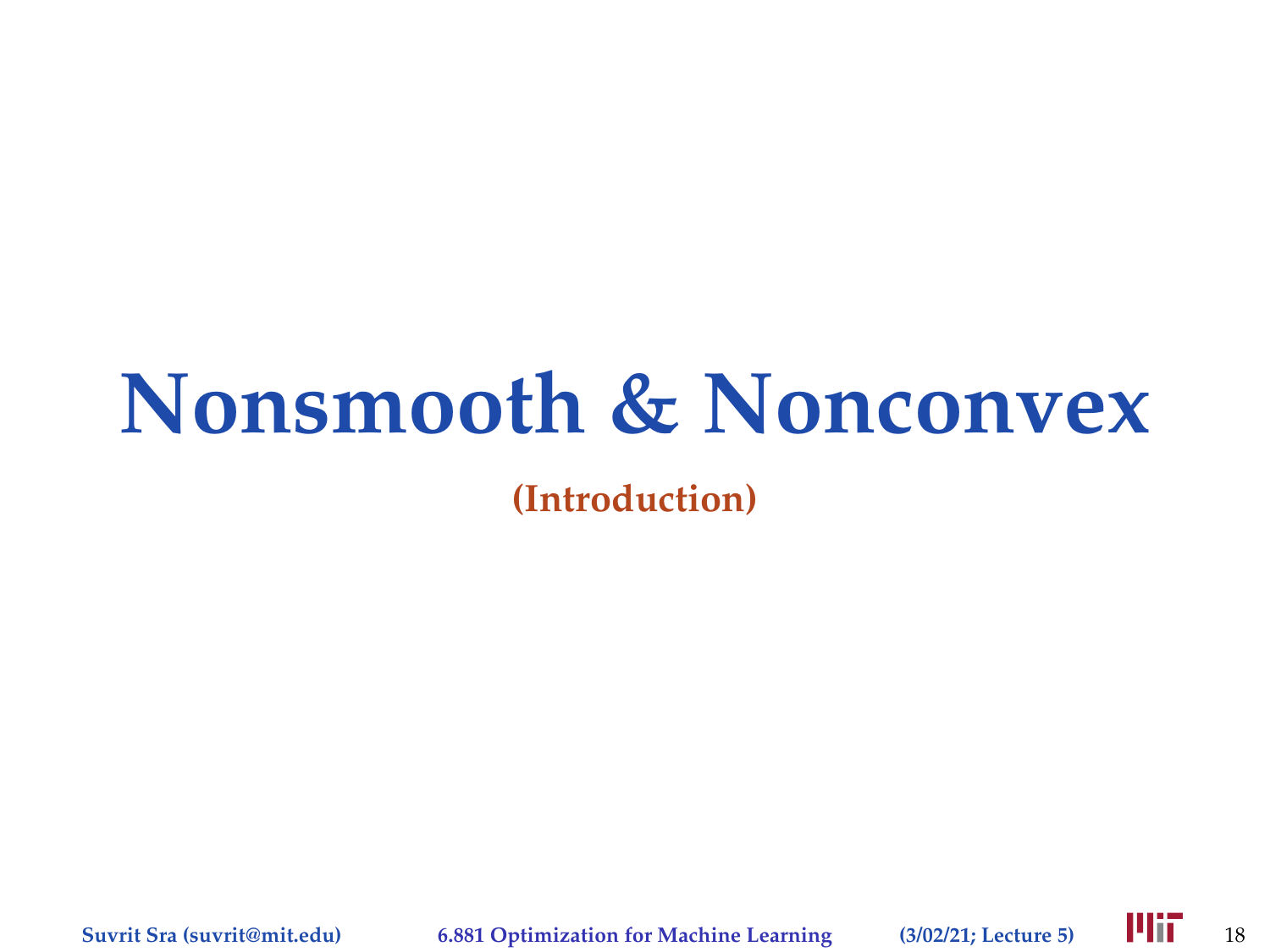## **First-order conditions**

I For convex, 0 ∈ ∂*f necessary and sufficient* for global opt.

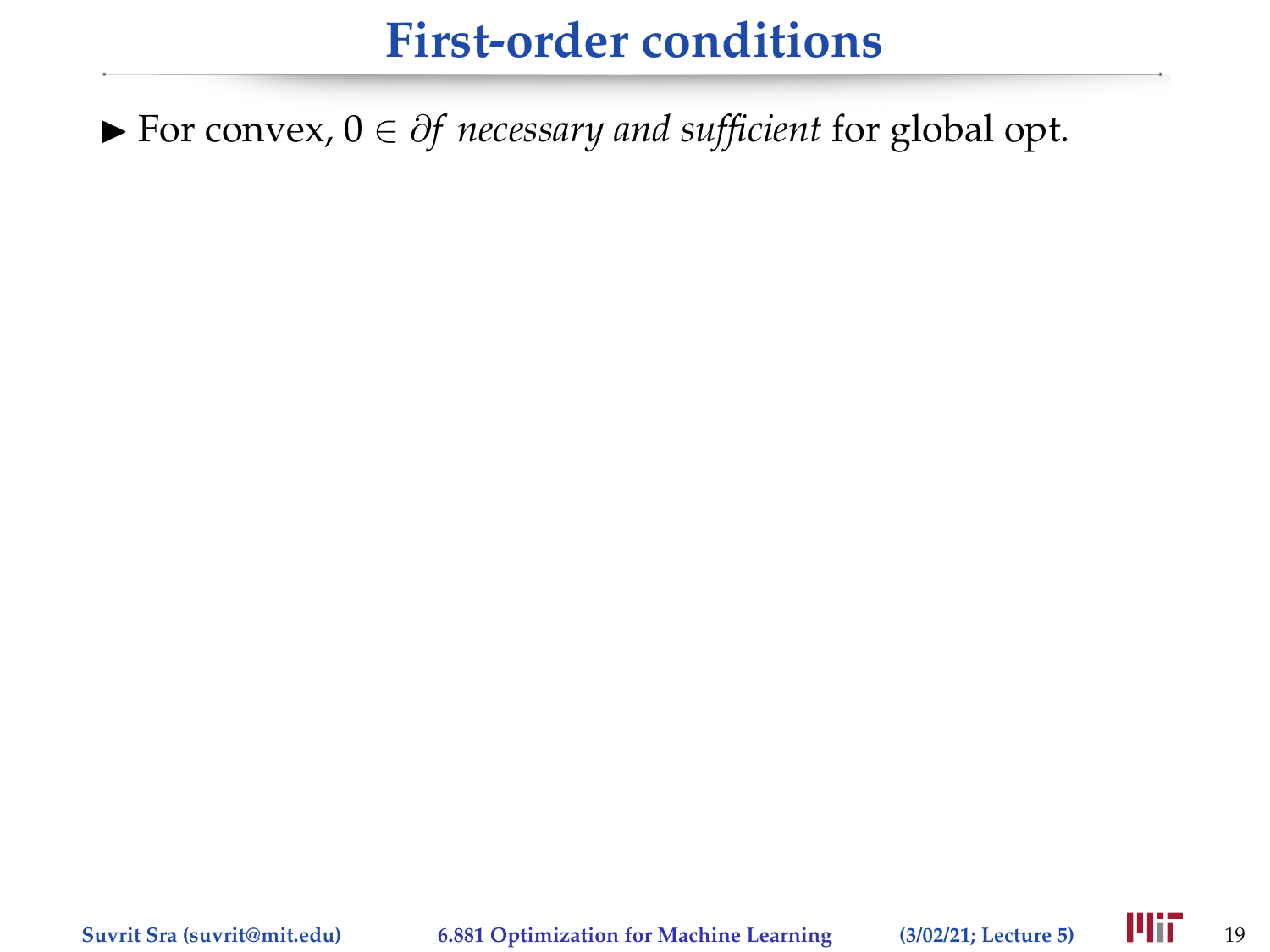### **First-order conditions**

I For convex, 0 ∈ ∂*f necessary and sufficient* for global opt.  $\blacktriangleright$  For nonconvex, we hope for only (first-order) stationarity.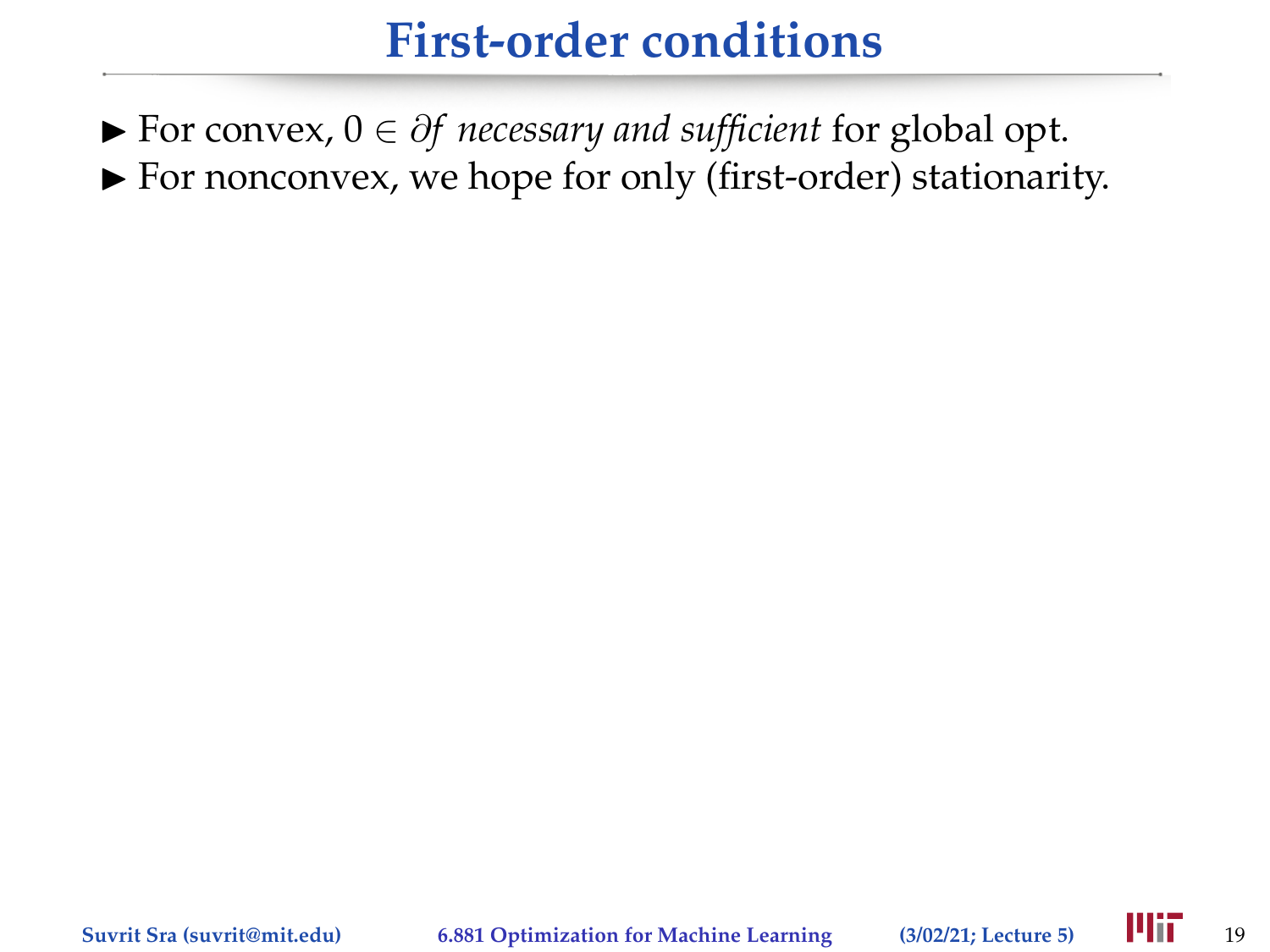## **First-order conditions**

I For convex, 0 ∈ ∂*f necessary and sufficient* for global opt.  $\blacktriangleright$  For nonconvex, we hope for only (first-order) stationarity.

How should we define  $\partial f$ ?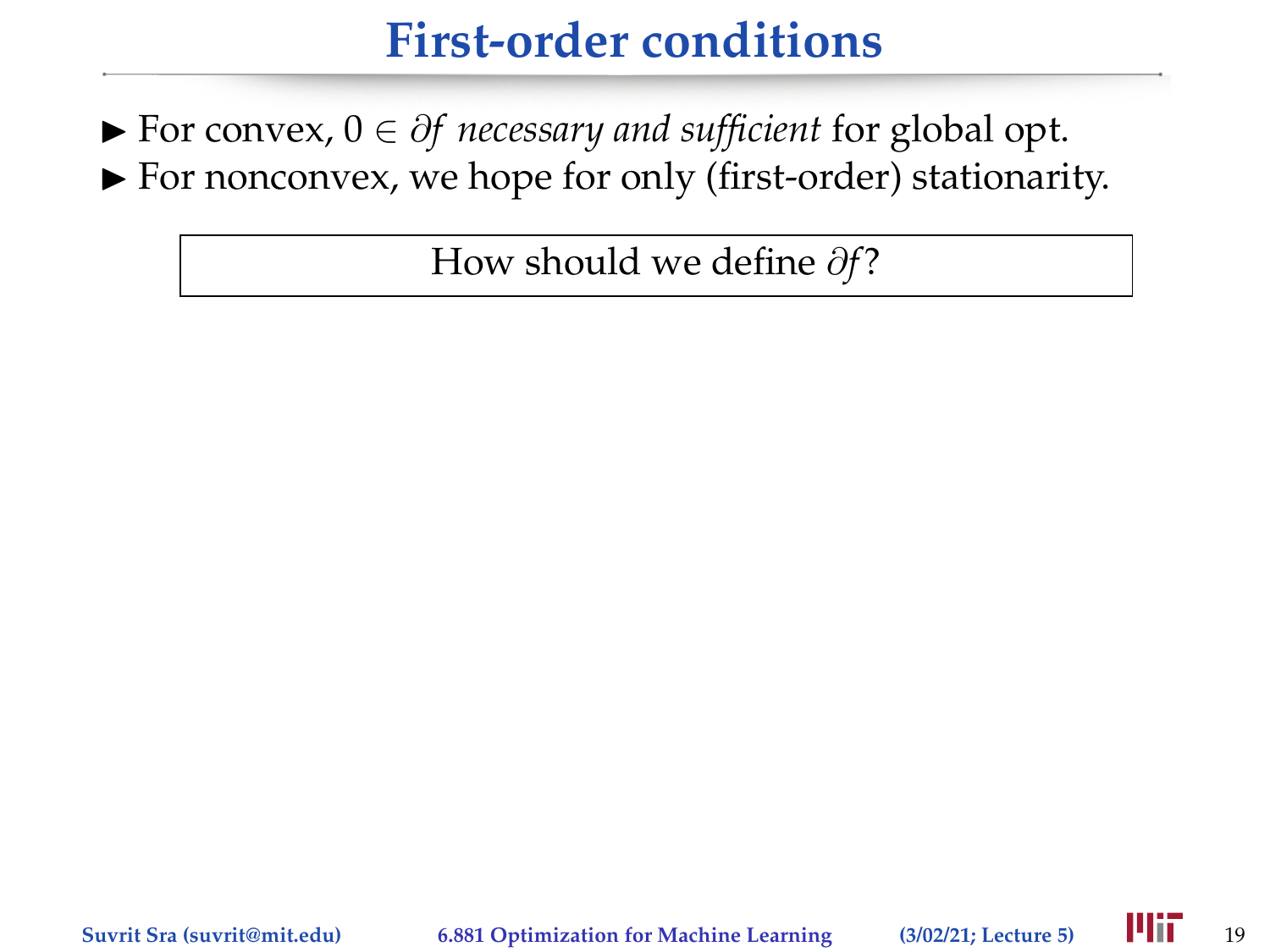<sup>I</sup> If *f* is nonsmooth, nonconvex, ∂*f* defined via  $∂f(x) := {g | f(y) ≥ f(x) + (g, y - x) ∀ y}$  not helpful!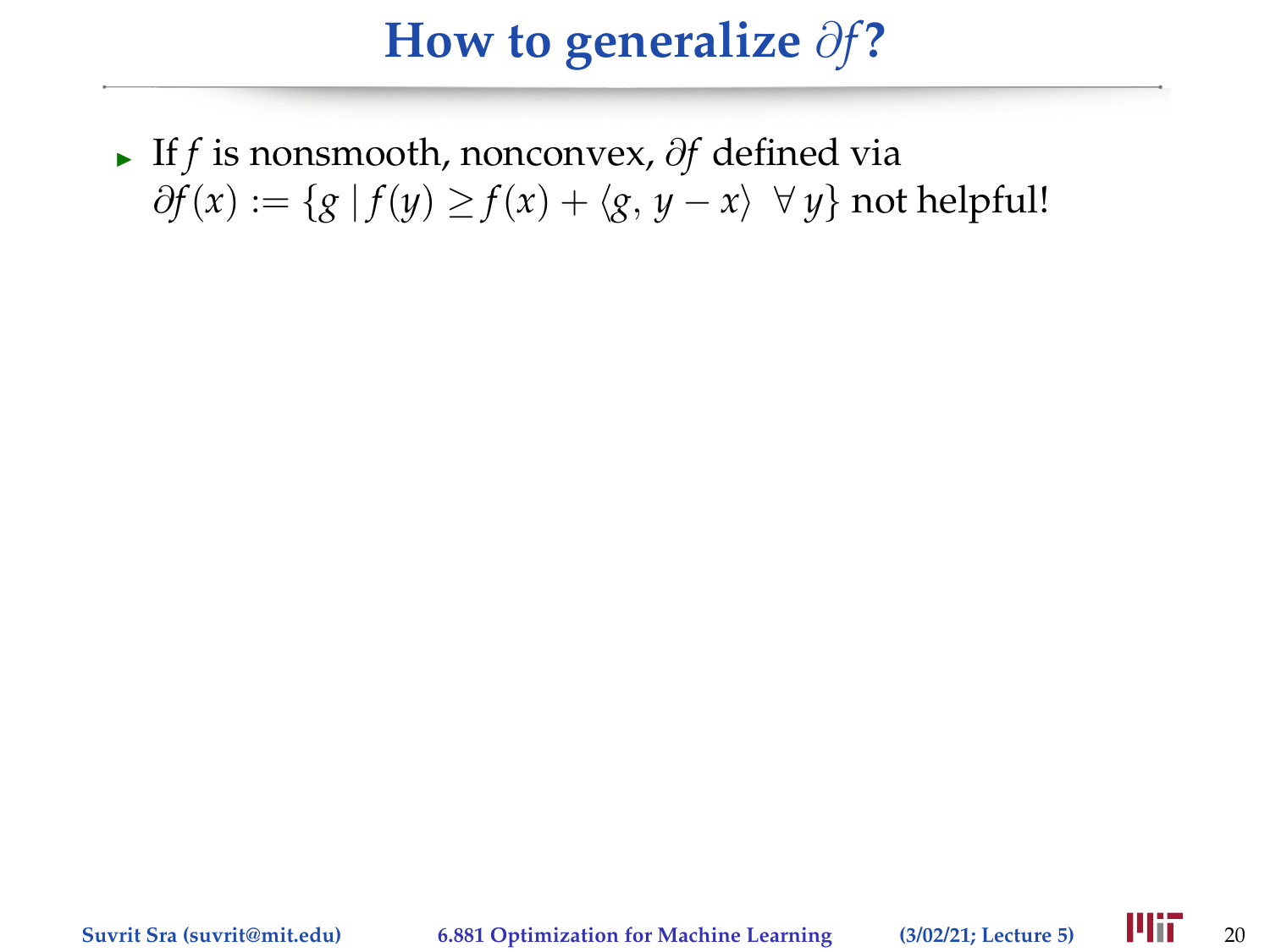- <sup>I</sup> If *f* is nonsmooth, nonconvex, ∂*f* defined via  $∂f(x) := {g | f(y) ≥ f(x) + (g, y - x) ∀ y}$  not helpful!
- It is a global notion; we seek a local one.
- Regularity assumption: locally Lipschitz functions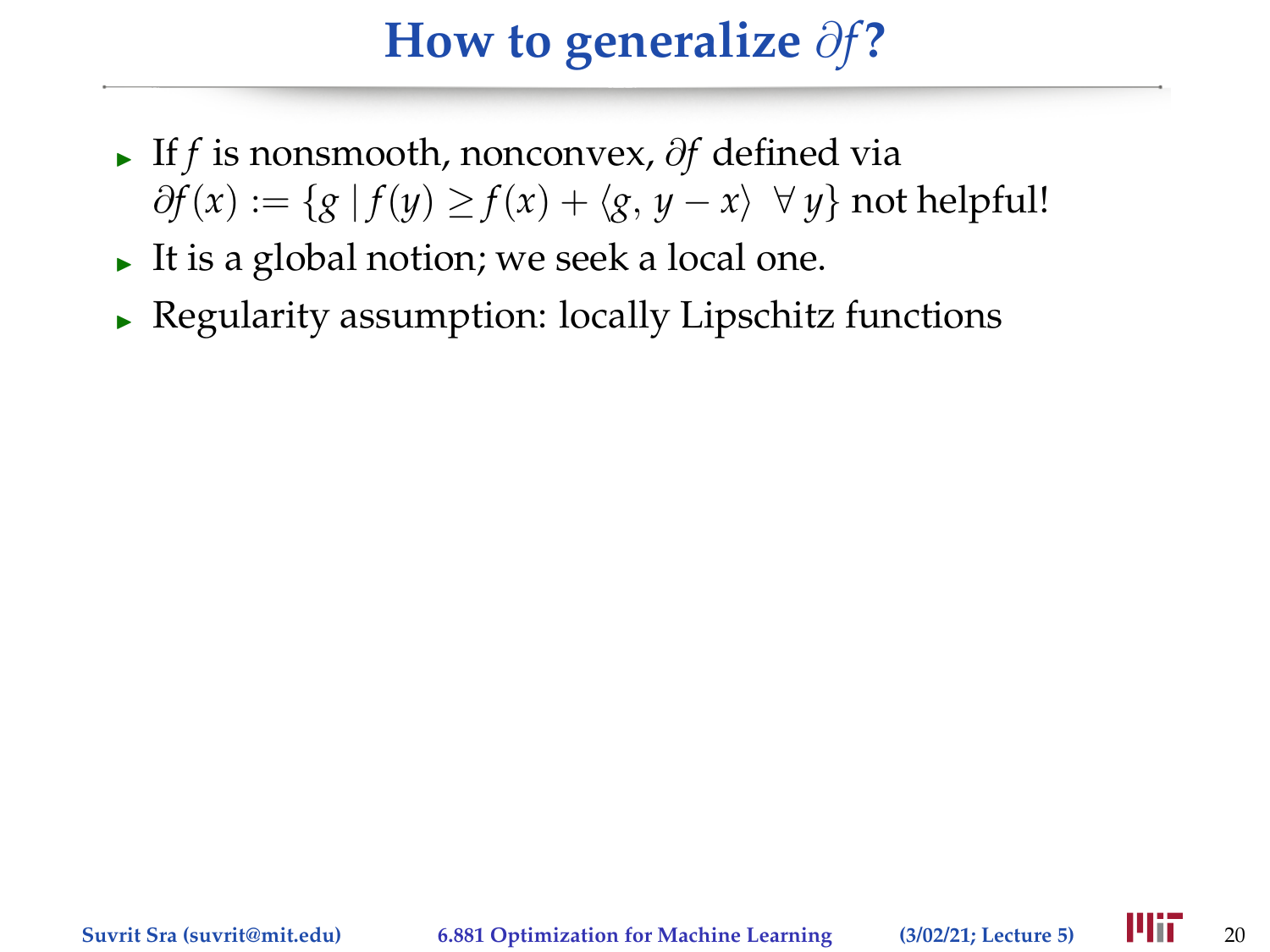- <sup>I</sup> If *f* is nonsmooth, nonconvex, ∂*f* defined via  $∂f(x) := {g | f(y) ≥ f(x) + (g, y - x) ∀ y}$  not helpful!
- It is a global notion; we seek a local one.
- Regularity assumption: locally Lipschitz functions

For convex functions, ∂*f* intimately related to *directional derivative*  $f'(x; d) := \lim_{t \downarrow 0}$  $f(x + td) - f(x)$  $\frac{f(x)}{t}$ .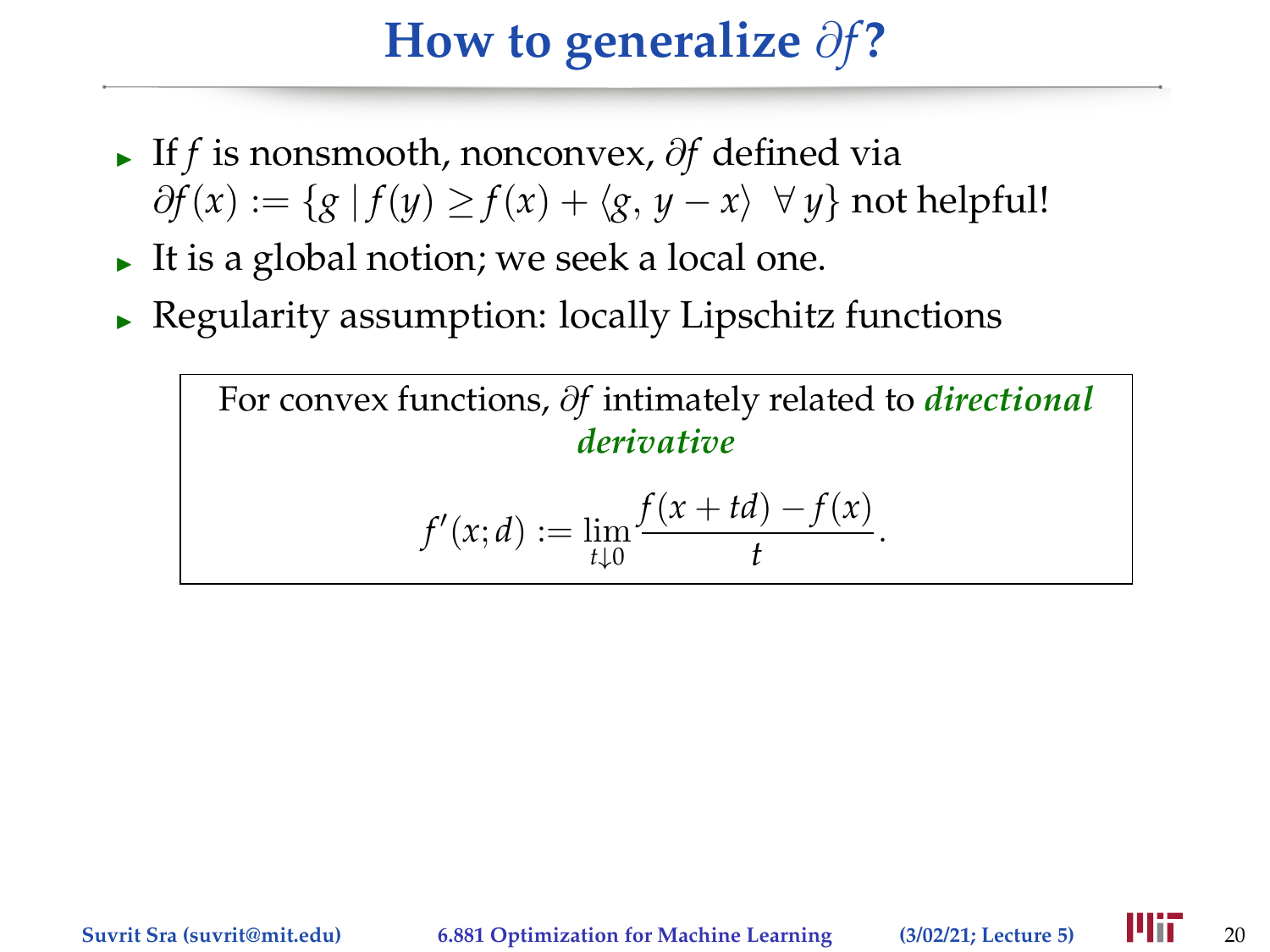- <sup>I</sup> If *f* is nonsmooth, nonconvex, ∂*f* defined via  $∂f(x) := {g | f(y) ≥ f(x) + (g, y - x) ∀ y}$  not helpful!
- It is a global notion; we seek a local one.
- Regularity assumption: locally Lipschitz functions

For convex functions, ∂*f* intimately related to *directional derivative*  $f'(x; d) := \lim_{t \downarrow 0}$  $f(x + td) - f(x)$  $\frac{f(x)}{t}$ .

A key property of  $f'(x; d)$  and  $\partial f$ 

$$
f'(x; d) = \max\left\{ \langle g, d \rangle \mid g \in \partial f(x) \right\}
$$

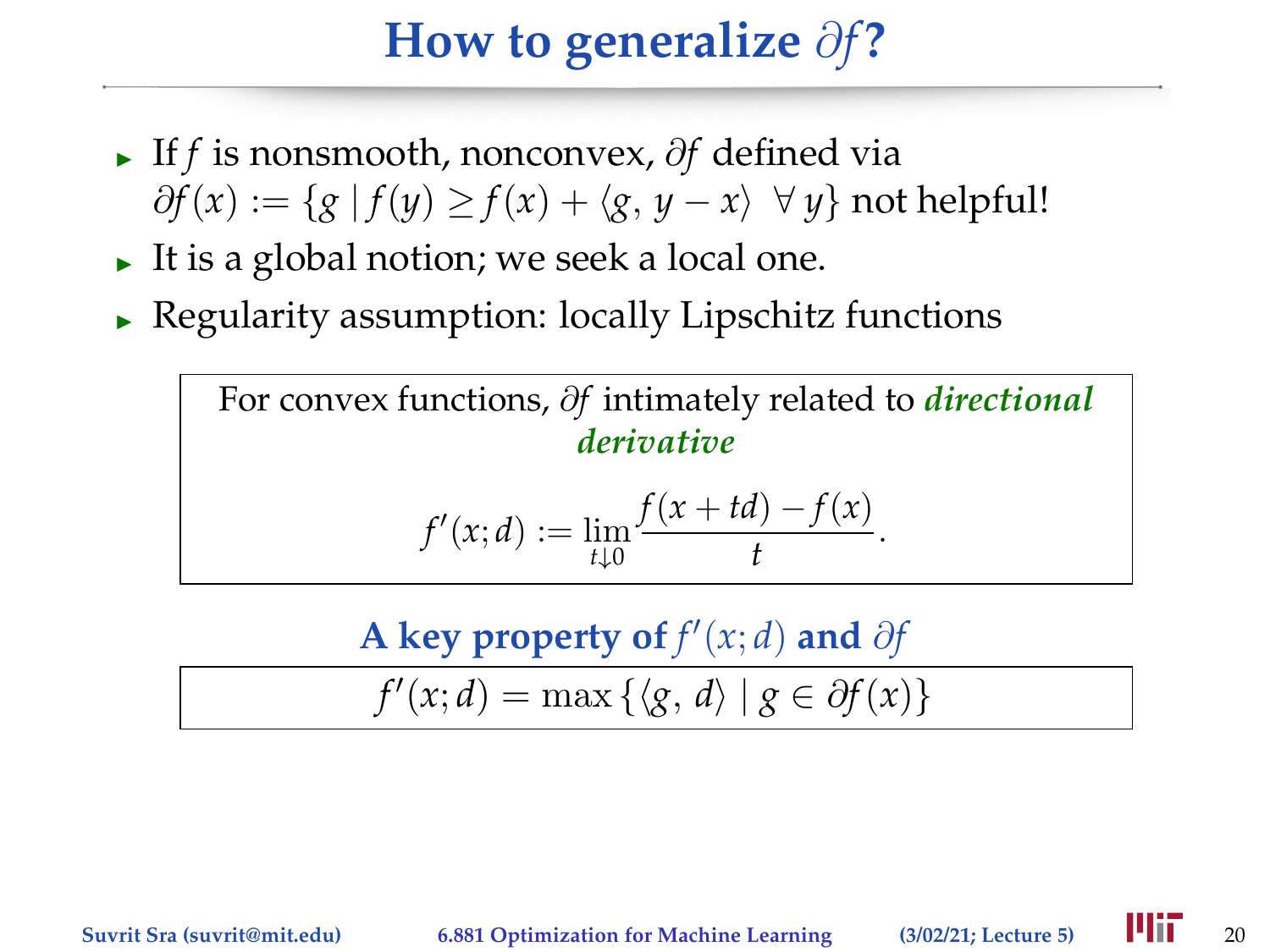- <sup>I</sup> If *f* is nonsmooth, nonconvex, ∂*f* defined via  $∂f(x) := {g | f(y) ≥ f(x) + (g, y - x) ∀ y}$  not helpful!
- It is a global notion; we seek a local one.
- Regularity assumption: locally Lipschitz functions

For convex functions, ∂*f* intimately related to *directional derivative*  $f'(x; d) := \lim_{t \downarrow 0}$  $f(x + td) - f(x)$  $\frac{f(x)}{t}$ .

A key property of  $f'(x; d)$  and  $\partial f$ 

$$
f'(x; d) = \max\left\{ \langle g, d \rangle \mid g \in \partial f(x) \right\}
$$

**Thus, generalize** ∂*f* **via directional derivatives.**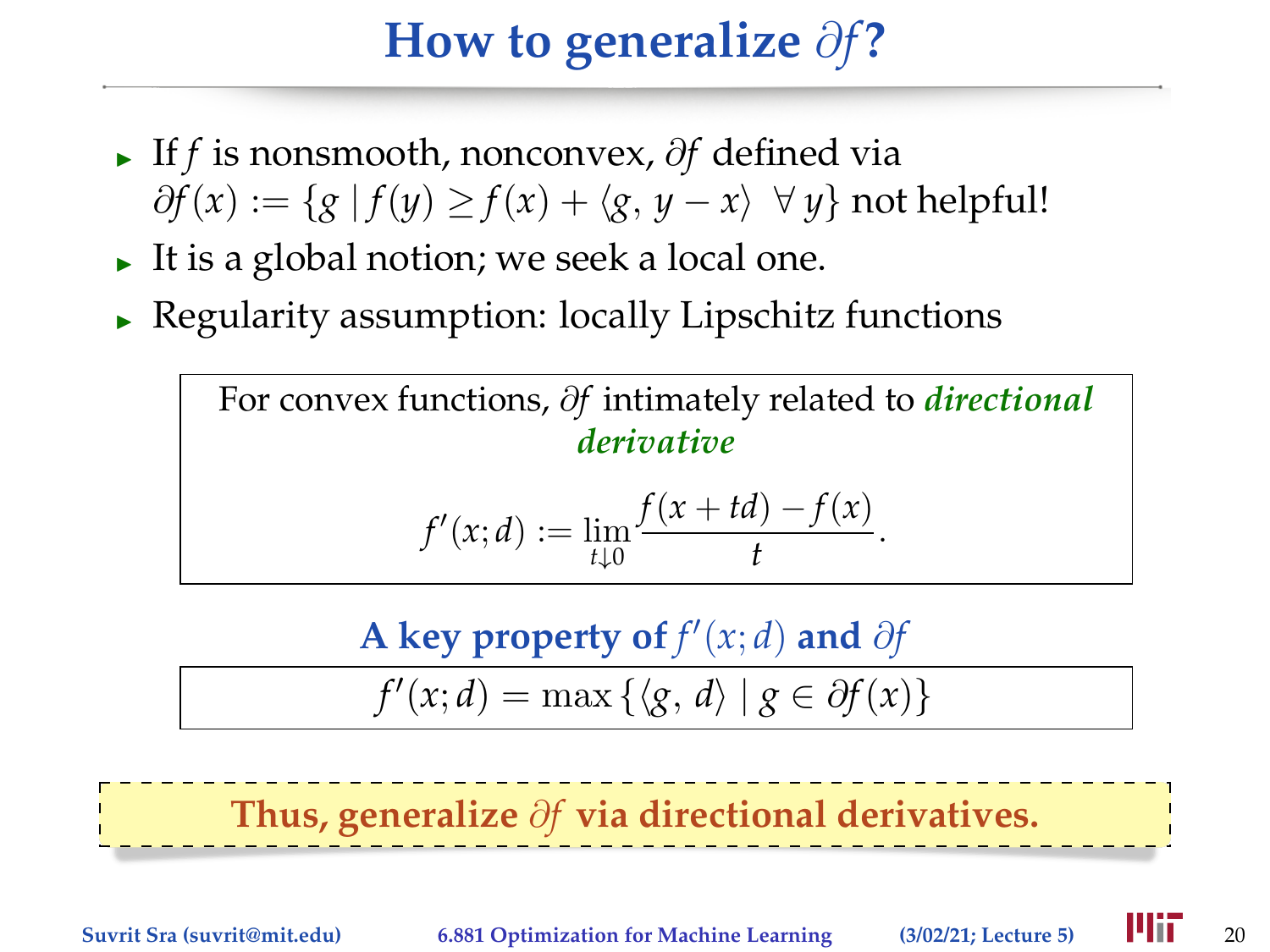## **Clarke directional derivative**?

### **Clarke directional derivative**  $f^{\circ}(x; d) := \limsup_{y \to x}$ *t*↓0 *f*(*y* + *td*) − *f*(*y*) *t*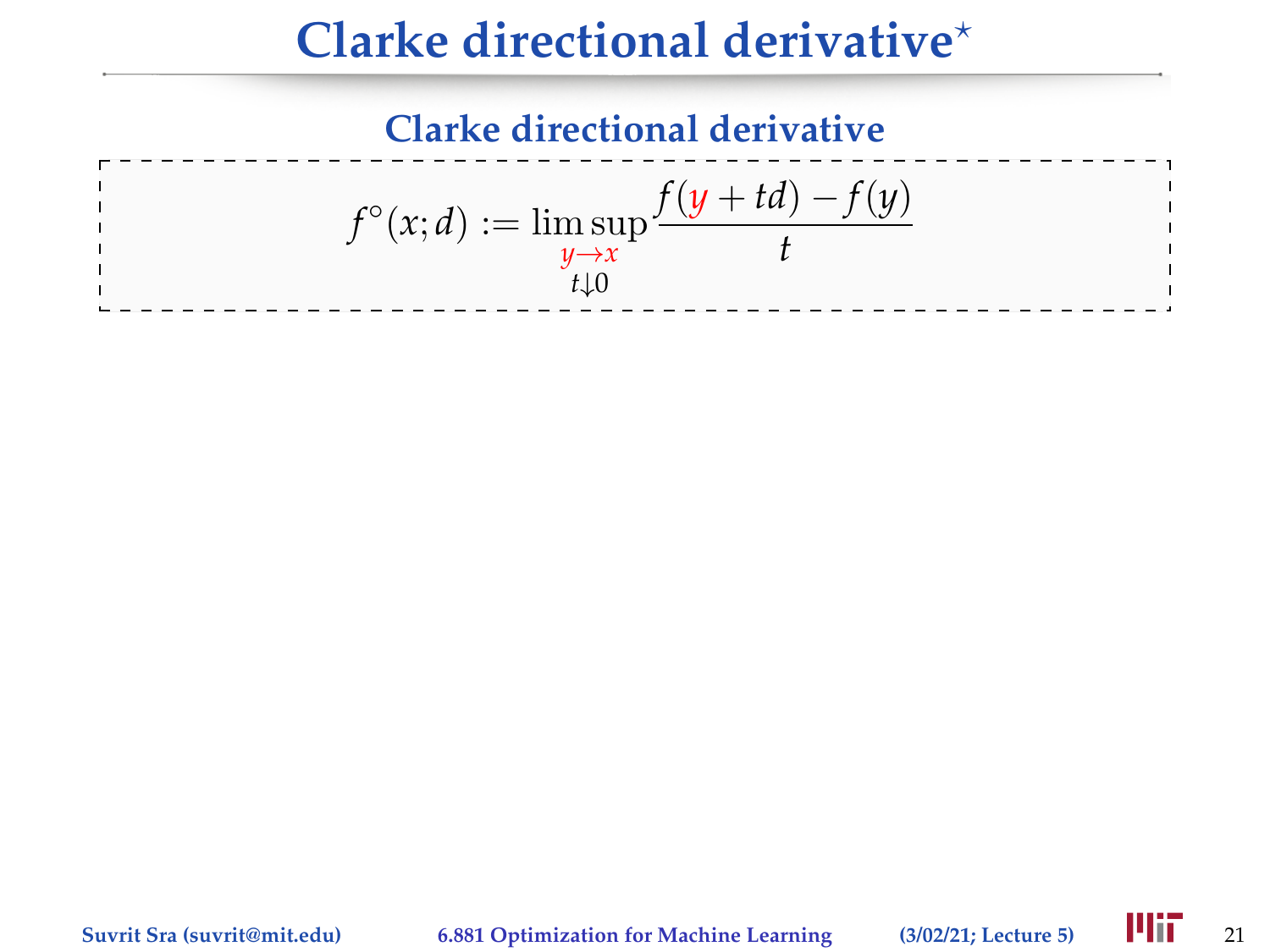## **Clarke directional derivative**?

**Clarke directional derivative**

$$
f^{\circ}(x; d) := \limsup_{\substack{y \to x \\ t \downarrow 0}} \frac{f(y + td) - f(y)}{t}
$$

**Prop.**  $f^{\circ}(x; \cdot)$  is positively homogeneous and subadditive.

*Proof sketch:* homogeneity is clear; we prove subadditivity.  $f^{\circ}(x; u + v) = \limsup \frac{f(y + t(u + v)) - f(y)}{t}$  $\leq$  lim sup  $\frac{f(y+tu+tv)-f(y+tv)}{t}$  + lim sup  $\frac{f(y+tv)-f(y)}{t}$  $= f^{\circ}(x; u) + f^{\circ}(x; v).$ (first limsup is  $f^{\circ}(x; u)$  since  $y + tv$  essentially dummy var converging to *x*)

F. Clarke. *Generalized Gradients and Applications*, TAMS 1975.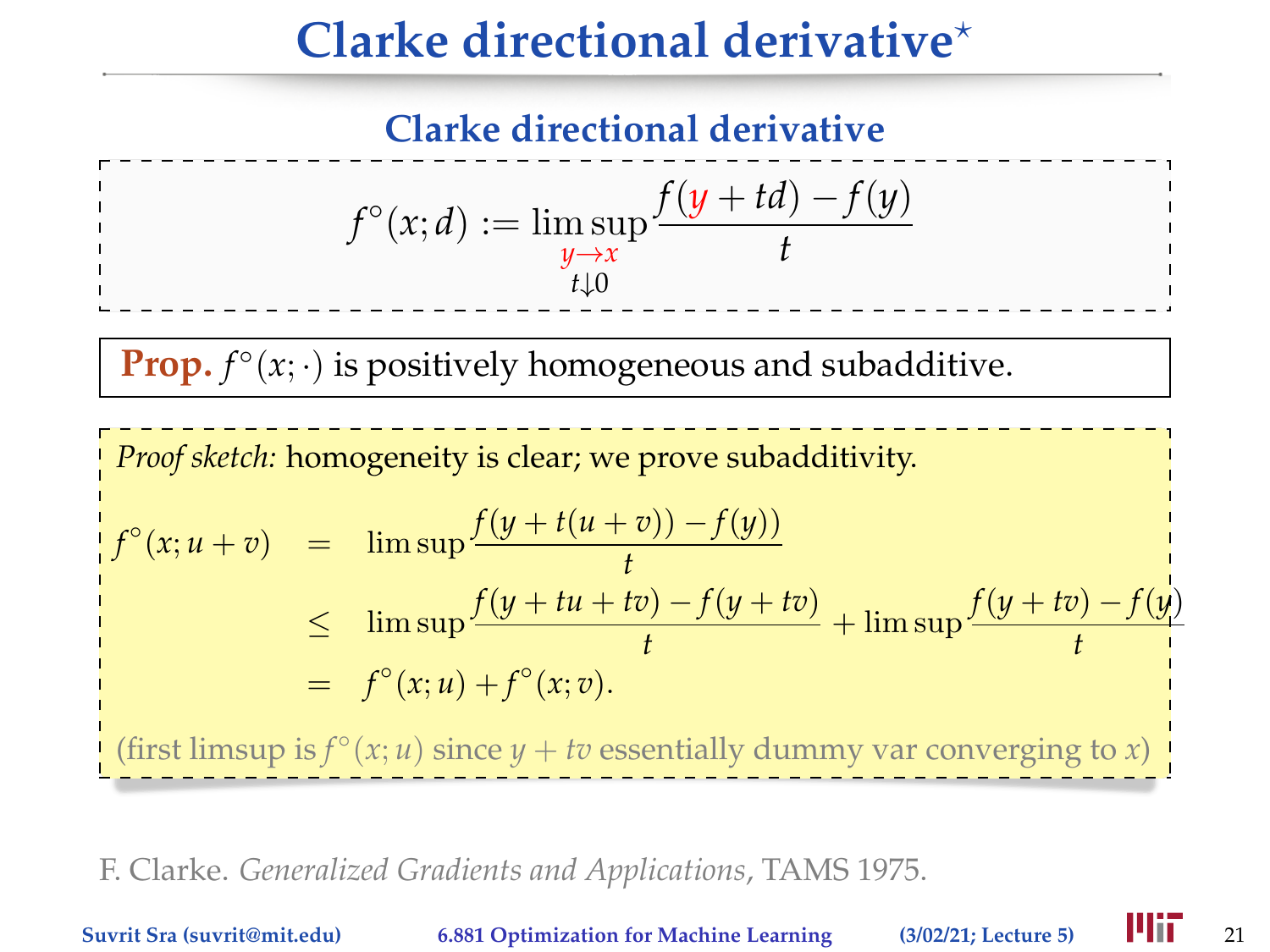### **Exercises**

**Exercise:** Let  $f(x) = x^2 \sin(1/x)$ . This function is Lipschitz near 0. Show that  $f^{\circ}(0; v) = |v|$ .

**Exercise:** What should  $\partial_{\varphi} f(0)$  be? (Answer:  $[-1, 1]$ ; why?)

**Exercise:** What is  $f^{\circ}(0; v)$  for  $f = -|x|$ ? (Verify it is  $|v|$ .)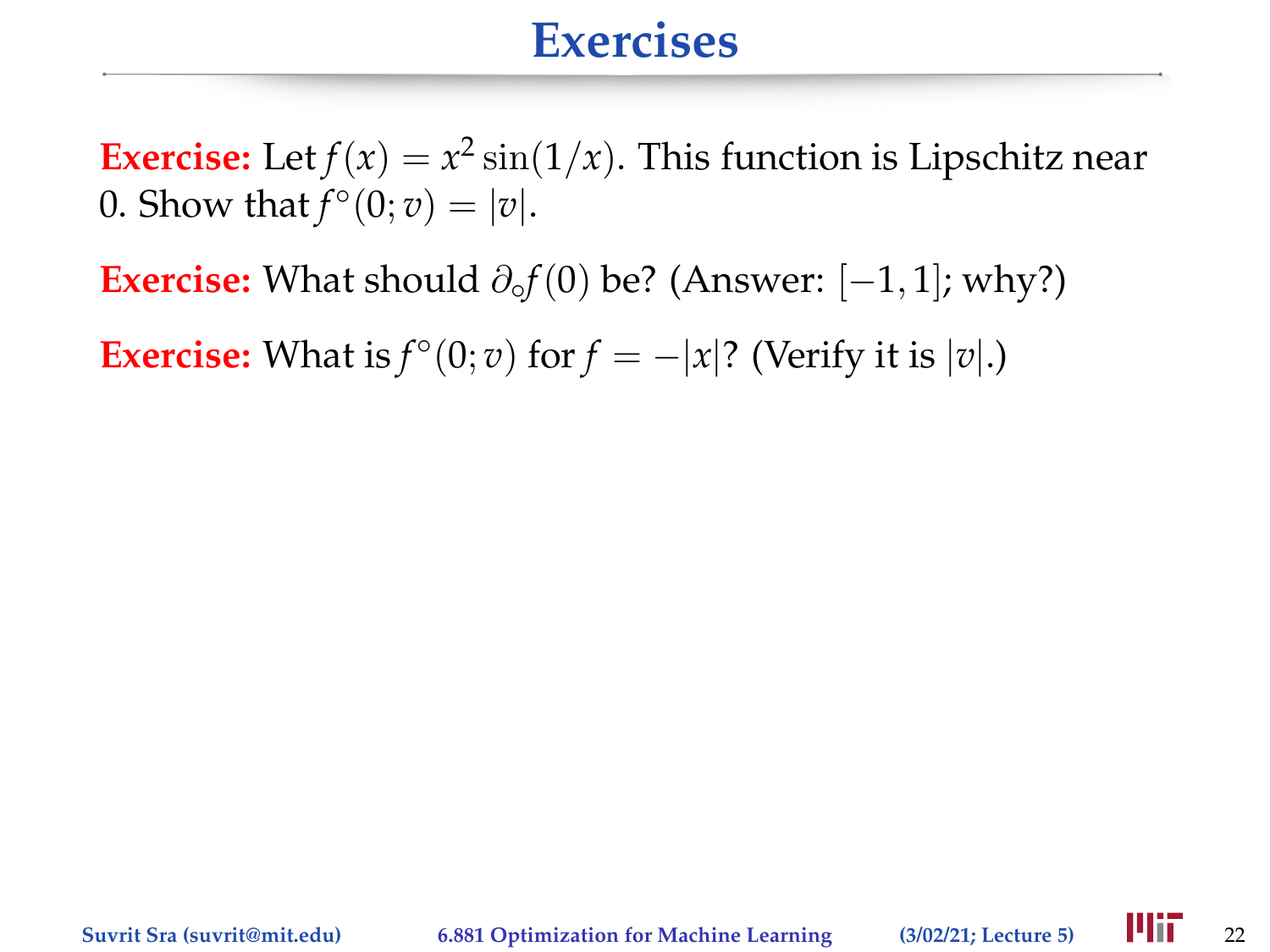# **Clarke subdifferential**?

**Clarke subdifferential**

 $\partial_{\varphi} f(x) := \{ g \in X \mid \langle g, d \rangle \leq f^{\circ}(x; d) \text{ for all } d \in X \}.$ 

**Exercise:** Prove that  $\partial_{\varphi} f(x)$  is a convex, compact set.

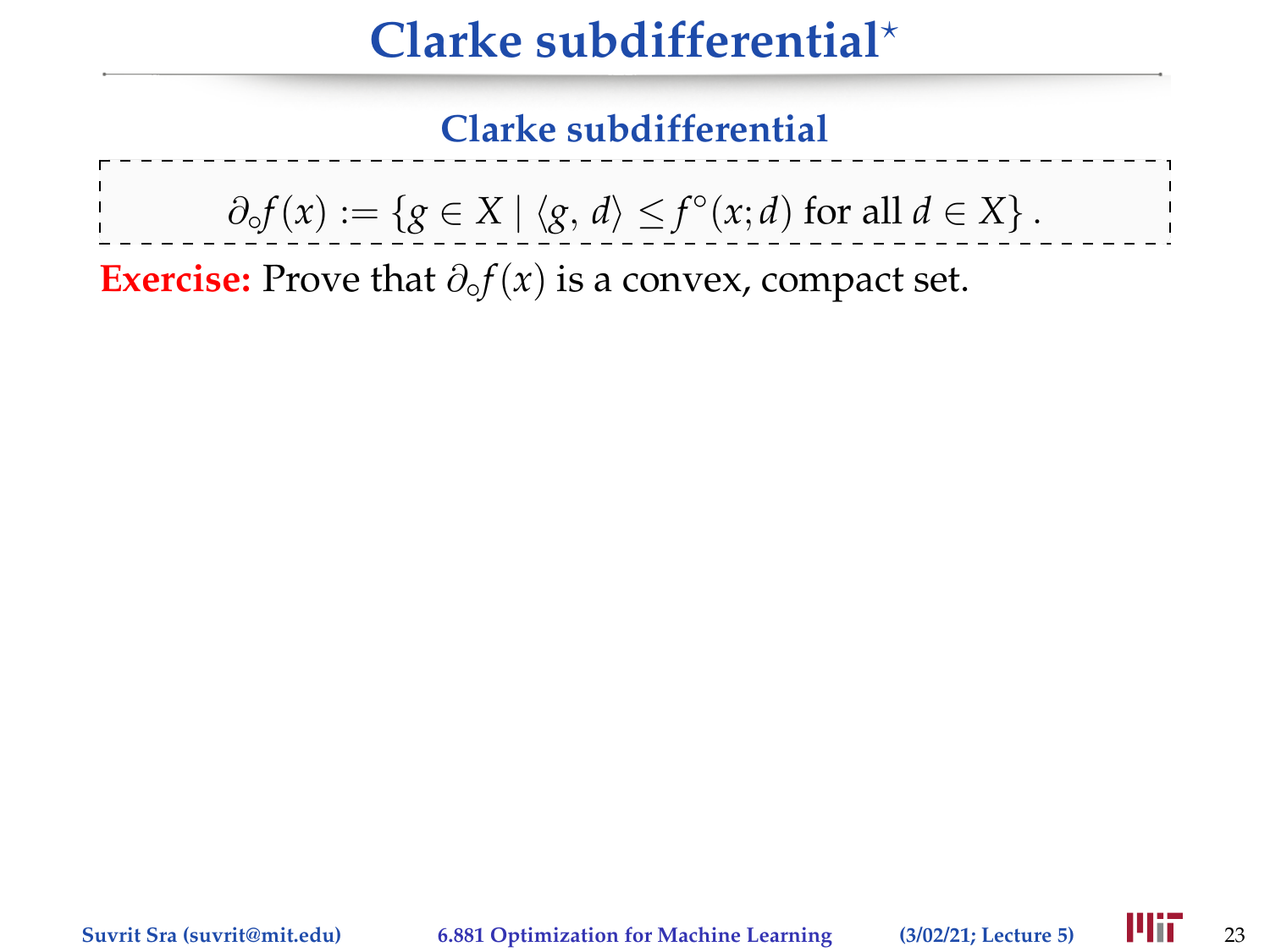# **Clarke subdifferential**?

### **Clarke subdifferential**

 $\partial_{\varphi} f(x) := \{ g \in X \mid \langle g, d \rangle \leq f^{\circ}(x; d) \text{ for all } d \in X \}.$ 

**Exercise:** Prove that  $\partial_{\varphi} f(x)$  is a convex, compact set.

**Theorem. A.** When *f* is  $C^1$ ,  $\partial_0 f(x) = \{\nabla f(x)\}.$ **B.** If *f* is convex, then  $\partial_{\varphi} f(x) = \partial f(x)$ .

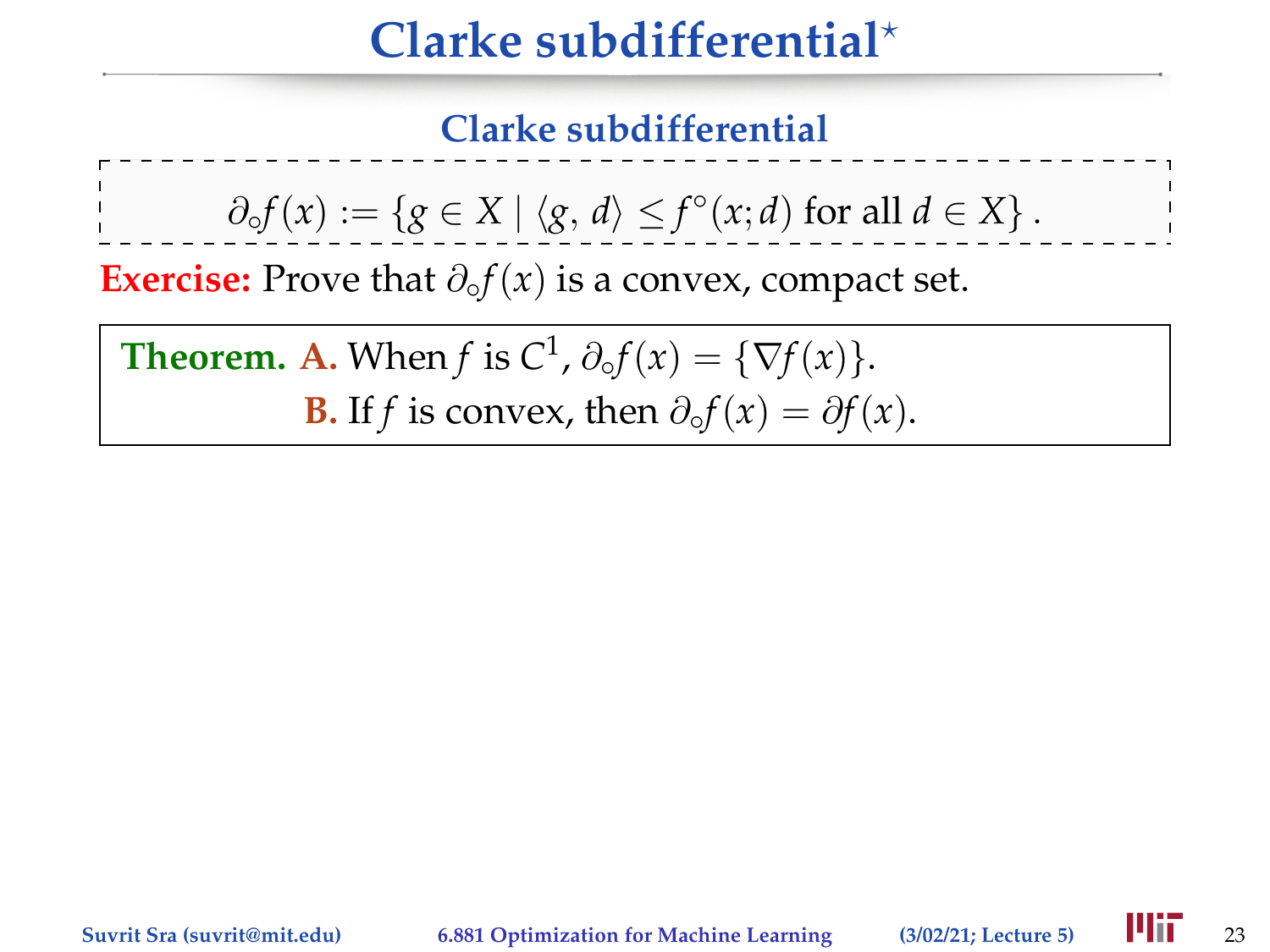# **Clarke subdifferential**?

### **Clarke subdifferential**

 $\partial_{\varphi} f(x) := \{ g \in X \mid \langle g, d \rangle \leq f^{\circ}(x; d) \text{ for all } d \in X \}.$ 

**Exercise:** Prove that  $\partial_{\varphi} f(x)$  is a convex, compact set.

**Theorem. A.** When *f* is  $C^1$ ,  $\partial_0 f(x) = \{\nabla f(x)\}.$ **B.** If *f* is convex, then  $\partial_{\varphi} f(x) = \partial f(x)$ .

**Prop.** Let 
$$
f \in C^0_L
$$
,  $f^{\circ}(x;d) = \max \{ \langle g, d \rangle \mid g \in \partial_{\circ} f(x) \}$ 

*Proof:* Assume  $\exists v$  s.t.  $f^{\circ}(x; v)$  exceeds the given max. Then, there exists (why?) a linear functional  $\zeta$  majorized by  $f^{\circ}(x; v)$  agreeing with it at  $v$ . It follows that  $\zeta \in \partial_{\varphi} f(x)$ , leading to a contradiction.

(we used definition of ∂◦*f* along with sublinearity of *f* ◦ (*x*; ·))

**Exercise:** Prove that for a locally Lipschitz function,  $f'(x; d)$  is the support function of the (convex) set  $\partial_{\varphi}f(x)$ .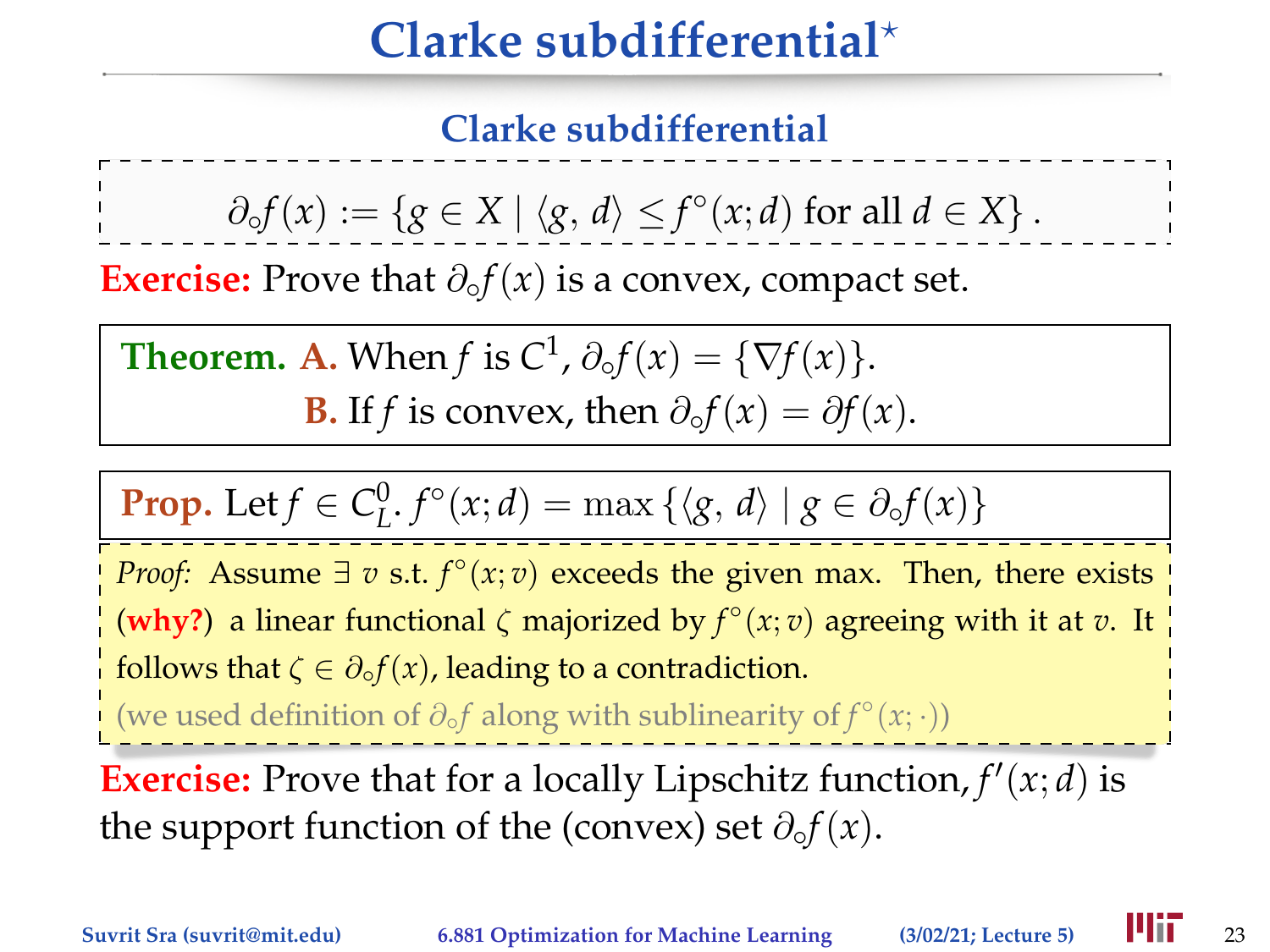### **Nonsmooth necessary conditions**

**Theorem.** Necessary condition for optimality:  $0 \in \partial_{\varphi} f(x)$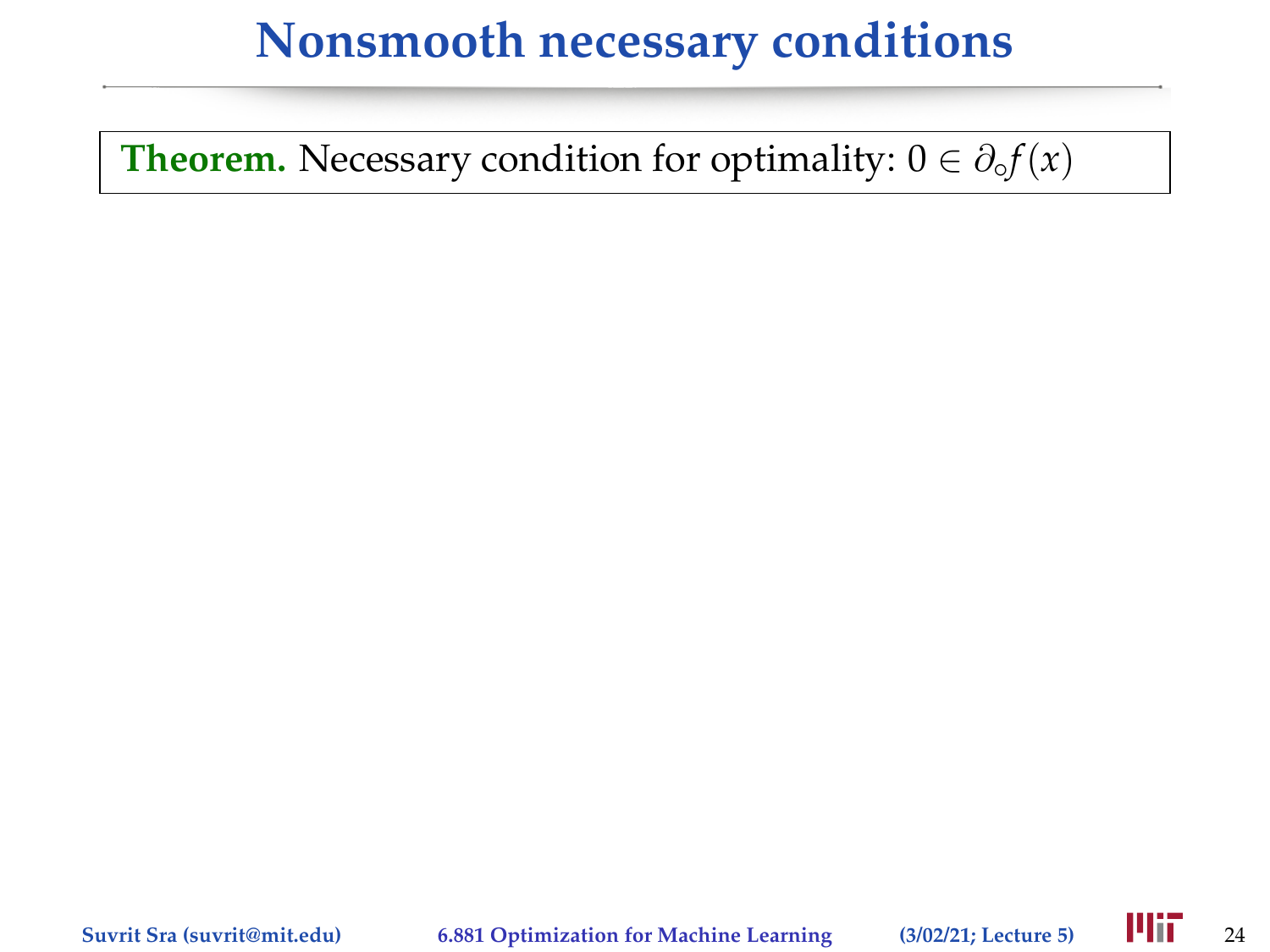### **Nonsmooth necessary conditions**

**Theorem.** Necessary condition for optimality:  $0 \in \partial_{\varphi} f(x)$ 

*Proof:* Since  $\partial(-f) = -\partial f$ , suffices to consider when *x* is a local minimum. When *x* is a local min, as before, starting from

$$
\frac{f(y+td)-f(y)}{t}
$$

evident that  $f^{\circ}(x; d) \geq 0$ . Thus,  $\zeta = 0$  belongs to  $\partial_{\circ} f(x)$  because of the "max-rule" which implies that

 $\zeta \in \partial_{\varphi} f(x)$  if  $f^{\circ}(x; d) \ge \langle \zeta, d \rangle \quad \forall d \in X$ .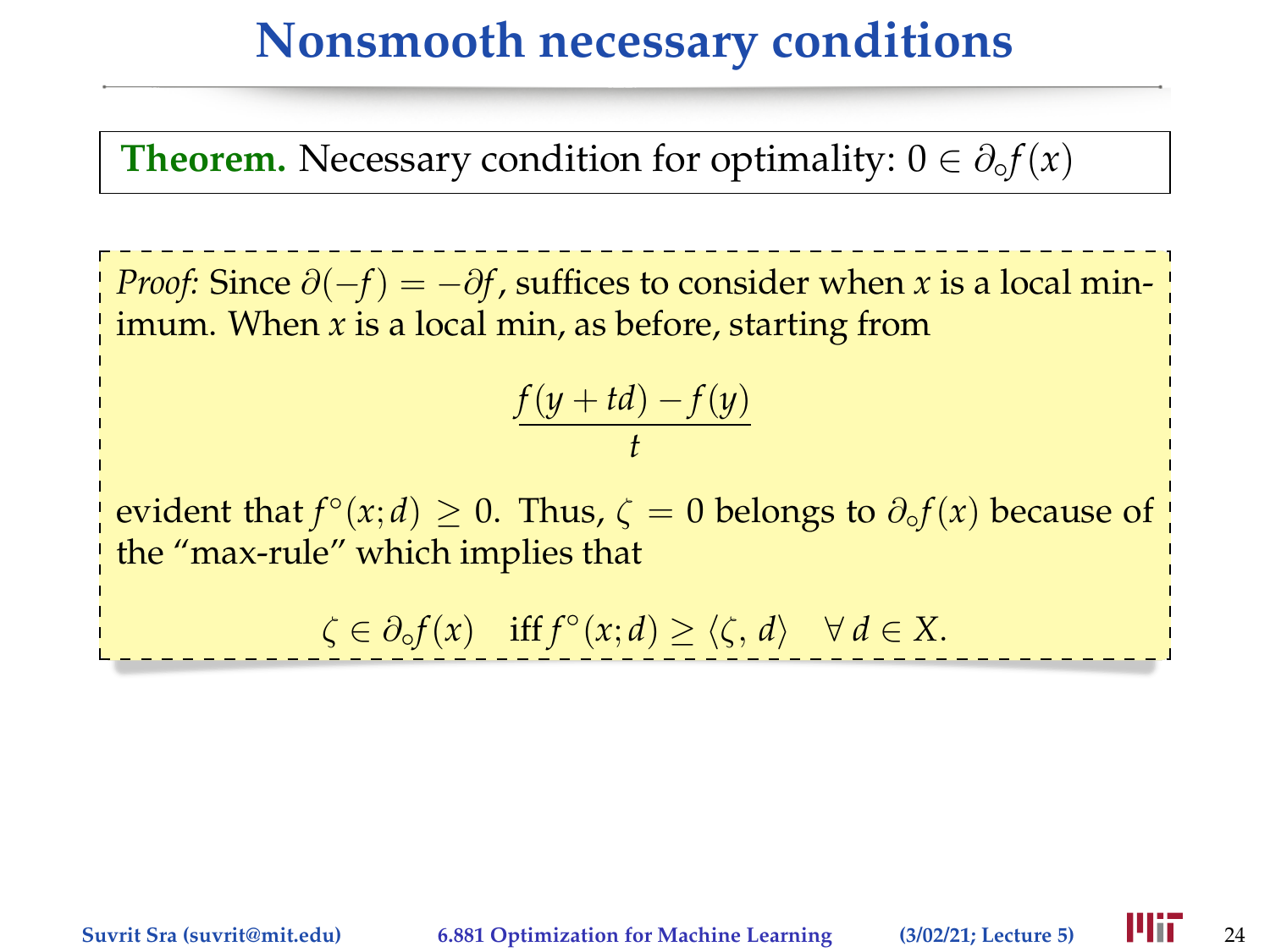### **Nonsmooth necessary conditions**

**Theorem.** Necessary condition for optimality:  $0 \in \partial_{\varphi} f(x)$ 

*Proof:* Since  $\partial(-f) = -\partial f$ , suffices to consider when *x* is a local minimum. When *x* is a local min, as before, starting from

$$
\frac{f(y+td)-f(y)}{t}
$$

evident that  $f^{\circ}(x; d) \geq 0$ . Thus,  $\zeta = 0$  belongs to  $\partial_{\circ} f(x)$  because of the "max-rule" which implies that

 $\zeta \in \partial_{\varphi} f(x)$  if  $f^{\circ}(x; d) \ge \langle \zeta, d \rangle \quad \forall d \in X$ .

Could use dist $(0, \partial_{\varphi} f(x)) \leq \epsilon$  as stationarity criterion

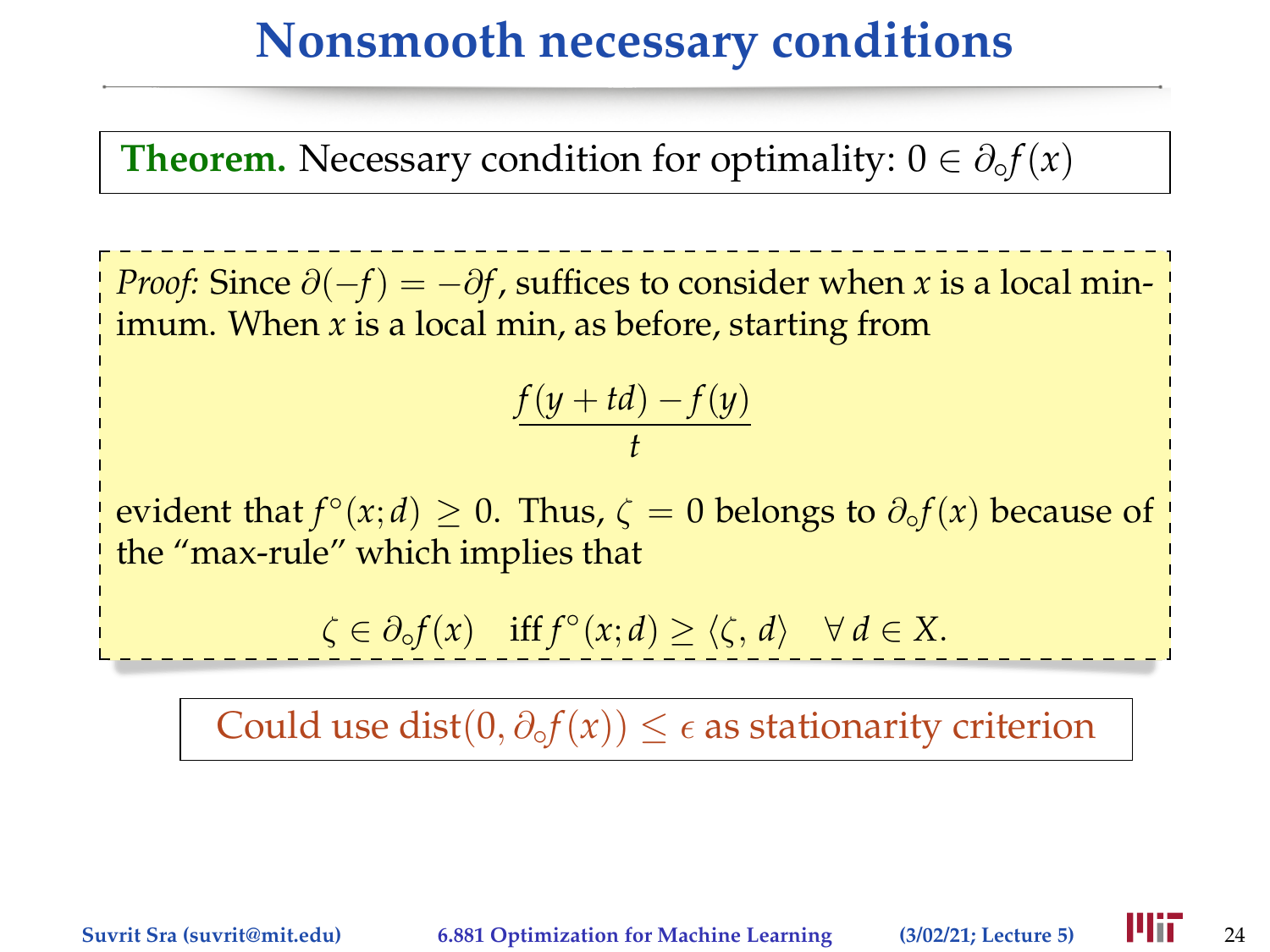**Theorem.** Let  $f \in C^1$  and  $g$  convex. Then,  $\partial \circ (f + g) = \nabla f + \partial g$ 

**Suvrit Sra (suvrit@mit.edu) 6.881 Optimization for Machine Learning (3/02/21; Lecture 5)** 25

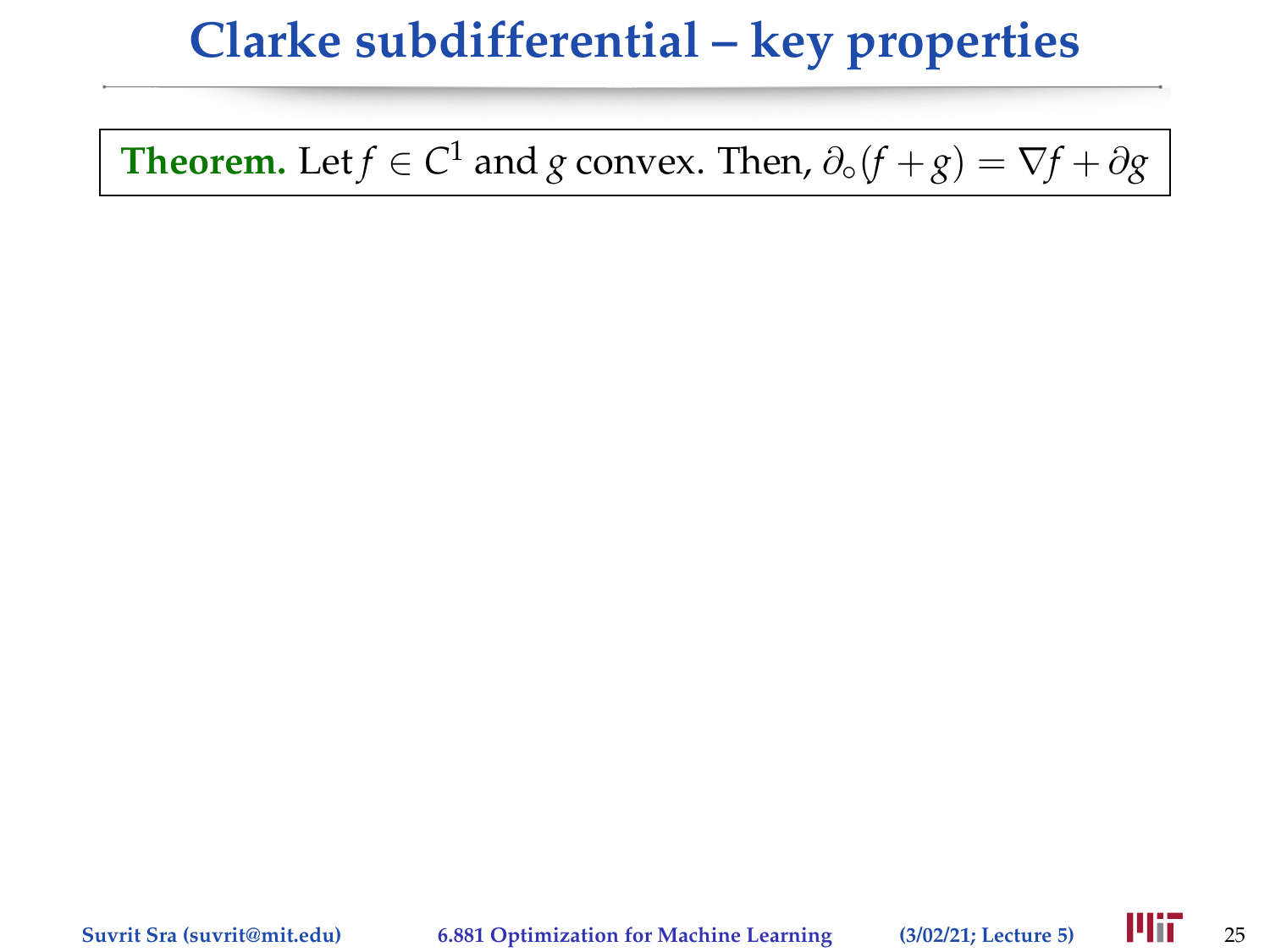**Theorem.** Let  $f \in C^1$  and  $g$  convex. Then,  $\partial \circ (f + g) = \nabla f + \partial g$ 

**Theorem.** If *f* and *g* are LL around a point  $x \in X$ , then ∂◦(*f* + *g*)(*x*) ⊂ ∂◦*f*(*x*) + ∂◦*g*(*x*)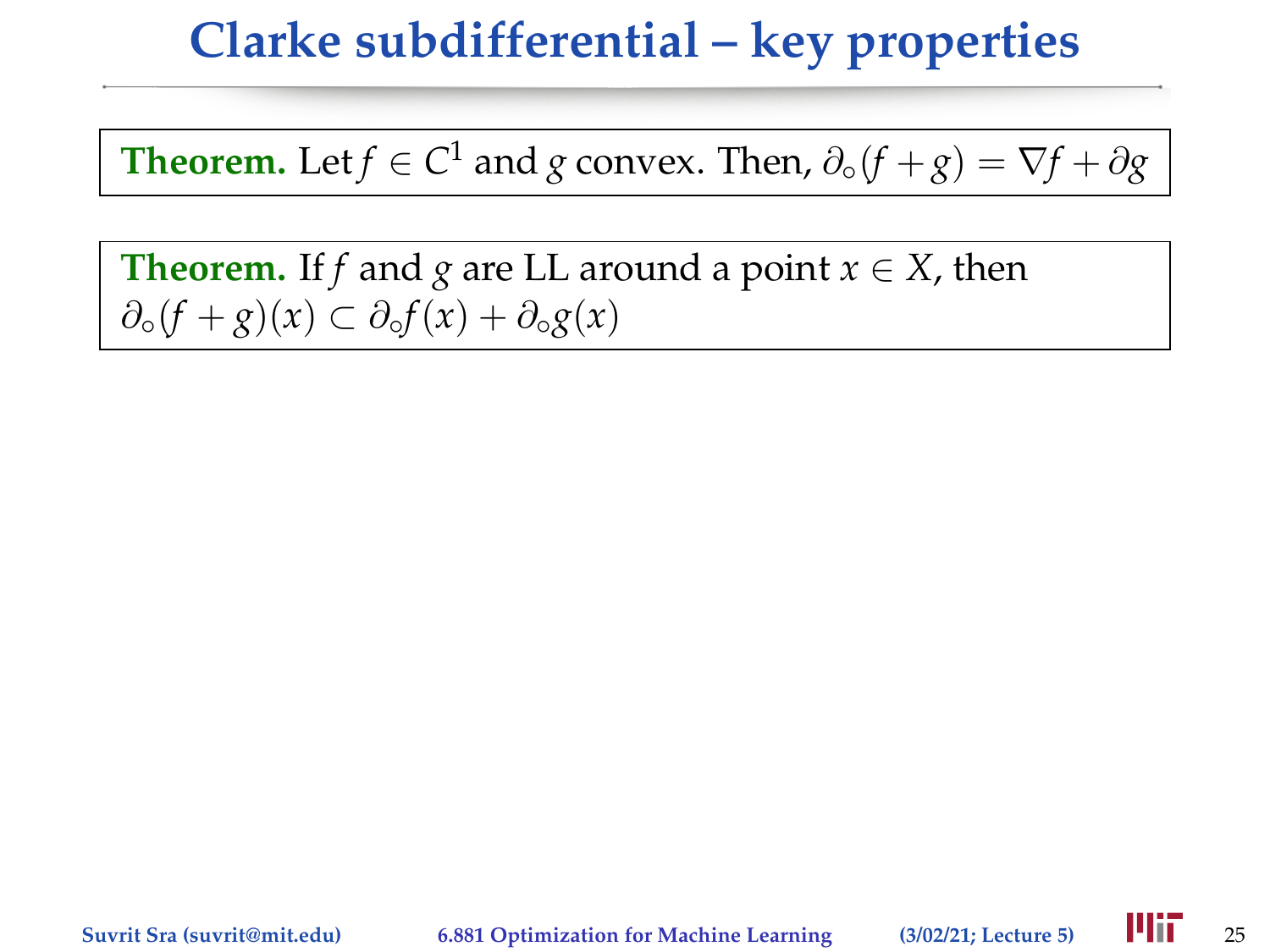**Theorem.** Let  $f \in C^1$  and  $g$  convex. Then,  $\partial \circ (f + g) = \nabla f + \partial g$ 

**Theorem.** If *f* and *g* are LL around a point  $x \in X$ , then ∂◦(*f* + *g*)(*x*) ⊂ ∂◦*f*(*x*) + ∂◦*g*(*x*)

Recalling Rademacher's theorem, we can "simplify" ∂◦*f*

**Theorem.** An LL function is a.e. differentiable